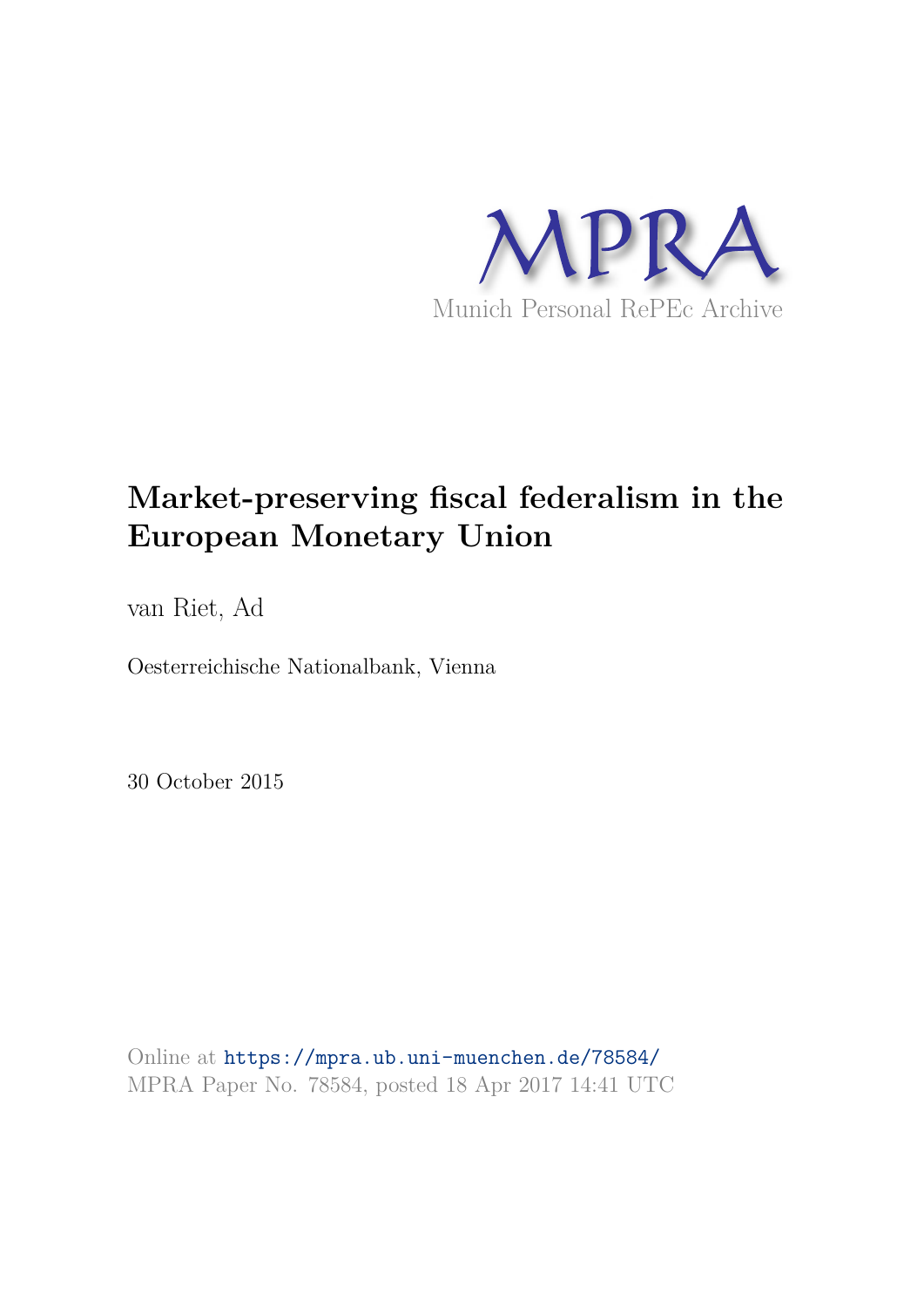# **Market-preserving fiscal federalism in the European Monetary Union<sup>1</sup>**

# *Ad van Riet European Central Bank<sup>2</sup>*

#### **Abstract**

Responding to the euro crisis, European leaders have put in place an enhanced economic and financial governance framework for the euro area, including the main pillars of a banking union, while they have initiated work on a capital markets union. This should more effectively secure sound national macroeconomic and fiscal policies, a healthy financial sector and the stability of the euro. This paper poses the question whether the status quo of half-way political integration is sufficient to safeguard the cohesion and integrity of the euro area. National governments still have considerable leeway to circumvent the "hard" budget constraint and the strong market competition implied by the euro area's "holy trinity" (one market, one currency and one monetary policy). For example, they might target captive sovereign debt markets or take protectionist measures. This economic nationalism would entrench the crisis-related fragmentation of the single market and frustrate the efficient functioning of the monetary union. A higher level of market-preserving fiscal federalism could prevent member countries from encroaching on markets and foster sustainable economic convergence towards an optimal currency area.

*JEL codes: E6, F33, F4, H7*

*Keywords: European Monetary Union, monetary policy trilemma, protectionism, market fragmentation, fiscal federalism*

<sup>&</sup>lt;sup>1</sup> First version: 30 October 2014, this version: 30 October 2015. Helpful comments and suggestions from Fabian Ambtenbrink, Kenneth Dyson, Mikel Larreina, Ivo Maes and Francesco Mongelli on an earlier version are gratefully acknowledged.

<sup>&</sup>lt;sup>2</sup> The views expressed in this paper are those of the author and should not be reported as representing the views of the European Central Bank. E-mail: ad.van\_riet@ecb.europa.eu.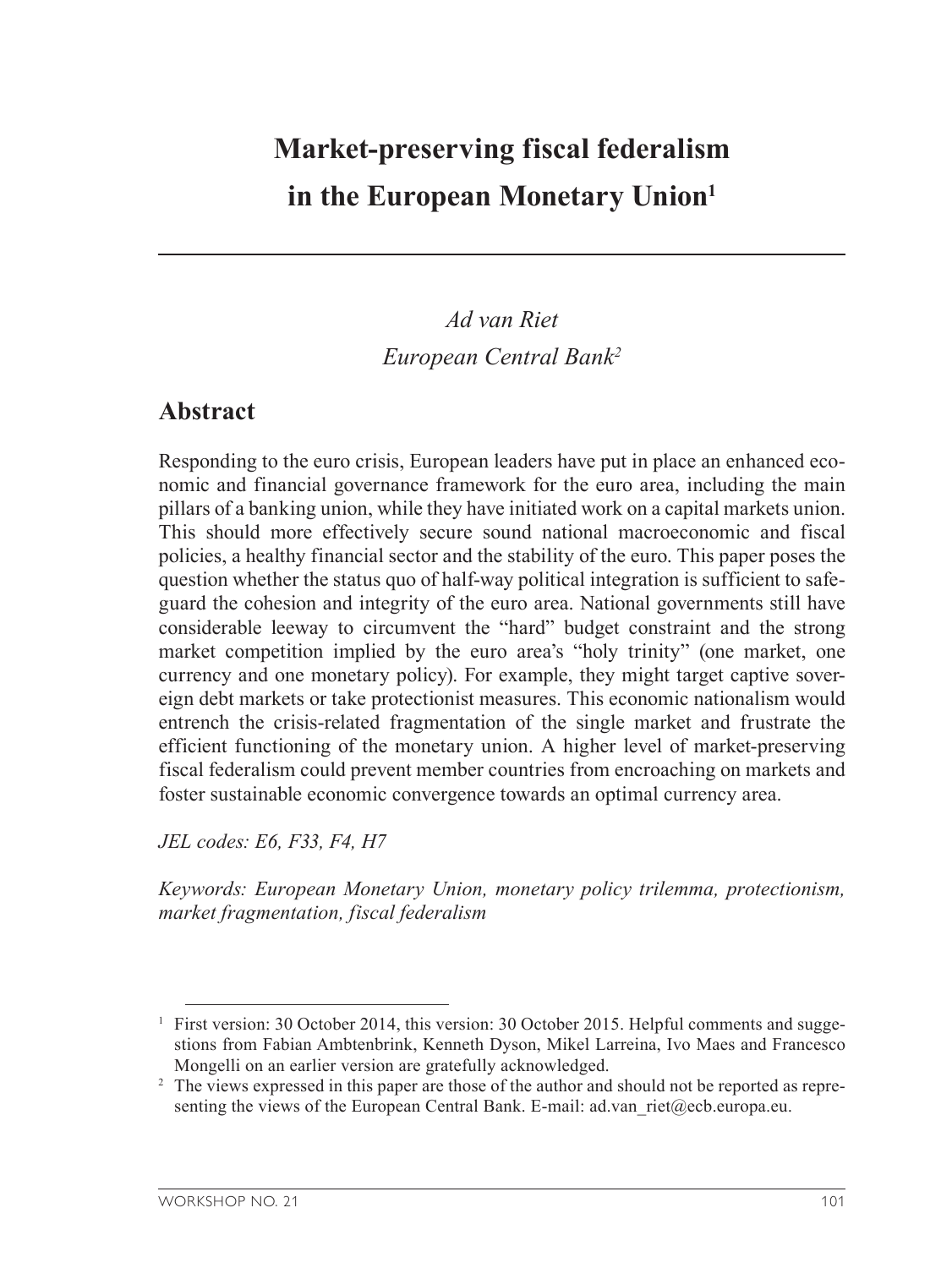*"The recent crisis has shown that there remains a strong temptation, particularly when times are hard, to roll back the Single Market and seek refuge in forms of economic nationalism."* 

(Barroso in his mission letter to Monti, 2010)

# **1 Introduction**

From mid-2007 to mid-2012, the European Economic and Monetary Union (EMU) successively saw a financial crisis, economic crisis and sovereign debt crisis, which threatened the very existence of the euro (Mongelli and van Riet, 2013). Responding to this triple crisis, European leaders have undertaken many important reforms to strengthen the institutional architecture of EMU, also giving up national authority over banking supervision and resolution. As a result, the euro area has entered a new era with a substantially upgraded economic and financial governance framework for preventing and resolving new crises (Mongelli, 2013). They nevertheless decided to hold on to national sovereignty in macroeconomic and fiscal policies.

The question this paper poses is whether this half-way euro area political integration, staying within the boundaries of the 2009 Lisbon Treaty, is sufficient to secure the cohesion and integrity of a monetary union in which economic freedom and market pressure are foreseen to drive the process of convergence towards an optimal currency zone. The risk it identifies is that member countries may use their remaining leeway to suppress the free functioning of the single market and free-ride on the euro in order to relax their "hard" budget constraint and protect domestic banks and industries. Such economic nationalism would entrench the market fragmentation observed since the euro crisis and frustrate the efficient functioning of EMU. This risk highlights the need for appropriate supranational institutions to ensure that euro area countries observe sound fiscal policies and that "mercantile competition" between them in a common market without barriers is welfareenhancing rather than destructive. The corresponding analysis in this paper builds on the requirements for "market-preserving fiscal federalism" which McKinnon (1995, 1997) discussed for the American Monetary Union in comparison with Europe.

The Member States of the European Union (EU) introduced the euro as a political response to the "monetary policy trilemma" which in international economics is also known as the "impossible trinity" facing an open economy. This trilemma states that for countries wishing to embark on financial globalisation the triplet of perfect capital mobility, fixed exchange rates and an autonomous monetary policy is not feasible: they need to drop one of the three elements of this "holy trinity" (as Rose, 1996, called it). Accepting the liberalisation of international capital flows after the breakdown of the Bretton Woods exchange rate system, advanced economies have generally preferred two-corner solutions to this trilemma, adopting either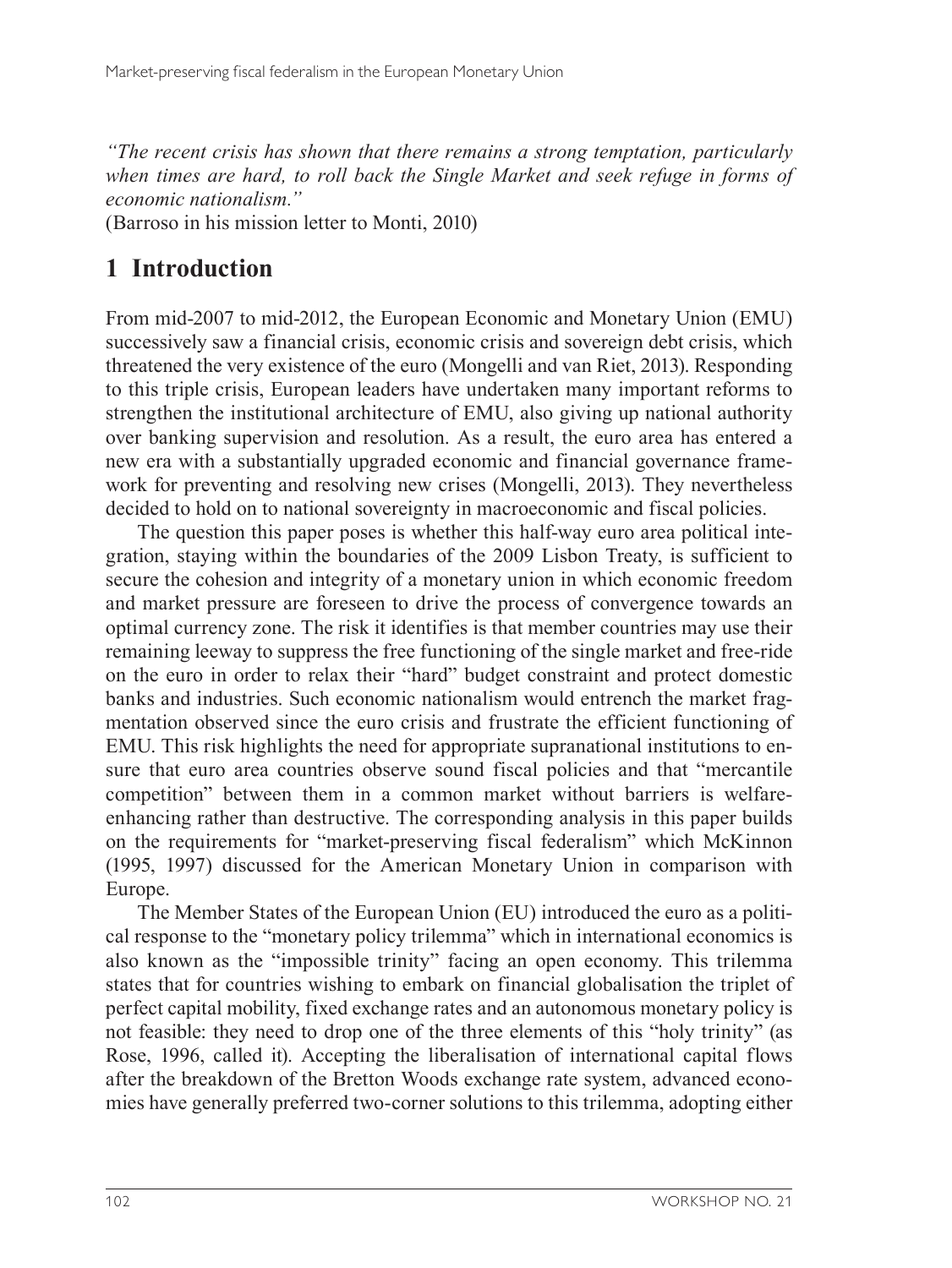fixed or floating exchange rate regimes and the associated opposite implications for their monetary policy autonomy (White, 2013). Europe followed a different road. Creating a monetary union allowed the participating nations to uniquely occupy all three corners of the monetary triangle and to enjoy the benefits of a "holy trinity" inside the euro area: a single market, a single currency and a single monetary policy. A combination of market forces and common rules of behaviour was expected to impose policy discipline, as a precondition for both economic convergence and euro area stability, which in turn would bring greater prosperity.

From the outset it was clear that the euro area was not an optimum currency area (Jager and Hafner, 2013; Mongelli, 2013). Moreover, as became evident during the euro crisis, the theory of optimum currency areas as formulated in the mid-20<sup>th</sup> century was silent about the implications of financial liberalisation, the need for a banking union and the specific political requirements of creating a monetary union in Europe (Eichengreen, 2014). Many member countries were ill-prepared for the opening up of markets inside the EU, the economic consequences of adopting the euro, and the coincident globalisation of trade and finance, which increased competition both inside and outside EMU. At the same time, they had given up their old (imperfect) instruments of currency devaluation and inflation to rebalance the domestic economy and correct current account deficits. In addition, the active use of industrial policies to protect domestic sectors was constrained by EU rules governing the single market and state aid (Bastasin, 2012).

According to McKinnon (1995, pp. 463, 477), the Maastricht Treaty of 1992 and its push for a single currency was a "leap in the dark". This was true especially for the EU Member States with a high public debt. Given open capital markets, in his view, these countries required continued national sovereign control over their currency and their central bank in order to be able to limit capital outflows, devalue the currency and/or use monetary financing of budget deficits so as to prevent financial crises in times of fiscal stress (or to use these policy options during episodes when bank rescue operations strained fiscal resources). With the irrevocable adoption of the euro they once and for all relinquished the option of using inflation and/or devaluation as a last resort to deal with a public debt overhang – also knowing that a supranational replacement in the form of an effective crisis management system was not available, since this "was regarded as superfluous" (Thygesen, 2013, p. 28). Hence, euro area countries in principle faced a "hard budget constraint" (McKinnon, 1995, 1997) and a government default became the only way to resolve a fiscal crisis (Sims, 2012), even though a formal sovereign bankruptcy procedure did not exist.

This EMU architecture implied that the participating countries were bound to observe sound macroeconomic, fiscal and financial policies, both in their own interest and in that of the euro area as a whole. They would need to work hard to increase their economic flexibility, fiscal strength and financial resilience in order to absorb asymmetric shocks and deal with spill-over effects in an integrating currency area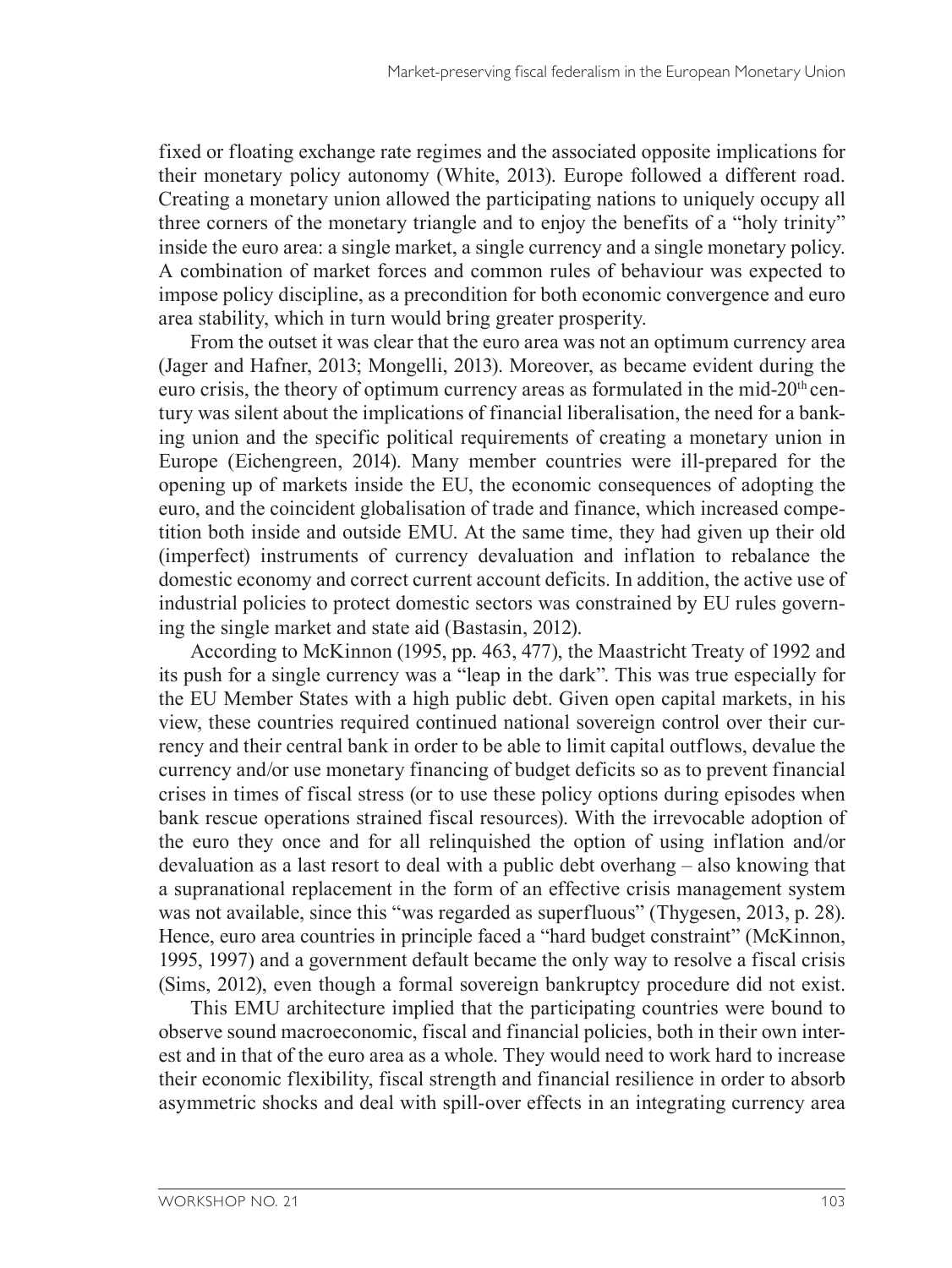that moreover operated in an increasingly competitive global economic environment. As it turned out, the governance model of the euro area was subject to a "systemic failure" (De Streel, 2013, p. 337). Governments in practice faced only weak market incentives, soft peer pressure and no enforcement to maintain competitive economies, sound public finances and healthy financial sectors. On the contrary, their incentives were misaligned towards preserving economic policy autonomy and pursuing "mercantile" strategies favouring national rather than common euro area interests (see also Bastasin, 2012). Harmful "mercantile competition" (cf. Hayek, 1939; McKinnon, 1995) was widespread in Europe in the decades before the single market and the single currency were established, inter alia with the purpose to overcome this source of fragmentation. There are indications that economic nationalism has ever since remained a (hidden) force of divergence between the euro area countries and that it intensified during the triple crisis. From 1999- 2014 there was in any case no convergence of real GDP per capita between the first 12 euro area members (European Central Bank, 2015)

Recent studies have examined the scope for trade-offs between the two-corner solutions given by the monetary policy trilemma and how countries could adopt intermediate policy strategies in order to "round the corners" for some time (see Klein and Shambaugh, 2013). For example, advanced economies concerned about competitive devaluations in a global context of ultra-easy monetary policies could be tempted to apply administrative instruments, such as capital restrictions and financial repression, in order to insulate themselves and regain a degree of policy autonomy (White, 2013). All over the world central banks, regulators and governments appear to be resorting more frequently to national financial sector policies with the characteristics of financial protectionism in order to manage volatile capital flows and financial fragilities (Beck et al., 2015). Many nations have further taken recourse to outright trade restrictions or "murky" forms of beggar-thy-neighbour policies that are difficult to detect, despite the commitment of G20 leaders to resist all forms of protectionism and keep markets open (Evenett, 2014).

The euro area is no exception to this global trend of policy makers trying to reclaim room for manoeuvre in fields where it had been lost. Many member countries looked for national safeguards against macroeconomic, fiscal and financial instability and national policy levers that could "round the corners" of the monetary triangle inside EMU. As the financial crisis struck, governments had to convince markets that they were strong enough to carry the heavy budgetary burden of the bank rescue operations and the Great Recession and hence that their bonds were still safe, also in the face of contagion by weakened member states. Foreign creditors were quick to withdraw their capital from those countries where adverse shocks led to a crisis of confidence in the stability of the banking system, the prospects for a durable economic recovery and the sustainability of public finances. Seeking a way to respond to the crisis, countries in distress considered their participation in the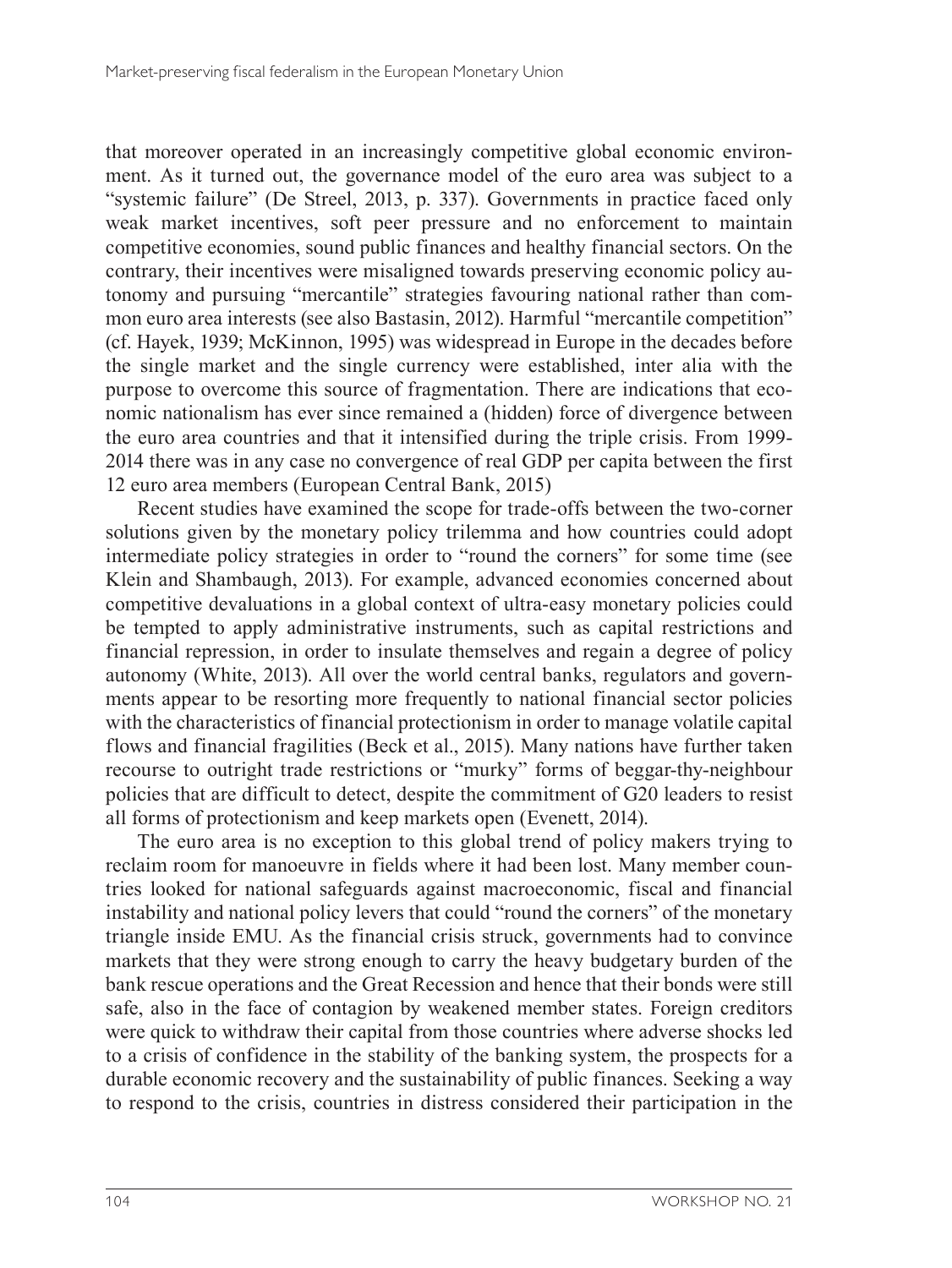euro a "strait-jacket" (Bastasin, 2012, p.158), as it left them with an "uncomfortably narrow" policy space (Crafts, 2013, p.713). As there was no supranational stabilisation and rescue mechanism to assist them and the Maastricht Treaty explicitly excluded a bail-out by partner countries, the financial sector, or the European Central Bank (ECB), the countries concerned were in principle left to their own devices to break the self-fulfilling default expectations. Hence, they had strong incentives to encroach on free markets by putting up barriers to competition, subsidising strategic firms, supporting banking champions, promoting captive sovereign debt markets and applying soft capital outflow restrictions (see also Bastasin, 2012; Véron, 2013; Crafts, 2014). While these policy interventions may reflect legitimate domestic stability concerns rather than protectionist intentions, they also had serious negative side effects on economic and financial integration.

An incomplete EMU characterised by fragmented authorities, policies and markets, if sustained, raises serious questions about the long-term viability of the euro (see also Pisani-Ferry et al., 2012). Trade protectionism inside the euro area constrains cross-border competition for goods and services priced in the same currency, which reduces opportunities for increasing firm efficiency and labour productivity. Facilitating the growth of national banking champions supports the build-up of leverage and systemic risk. Shielding public and private sector access to capital from market discipline promotes a bias towards debt-financed spending. Financial market fragmentation frustrates cross-border credit intermediation, hampers monetary transmission across the euro area and undermines the effective conduct of the single monetary policy.

On balance, EMU is bound to move towards a more optimal currency area only when national leaders are willing to further expand their supranational arrangements and adopt a higher level of market-preserving fiscal federalism, subject to adequate democratic control. This means that they should transfer sufficient intervention powers to European institutions charged with the task to guarantee a free, open and stable market economy for the euro area and to ensure a "hard" government budget constraint for member countries. EMU could well move further away from an optimal currency zone when they are unwilling to embark on this path. Creating a fiscal union in a next step would require care to preserve fiscal discipline, as a powerful central government tends to enjoy a "soft" budget constraint and any budget transfers would extend this to the national level.

The paper is organised as follows. Section 2 looks into the implications for member countries of their participation in EMU and the role of the euro area's "holy trinity" in imposing market-based discipline. Section 3 outlines the main reasons why – contrary to most expectations – market incentives for sovereigns were relatively weak in the first 10 years of the euro. Section 4 reviews how some member countries attempted to restore national policy space after sovereign debt markets had turned vigilant again. One typical reaction was to introduce (hidden) barriers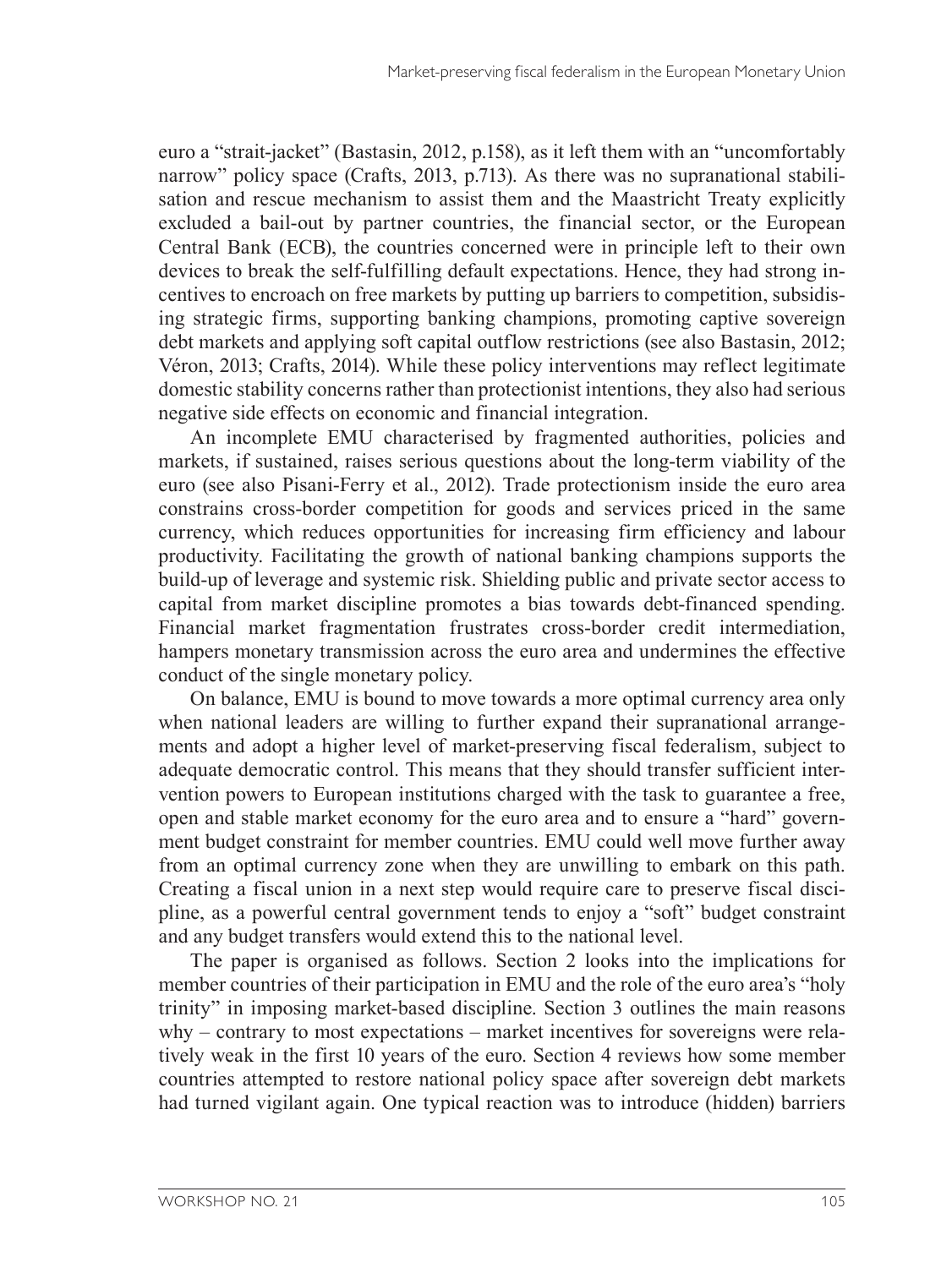inside the single market. Section 5 argues that a higher level of market-preserving fiscal federalism could remove the ability of member countries to encroach on free markets and align national policies with EMU requirements. Section 6 concludes that embarking on this path requires a social consensus about the limits of a sovereign nation state in a monetary union and national ownership of the reforms necessary to underpin the viability of the euro.

#### **2 The euro area's "holy trinity" imposes market discipline 2.1 Economic policy constraints in an ever-closer union**

One may argue that the market-driven liberal economic regime underlying European monetary unification and EMU was derived from Hayek's (1939) analysis of the by necessity limited scope for member state economic policies in an interstate federation. He stressed the importance for a political federation to have adequate restraining powers to prevent individual member states from interfering with the freedom of economic activity and causing a gradual disintegration of the common economic area. Hence, market liberalisation unavoidably meant a transfer of sovereignty over economic policies to the federation and the establishment of an economic union.

Moreover, the federal government would itself have to limit its powers of economic planning and regulation to those activities which enhance the internal coherence of the union and that are grounded in common convictions, ideals, values and traditions. While common economic interests and a sense of solidarity can usually be clearly defined for the citizens of a sovereign nation state, a political union tends to be characterised by diverse economic conditions and much weaker solidarity among its members. The more heterogeneous a federation is, the more complicated it will be to reach agreement on centralised interventions in economic life (such as protection from competition, subsidies for less developed regions, unemployment insurance and labour market regulations), because the benefits would only accrue to specific states, sectors or groups while the costs would be carried by the more dynamic or prosperous other parts of the union. Consequently, "there would have to be less government all round if federation is to be practicable" (Hayek, 1939, reprint of 1948, p. 266).

As pointed out by Hayek, this does not imply extreme laissez faire. But instead of continuously interfering with market forces, the federation's economic policies should provide the framework within which individual initiatives can prosper and supply the common public goods and services that the market mechanism is unable to deliver.

The growing economic policy constraints in "an ever closer union among the peoples of Europe" (as foreseen since the Treaty of Rome of 1957) based on increasing market liberalisation has triggered two opposite reactions. For some observers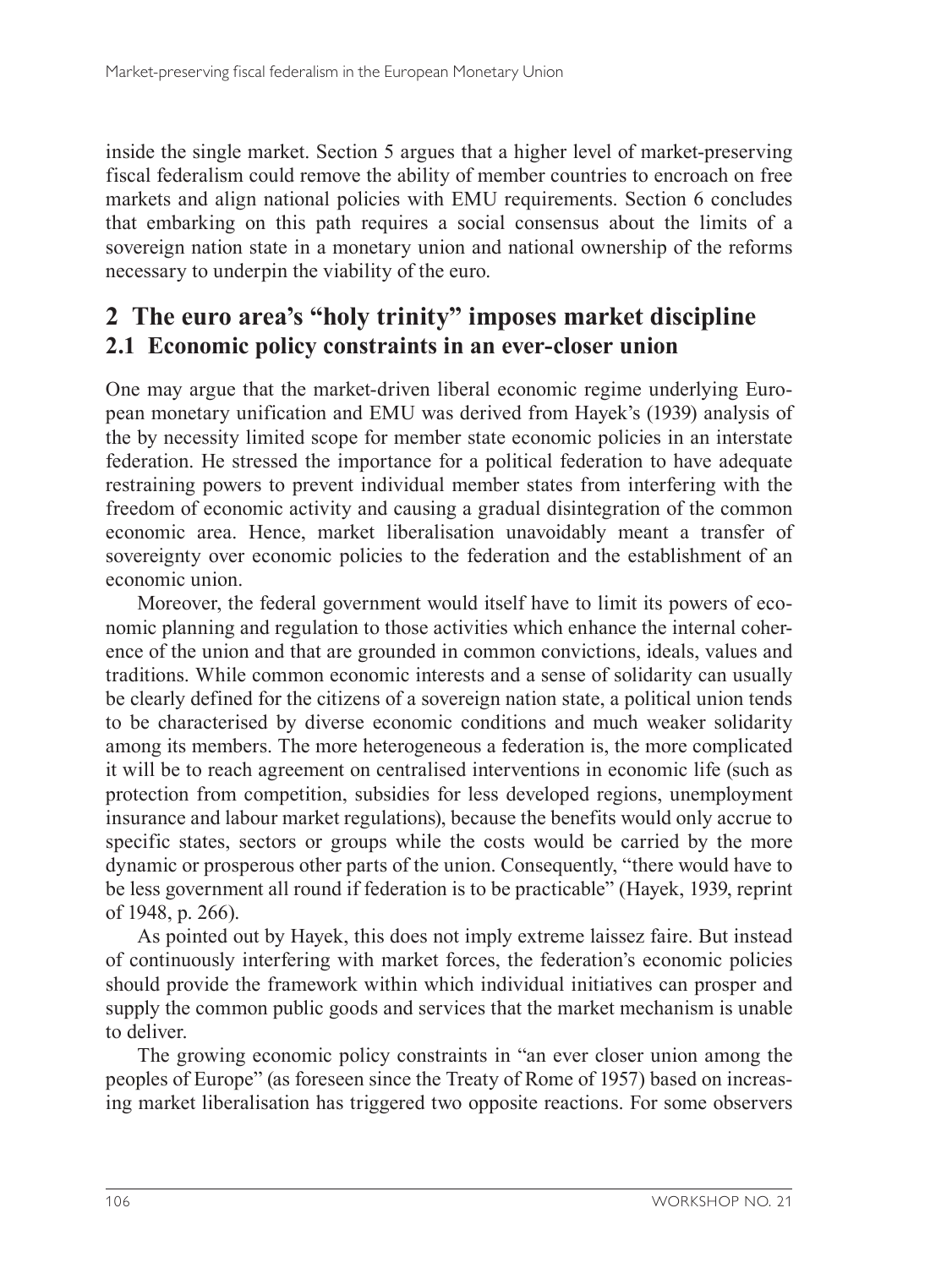the inability to use federal distributive policies to correct the social disparities and regional imbalances accompanying a free market economy is the reason to denounce the whole process of European unification and to reject the single currency. Given the diversity among the participating EU Member States, these euro sceptics favour instead the freedom of sovereign states to intervene in markets and for example to use currency devaluation and other protectionist measures to tackle economic and social divergences.

For other observers the solution is instead a deeper European integration. The euro area countries should share more of their sovereignty by attributing stronger economic intervention powers to the European institutions that could be employed to promote both economic and social progress as well as to address regional imbalances. The historical heterogeneity of European economic cultures and traditions would in their view not stand in the way of erecting a supranational democratic system – or even a European federation – that would legitimate such centralised market interventions<sup>3</sup>

#### **2.2 Solving the monetary policy trilemma**

The introduction of the euro in 1999 was a political response to the monetary policy trilemma associated with the Mundell-Fleming model for an open economy. According to this trilemma, a country wishing to maintain free capital movements as well as exchange rate stability cannot simultaneously pursue an autonomous monetary policy; as only two-corner solutions are possible, one of the three elements of this "holy trinity" (Rose, 1996) has to be given up.

For example, Germany combined an open capital market with monetary autonomy and hence accepted a floating currency (see chart 1, option A). By contrast, many of its European trade partners pegged their currencies (more or less tightly) to the Deutsche Mark, seeking to import the high credibility of the Bundesbank's monetary policy aimed at price stability (see chart 1, option B).

<sup>3</sup>For an overview of this debate in Germany, notably between W. Streeck and J. Habermas, see Pistone (2013).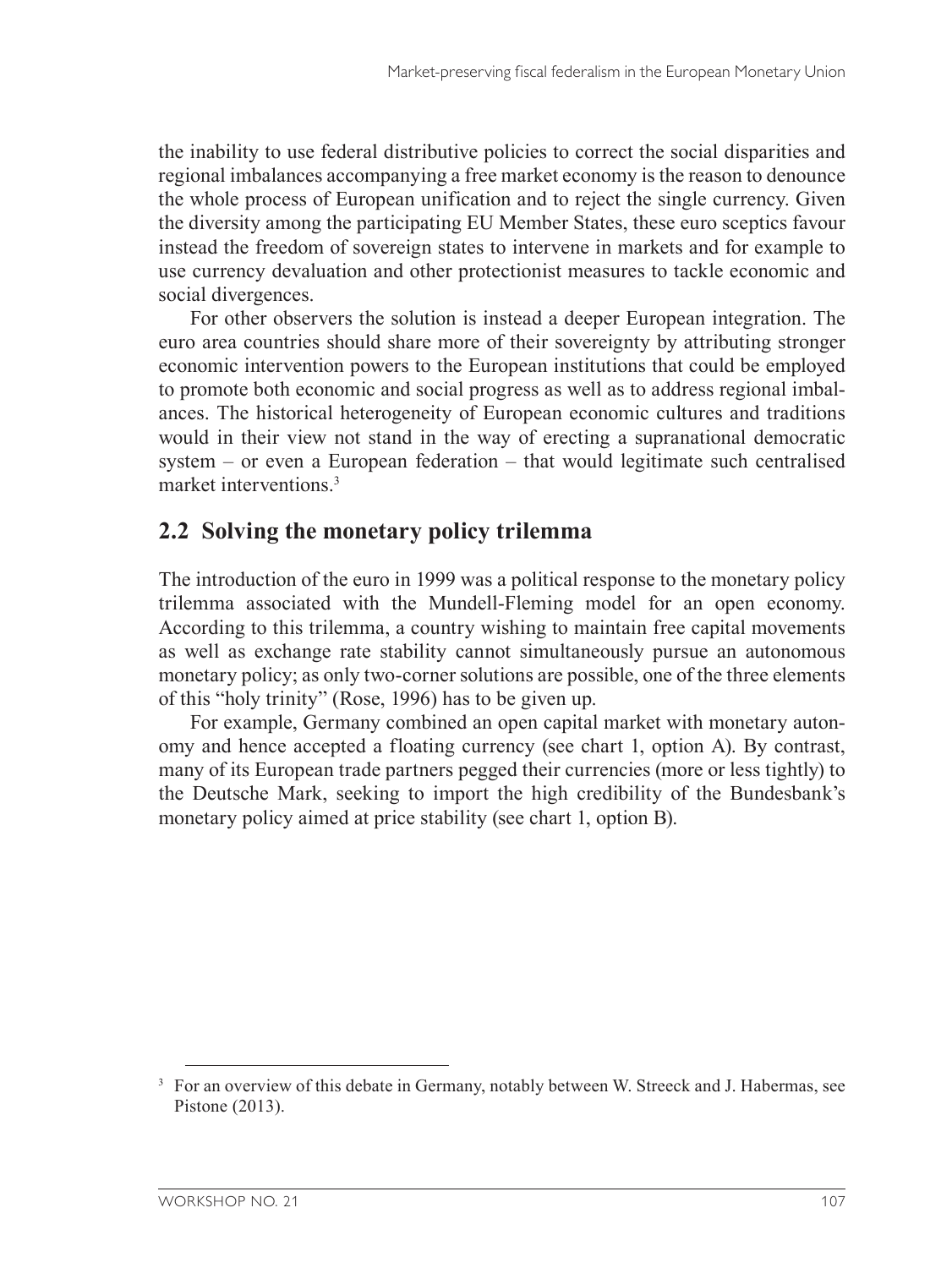



*Note: A country can occupy only two of the three corners and the line in between that connects them.*

The founding members of the euro were keen to preserve exchange rate stability, reflecting a predominant post-war concern with avoiding trade distortions and promoting trade integration (Wyplosz, 2000). The difficulty to maintain control over both monetary policy and the exchange rate in open financial markets motivated them (after having experimented with exchange rate stabilisation systems since the mid-1970s) to join forces in order to occupy each of the three corners of the monetary triangle and realise a "holy trinity" inside the euro area: by complementing the single market with a single currency and a single monetary policy they could henceforth all enjoy the benefits of a large and open internal market, irrevocably fixed bilateral exchange rates and a credible common anchor of price stability (chart 2).

While all euro area countries gave up their freedom of choice with regard to any of the three corners of the monetary policy trilemma, the pooling of national monetary sovereignty offered them the opportunity to mandate a common central bank to independently preserve monetary stability for the euro area and to manage the euro as a floating currency in globalised markets (the setting depicted in chart 1, option A). By contrast, they decided to retain their national sovereignty in other policy areas (apart from trade and competition in the context of the single market).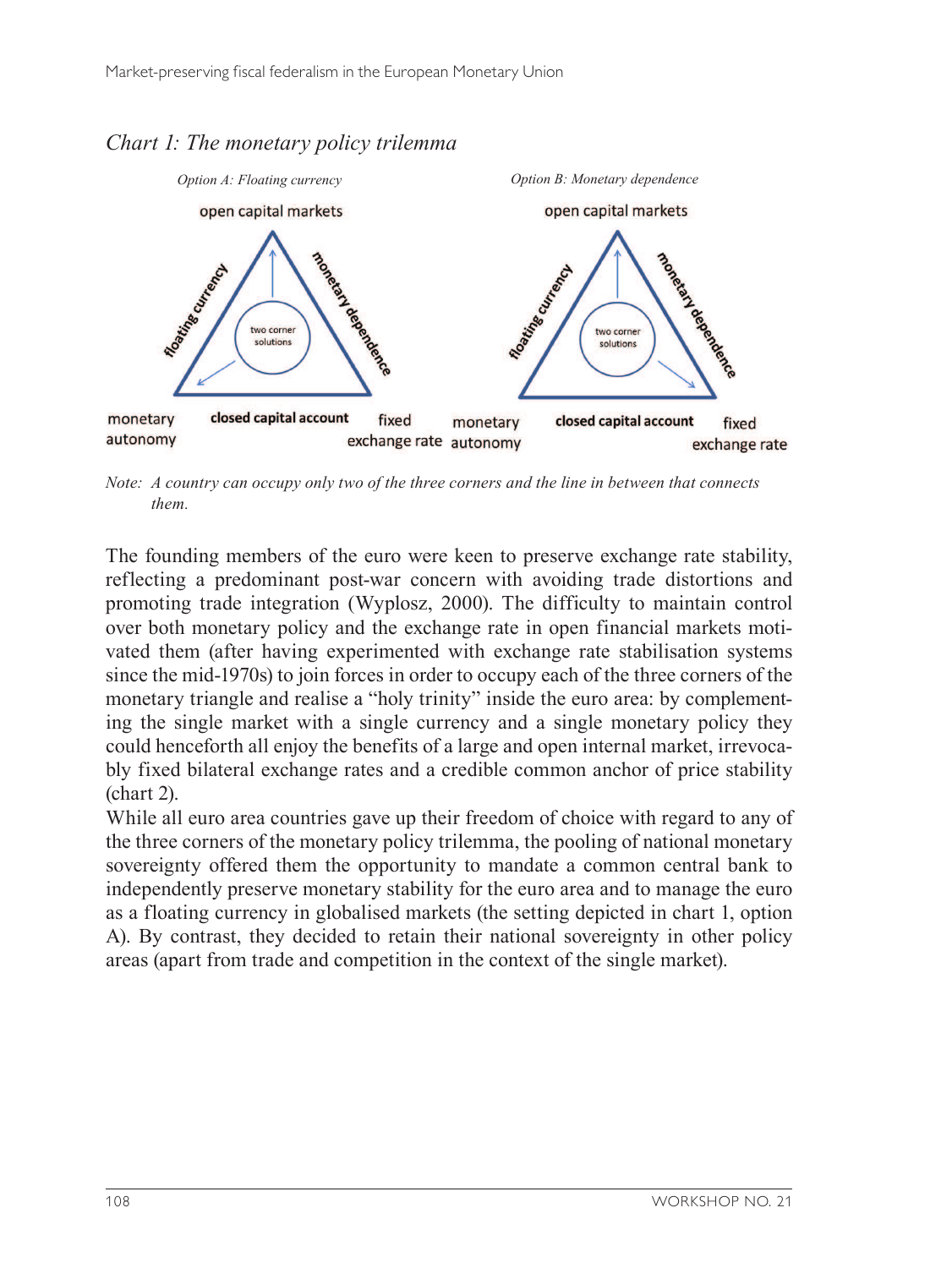

*Chart 2: The "holy trinity" of the euro area*

*Note: Euro area countries together occupied all three corners of the monetary triangle and thus each one of them enjoys open internal markets, irrevocably fixed bilateral exchange rates and a credible common anchor of price stability.*

This is a unique configuration, as in monetary history a currency was always aligned with a state. On the one hand, the "deep pockets" of the state made it easier to protect the value of the currency in the interests of the economy; on the other hand, the sovereign could then also abuse the currency by debasing its value in order to lower the burden of public debt (see Goodhart, 1998; van Riet, 2015). EMU was to be different. All countries that adopted the euro could expect substantial benefits from economic actors being able to access one wide market with one stable currency and to diversify portfolio risks. However, as a denationalised currency managed by a depoliticised common central bank, the euro was not meant to offer a protective "shield" against market discipline. On the contrary, based on "the principle of individual responsibility" (Weidmann, 2014), all euro area countries were themselves presumed to create the conditions for a dynamic economy, sustainable public finances and a stable financial system. The pursuit of prudent national policies was moreover vital for the entire euro area, as deeper integration also meant a growing exposure to shocks in other member countries and to systemic financial risk. This constellation leads to the conclusion that all euro area authorities shared a common responsibility for the cohesion and stability of the single currency.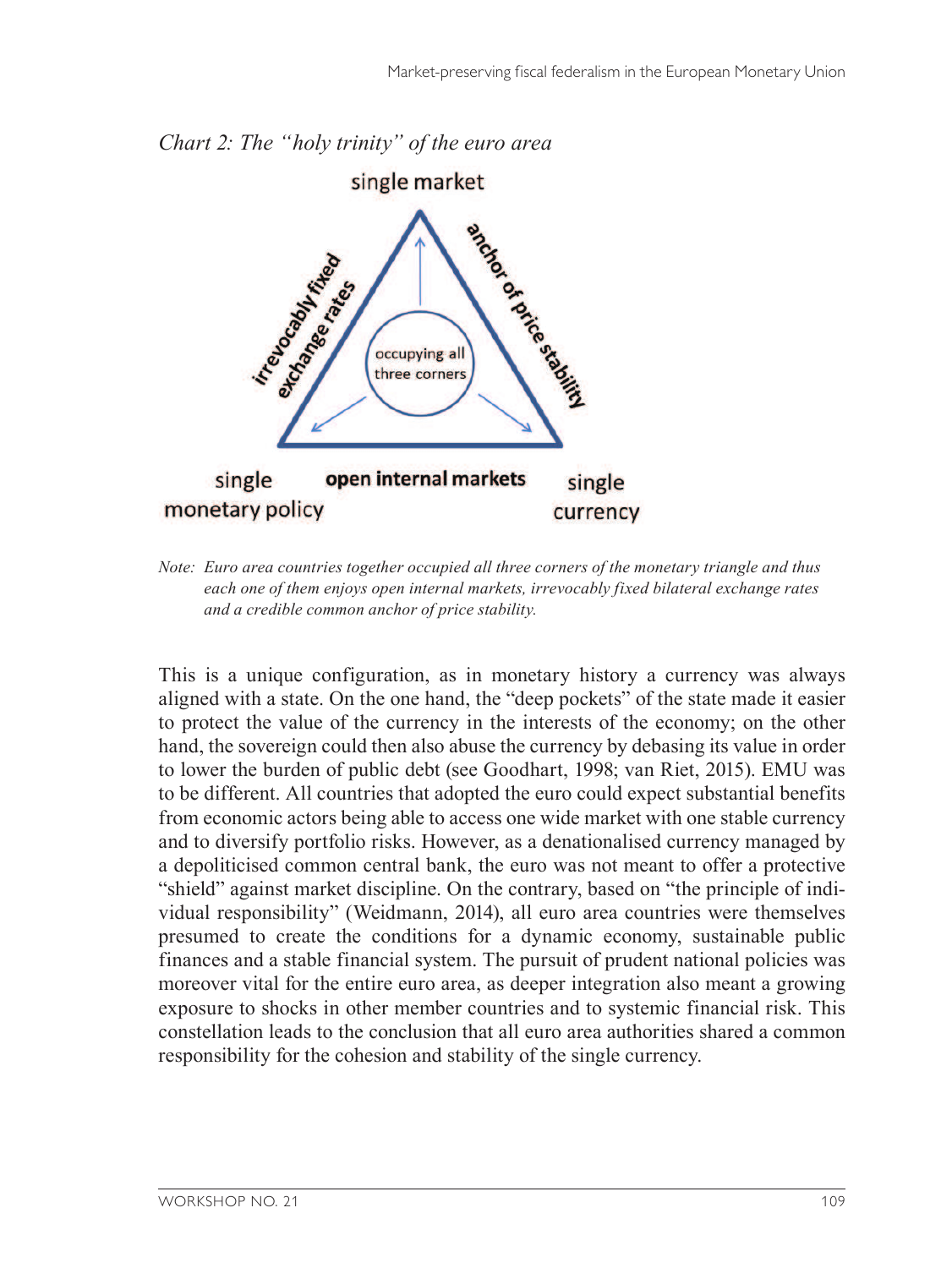#### **2.3 Market-based discipline and rules-based discipline**

This EMU architecture in principle left the challenge of countering asymmetric shocks and of dealing with a potential crisis to the national authorities. McKinnon (1995) warned that in particular EU countries with a large public debt overhang would be better off keeping their own currency and central bank, because life in EMU would be too costly for them. McCauley and White (1997) cautioned that the over-investment of European banks and pension funds in domestic government bonds exposed them to rising sovereign credit risk and could trigger financial instability. Countries with weak public finances also lacked the fiscal capacity to deal with a systemic banking crisis. High-debt countries might therefore need to devalue their currency to secure (temporary) economic gains or exploit their central bank to secure market liquidity, low real interest rates and inflation tax revenues in order to address a fiscal breakdown and limit a financial crisis; they might also have to retain exchange controls on capital flows so as to be able to sustain financial repression revenues.

During the transition towards the euro two divergent views were expressed on the nature of this challenge (Issing, 2008). The so-called "economists" argued that deeper economic integration was necessary – as implied by the theory of optimum currency areas – before the euro could be introduced in a final step. This view resulted in economic convergence criteria, laid down in the Maastricht Treaty, which prospective members had to meet on a sustainable basis before being able to adopt the single currency. Low inflation and a sound fiscal position as reflected in low government bond yields and a stable exchange rate featured high among the nominal convergence requirements. An independent national central bank was also part of the entry criteria.

By contrast, the so-called "monetarists" thought that the creation of a single currency would itself be sufficient to enforce the economic adjustments that would make the euro an optimal currency zone. This view placed great trust in market discipline as an endogenous driving force for the sound fiscal policies and structural reforms necessary for successful participation in EMU, supported by the many institutional changes – not least the establishment of an independent European Central Bank – that would accompany the introduction of the euro.

The Maastricht Treaty required the Member States and the EU to act in accordance with the principles of an open market economy with free competition. As in the end Member States were unwilling to sacrifice their political autonomy in the field of economic policy, the final EMU agreement lacked a strong supranational mechanism for promoting structural economic adjustment once countries had renounced their monetary and exchange rate policies. This also reflected confidence in the virtuous influence of a competitive market economy operating under a single currency as the "Trojan horse" for supply-side flexibility (Dyson and Featherstone, 1999, p. 784). In practice, Member States only had to engage in a non-binding coor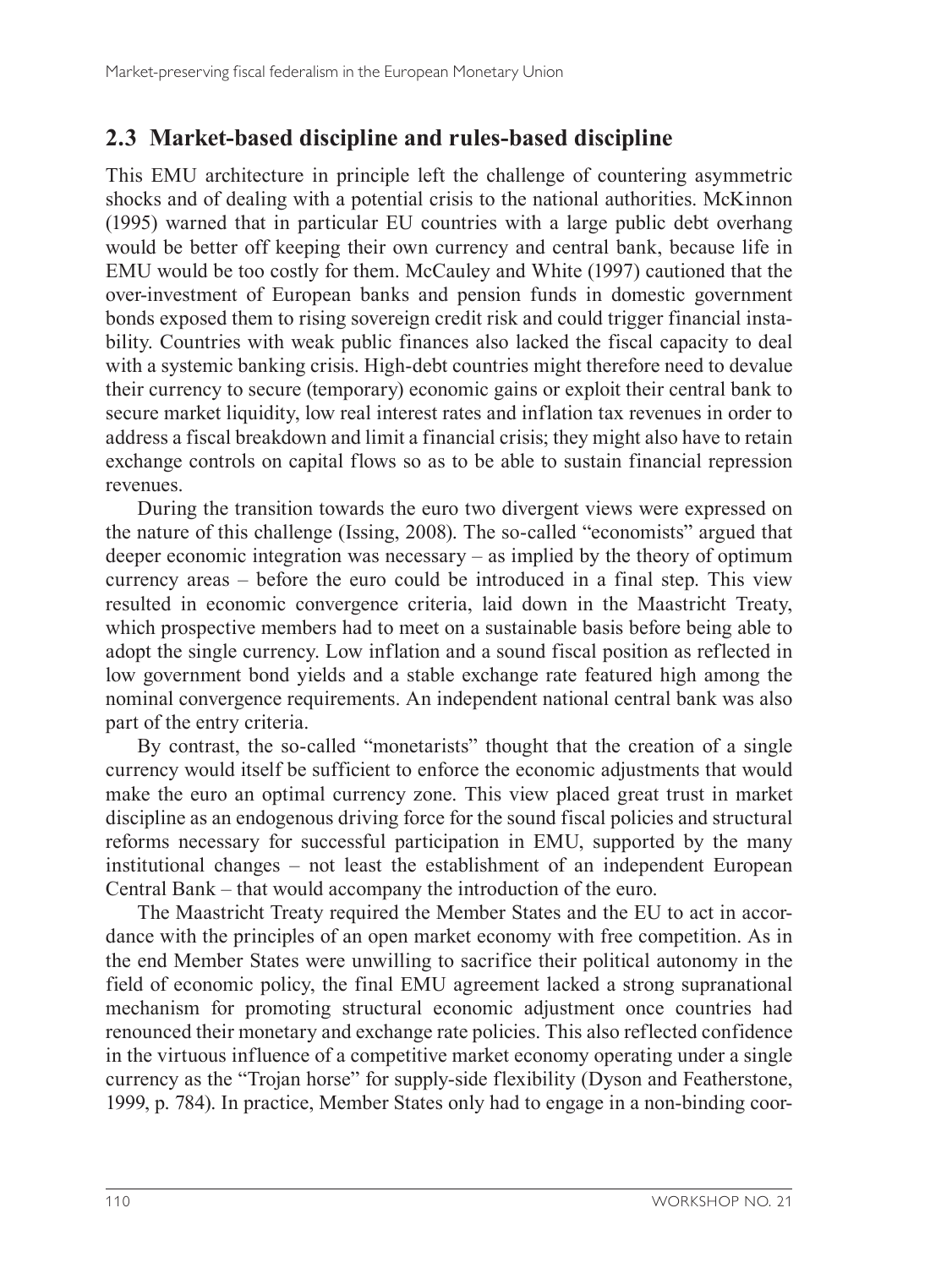dination of their economic policies, as these were acknowledged to be a matter of common concern. Only in 2009, the Lisbon Treaty arranged that the euro area countries could decide to go much further in this respect, in order to ensure the proper functioning of EMU.

The Maastricht Treaty entailed more binding arrangements for national fiscal policies, on top of the fiscal discipline expected from market forces. A privileged access of the public sector to the funds of financial institutions (other than for prudential purposes) was prohibited. The legal independence assigned to the ECB in the conduct of monetary policy and its statutory focus on price stability secured the ban on monetary financing of governments (making an exception for supplying central-bank reserves to public credit institutions in order to treat them the same as private banks). Moreover, the "no bail-out" rule forbid EU Member States to take over each other's commitments and the same prohibition applied to the EU institutions. This was to avoid entering into a transfer union, whereby wealthier member countries could be called upon to support their weaker partners by equalisation payments (Issing, 2008).

These legal provisions ensured that governments must fund their debt in the open capital market, compete for savings in a way that supports an efficient allocation of funds and spend their resources for productive investments that enhance economic performance and competitiveness (cf. McKinnon, 1997). One could argue that subjecting national policy makers to the powers of the market mechanism was one of the normative objectives of EMU, namely to prevent that unsound national actions could destabilise the single currency (Goodhart, 1998). Governments were thus well-advised to generate positive market expectations about their creditworthiness by building confidence in their stability-oriented fiscal policies, the quality of prudential regulation and supervision and the economic performance of their country. This should enable both the public and private sectors to borrow at affordable, market-determined (real) interest rates and firms to attract equity capital at attractive conditions from international investors.

Governors of European central banks were aware, well before the Maastricht Treaty was concluded, that market discipline may at times be ineffective. The Delors Report had highlighted that free access to a large capital market facilitates the financing of budget imbalances and "the constraints imposed by market forces might either be too slow and weak or too sudden and disruptive" (Committee for the study of economic and monetary union, 1989, p. 24). As documented by James (2012, p. 297), when drafting the Statute of the ECB in 1990/91, governors also realised that public entities could still enjoy a privileged access to financial markets as a result of national fiscal, banking and prudential regulation. They were furthermore aware that market participants could expect that euro area governments will ultimately be bailed out by their partner countries when encountering funding difficulties – and that these governments could expect the same, leading to moral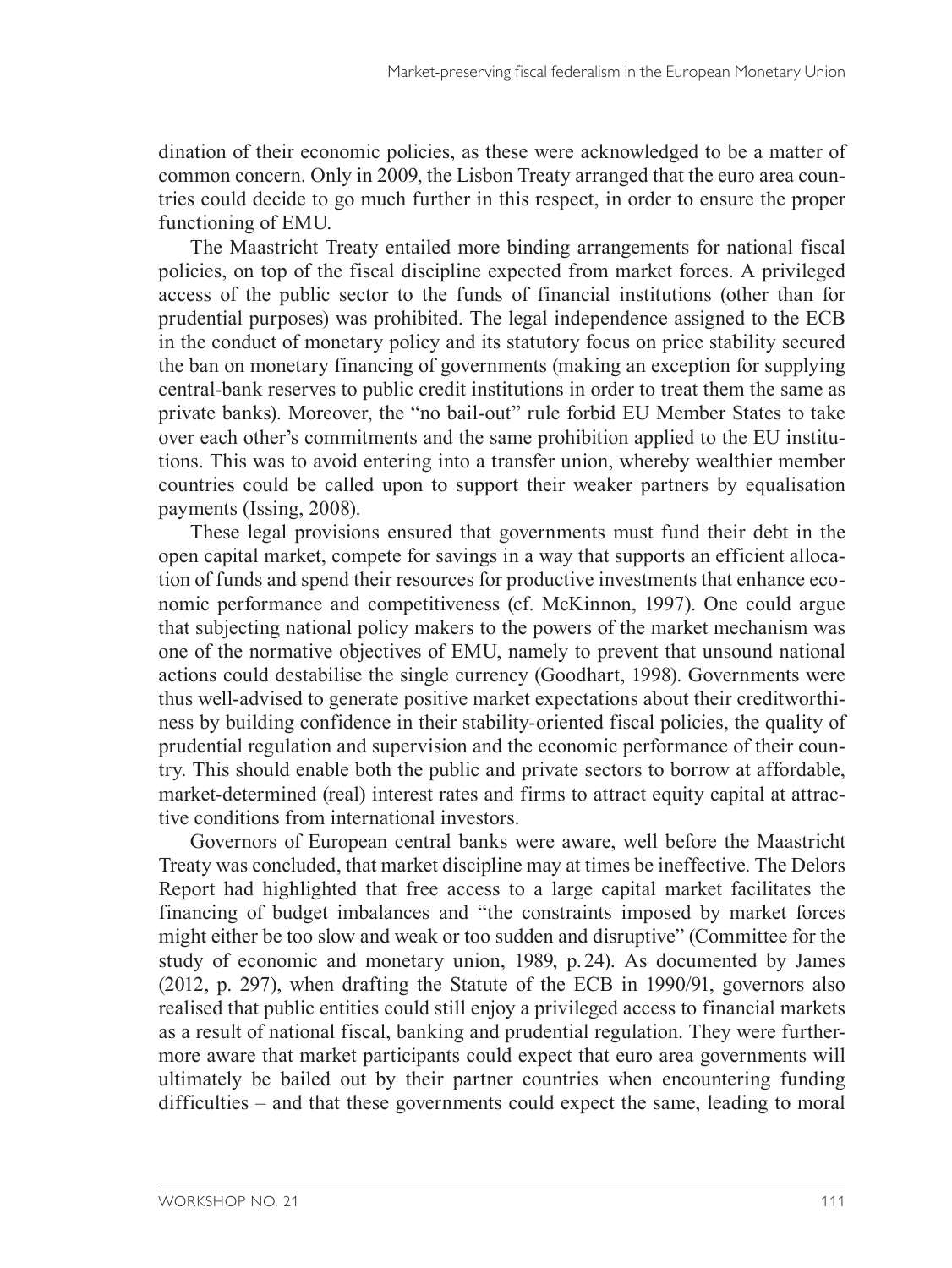hazard. As a result, markets would not set the correct interest rate on public debt. Hence, governors were sceptical that market discipline would be sufficient to avoid excessive budget deficits and feared that the ECB could then become subject to political pressure to pursue a more accommodating monetary policy and to bail out high-debt member countries.

Such doubts about the effectiveness of market constraints motivated the introduction of EU fiscal rules and surveillance in the Maastricht Treaty as additional safeguards against excessive budget deficits and too high public debt. The importance of coordinating national fiscal policies and of concerted budgetary discipline – needed to prevent adverse interest rate spill-overs of fiscal laxity on other member countries, protect the credibility of the ECB's monetary policy and guarantee a balanced policy mix – motivated further detailed fiscal policy provisions, which were laid down in the Stability and Growth Pact of 1997 (Artis and Winkler, 1998).

At the same time, the European Commission initiated a comprehensive action plan to complete the single market for financial services, enhance EU prudential legislation and strengthen coordination among the national supervisory authorities. This set of legal measures aimed at enhancing market efficiency and a healthy financial sector while offering a precaution against potential market instability that could be triggered by troubled financial institutions.

#### **3 Constrained market discipline over national fiscal policies**

#### **3.1 The "hard" budget constraint on euro area sovereigns**

Already in the run-up to EMU many prospective euro area countries gave their national central banks an independent mandate to maintain price stability and sought to stabilise their exchange rate vis-à-vis other currencies (above all the Deutsche Mark) that participated in the exchange rate mechanism while opening up their capital markets (see for example Eijffinger and de Haan, 2000). The choice to give up political control over monetary and exchange rate policy became irrevocable with the adoption of the euro. This made their new position comparable to that of subsidiary governments like the American States, and that of developing countries faced with low market confidence in their national currency; i.e. they were all unable to issue bonds in a currency under their own monetary control (McKinnon, 1997; Goodhart, 1998). Euro area countries however remained fully responsible for their own public finances as there was no central fiscal authority that could levy taxes, make transfer payments, absorb asymmetric shocks, rescue banks or pool their sovereign debt.

As a consequence, euro area countries replaced a "soft" for a "hard" budget constraint that once and for all ruled out the options of devaluation and inflation and excluded a bail-out by other member countries or EU institutions to deal with episodes of severe fiscal stress. The regime change was much smaller for "safe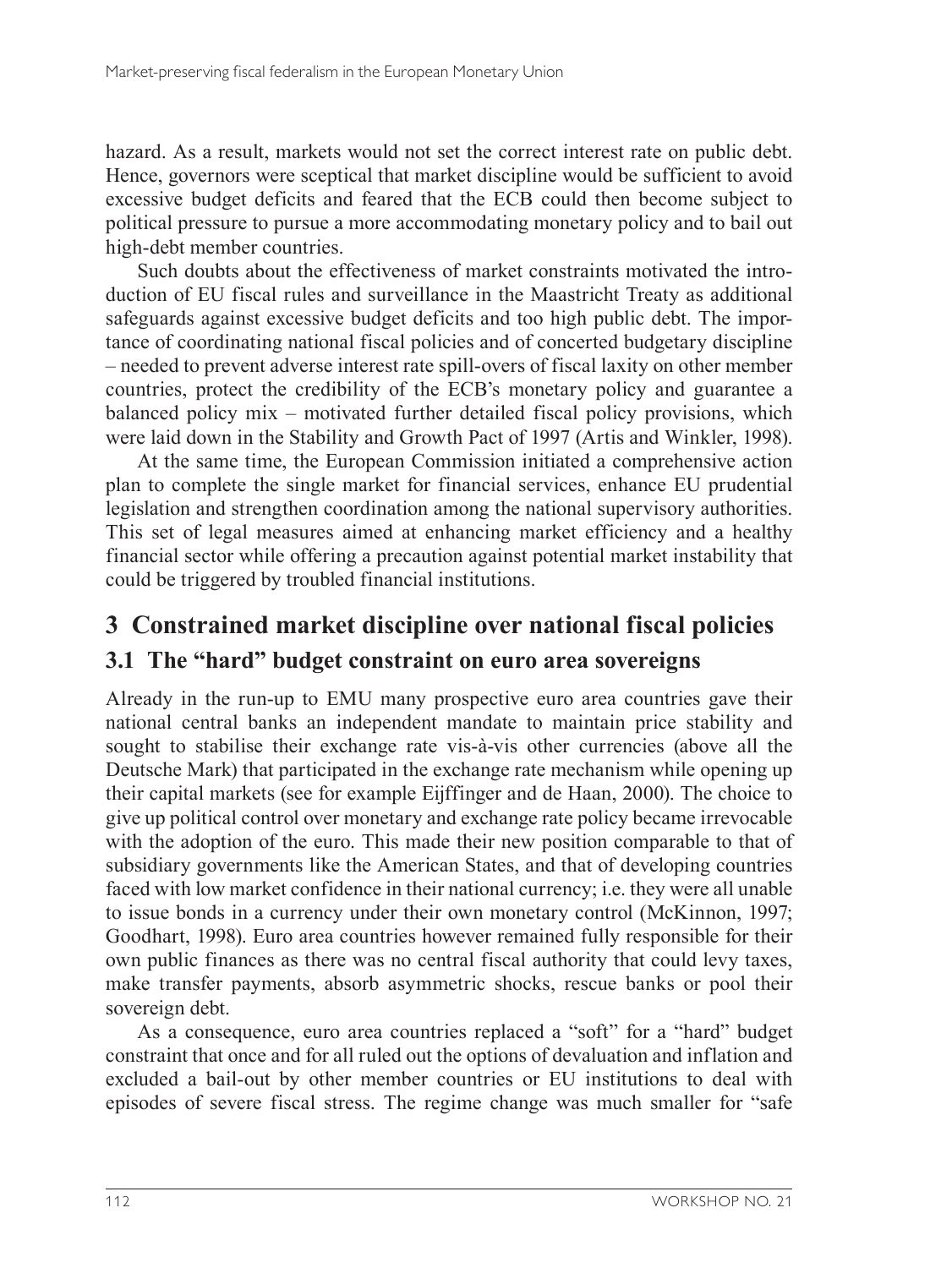haven" countries accustomed to open capital and product markets and with a history of central bank independence and successful stability-oriented policies; it was more significant for those EU-Member States with a tradition of protected markets and the reputation of monetary financing of high public deficits and regular currency devaluations. Especially for the latter group of countries the changeover to the euro raised the default risk on national public debt.<sup>4</sup>

The market funding of euro area governments became thus dependent on the willingness of international investors to roll over the already accumulated sovereign debt that, henceforth, to a smaller or larger extent was characterised by a higher risk profile (McCauley and While, 1997; Arnold and Lemmen, 2001; Gros, 2012). One might have expected that market interest rates would shift upwards for many euro area countries to reflect the apparent higher sovereign default risk, with the most indebted governments seeing the largest increase. Several factors worked against this plausible expectation, contributing to a downward convergence of government bond yields – a process that started well before the euro was introduced in 1999 (chart 3) – instead of leading to persistent interest rate spreads reflecting disparate country fundamentals.

<sup>4</sup>The pre-EMU distinction between sovereign credit ratings for domestic currency debt and those for foreign currency debt disappeared. While Standard & Poor's unified the ratings of euro area countries on the (in several cases lower) foreign currency ratings to reflect the fact that they could no longer turn on the "printing press", Moody's by contrast used the domestic currency ratings as the new basis arguing that governments had already given up this option by granting their central banks independence.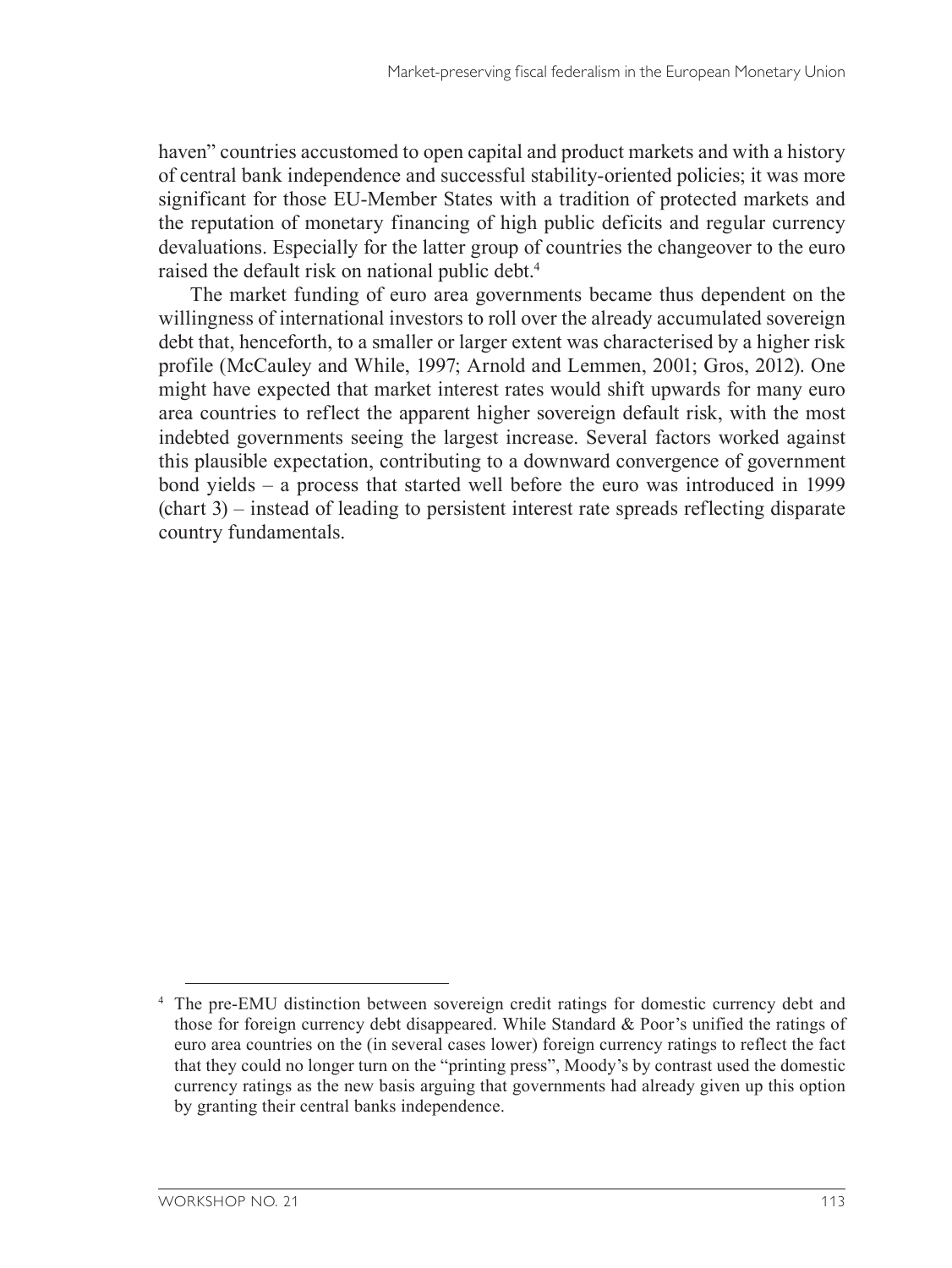

*Chart 3: Government bond yields in the euro area countries daily data, in percentages*

#### **3.2 A new environment for public debt management**

One factor was a more professional sovereign debt management in response to the liberalisation of capital markets and the institution of independent central banks. Many European countries had established public debt management offices with operational autonomy in the 1990s, working under specific guidelines from the finance ministry. Their task was in fact to provide the government with a form of insurance against market power (Dyson, 2014, p. 381).

The activities of public debt managers generally focused on promoting a liquid government bond market, minimising borrowing costs at a prudent level of risk and supporting a more efficient asset and liability management of the public sector. They cooperated closely with primary dealers, a selective group of both domestic and foreign banks, which in return for certain privileges had the task to facilitate the placement of government securities in the open capital market.

*Sources: Datastream and ECB. Note: Chart excludes Cyprus, Luxembourg, Malta, Slovenia, Slovakia and the Baltic countries.*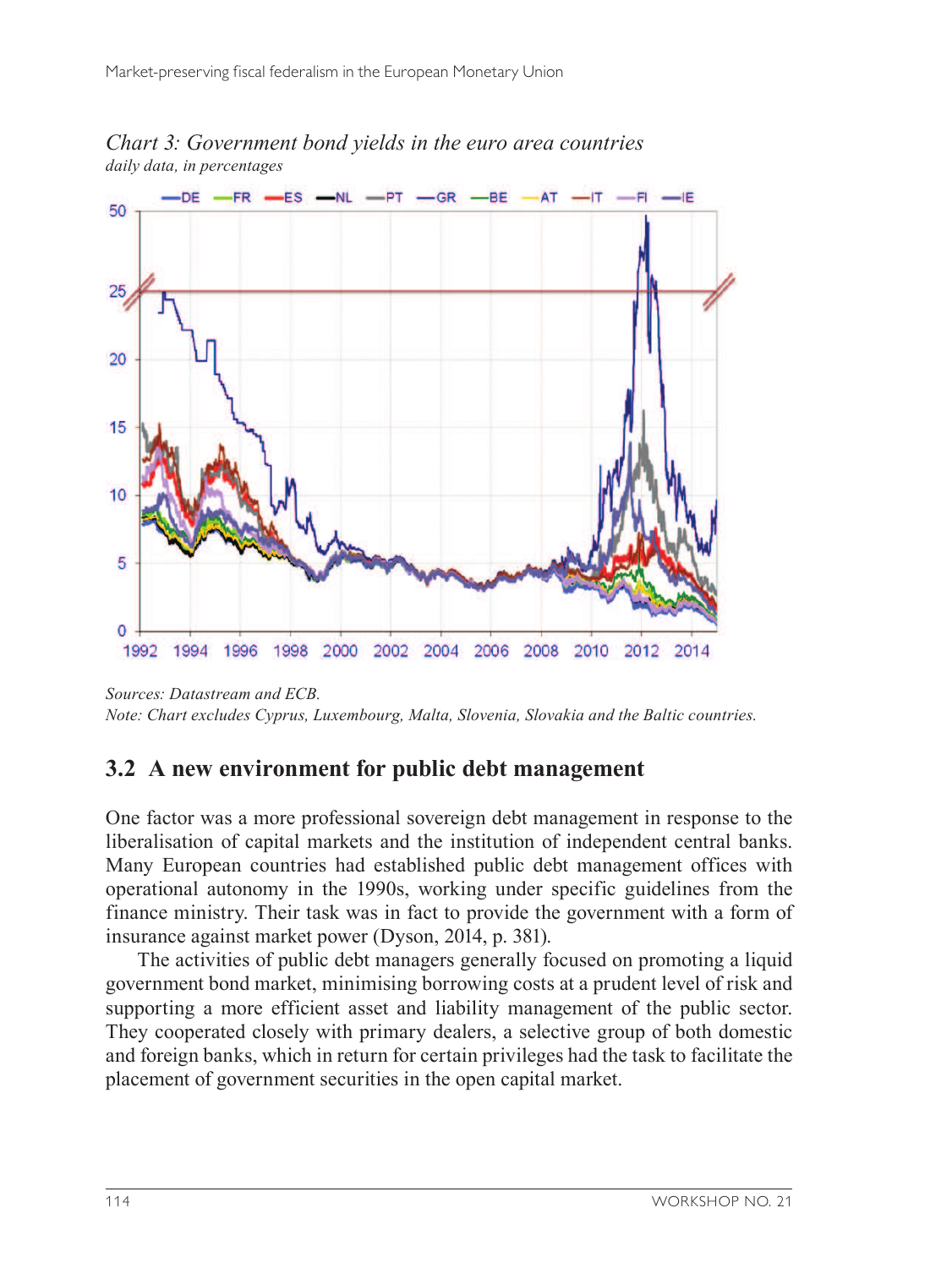Another factor contributing to the convergence of sovereign bond yields was the positive effect of a country adopting the euro and anchoring itself to a stability union. The ECB's credible guarantee of price stability made it possible for public debt managers to issue more longer-maturity bonds than previously, thereby reducing roll-over risk. These debt securities also attracted demand from long-term investors residing elsewhere in the euro area, using the new opportunity to diversify their country risk without in parallel having to accept exchange rate risk (see McKinnon, 2002).

Moreover, EU banking legislation allowed national supervisors to assign a very low or even zero risk weight to bank claims on the central government, also when these originated from other OECD countries. While before 1999 exchange rate risk still acted as a barrier, after the inception of the euro banks could make full use of the opportunity to buy government bonds of other participating countries without having to worry about extra capital charges for lower-rated sovereigns. Government bonds were furthermore exempted from the large exposure limit that applied to private assets on bank balance sheets (McCauley and White, 1997; Arnold and Lemmen, 2001). EU prudential legislation entailed similar sovereign exposure privileges for institutional investors. With the introduction of the euro, regulatory requirements to match the currency of their assets and liabilities allowed them to expand their domestic government bond portfolios to sovereign issuers from the whole euro area.

The preferential regulatory treatment of public relative to private sector claims may have led market participants to believe that, no matter the amount purchased, government debt was virtually risk-free. They may have felt reassured by the convergence of fiscal positions in the transition to EMU, the agreement on the Stability and Growth Pact and the possibility laid down in the Maastricht Treaty to impose sanctions on Member States with persistent excessive deficits. Even if imperfect, it arranged for EU surveillance of national fiscal policies and it targeted sound public finances.

For turbulent times, market actors may have counted on a bail-out of troubled member countries, given the dangers of contagion in an integrated capital market and the presumption that EU institutions, the ECB and euro area partners would have little choice but to step in with supporting measures so as to ensure financial stability and preserve the euro (McKinnon, 1995; den Butter and Segers, 2014). This bail-out expectation may also explain the significant "bonus" that appeared in the sovereign credit ratings of EU Member States upon joining the euro, given the evidence that until 2010 their euro-denominated debt was treated more favourably than the national-currency debt of other OECD countries (Körner and Trautwein, 2015).

Once the euro was in place, banks and other financial institutions thus had every incentive to accumulate government securities on their balance sheets and to select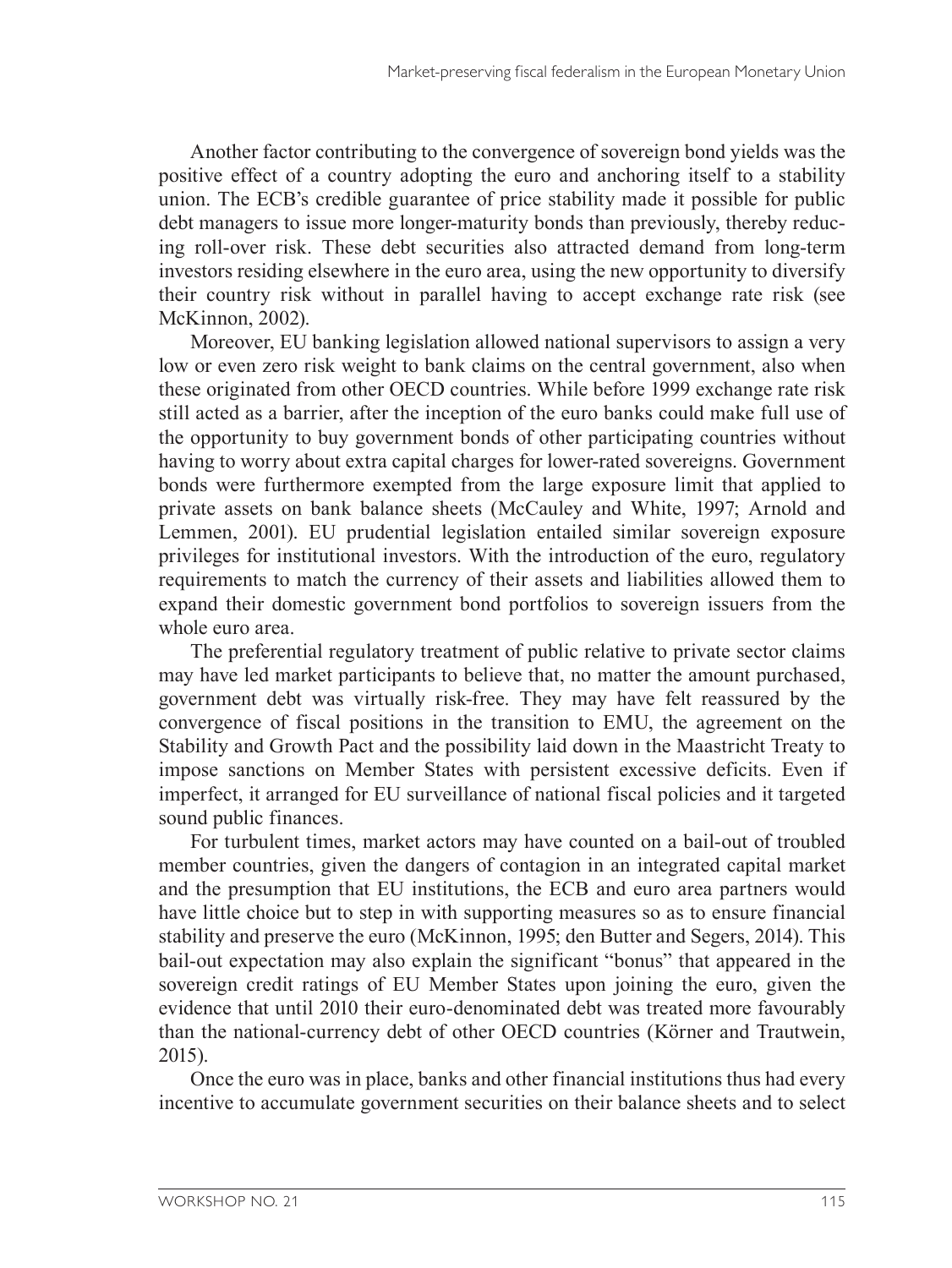in particular the higher-yielding bonds of those euro area countries that were priced in the market as being subject to higher credit and liquidity risk. As these bonds could now be purchased without currency risk, market participants started a "search for yield" – also driven by a global "savings glut" – that resulted in a general compression of sovereign bond yields, bringing them close to the low levels of the safest member countries (chart  $3$ ).<sup>5</sup> As reported by Weidmann (2014), over the period 1999–2007, the average yield spread on the sovereign bonds of EMU countries relative to the German Bund was just 14 basis points.

With the benefit of hindsight, the government debt of several euro area countries was significantly over-rated and the associated credit risk was systematically under-priced before the financial crisis. The view that markets would tolerate a lower public debt than before EMU and discipline national fiscal policies was refuted by reality. For the previous high-interest rate countries the adoption of the euro in fact relaxed budget constraints rather than tightening them, as it made them an attractive target for yield-hungry investors, thereby creating moral hazard. However, market pressure returned with a vengeance following the collapse of Lehman Brothers in September 2008.

# **4 Rounding the corners of the euro area's monetary triangle**

#### **4.1 Countering self-fulfilling default expectations**

When a new Greek government took office in October 2009 it surprised markets by disclosing much higher deficit and debt figures than were known before. Growing market concerns about the sustainability of public finances in Greece also affected other exposed euro area countries with a high public and/or private debt, a fragile banking sector and a poor economic outlook. The sudden shift in market sentiment towards these vulnerable members, especially among foreign creditors, caused a rapid increase in their sovereign bond yields as default risk premia were adjusted upwards, in conjunction with falling credit ratings and cross-border contagion effects (chart 3). By contrast, Germany and other euro area countries with a "safe haven" status benefitted from "flight to safety and liquidity" flows and enjoyed falling government bond yields. This experience showed that only after the onset of the sovereign debt crisis, when credit rating agencies repeatedly downgraded vulnerable countries, markets fully recognised again the fundamental default risk attached to subsidiary governments that should have been evident from the start of

<sup>&</sup>lt;sup>5</sup> Buiter and Sibert (2005) argue that this market failure was also partly due to the fact that the Eurosystem allocated all euro-denominated central government securities in the highest liquidity category without regard to differences in the market's valuation of default risk. Although of relatively minor significance, this artificial liquidity enhancement could have suppressed government bond yields of weak euro area sovereigns.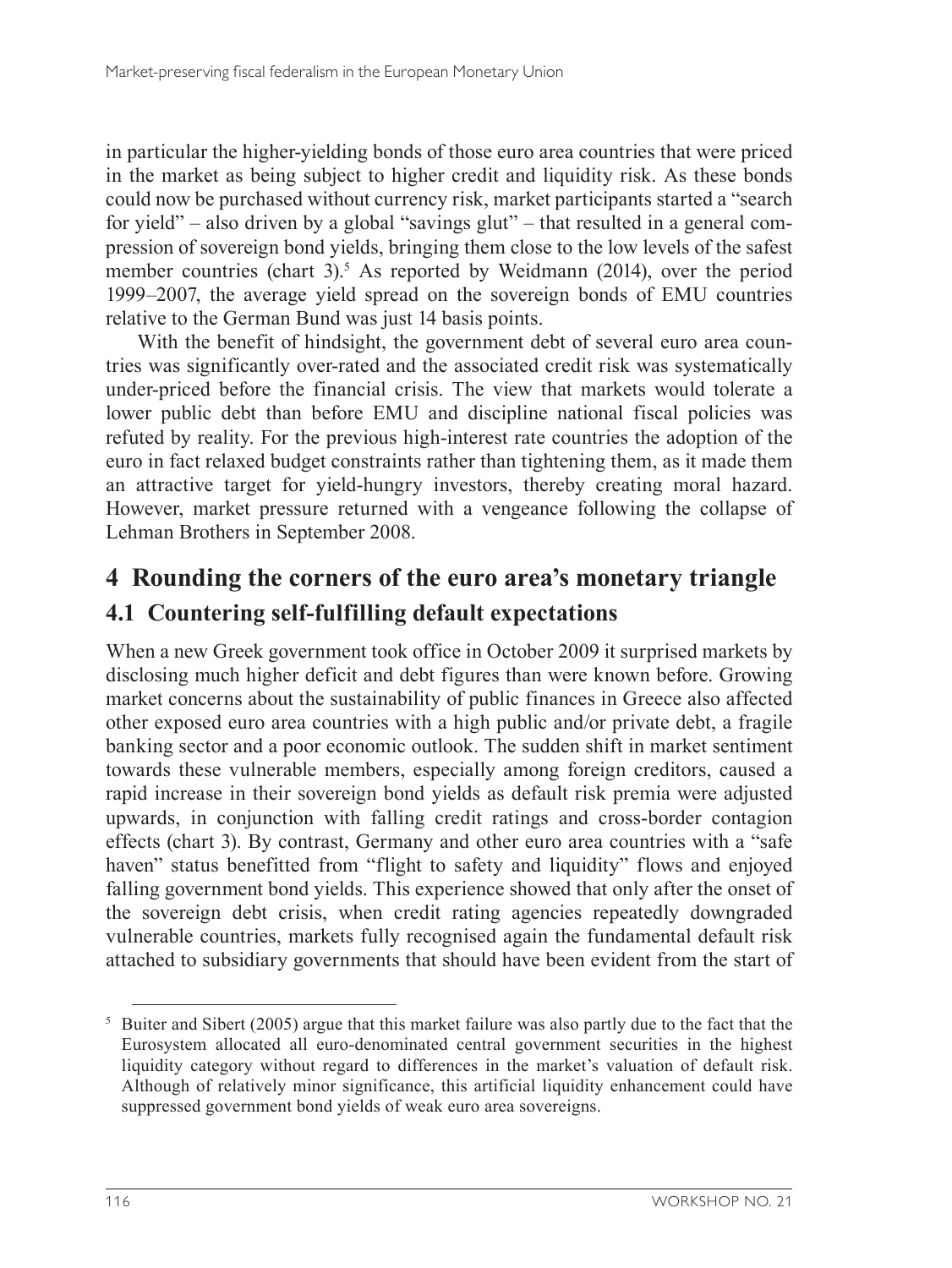EMU. Several hedge funds even started to take speculative positions against the euro. Not surprisingly, this was also reflected by a "malus" appearing in the sovereign credit ratings of vulnerable euro area countries as compared to other OECD members (Körner and Trautwein, 2015).

The spreading of the sovereign debt crisis in the euro area closely corresponded to what Kaminsky et al. (2003) describe as the "unholy trinity of financial contagion" in the context of sudden stops in foreign funding: a surprise negative announcement sets off a broad-based reversal of capital inflows as leveraged common creditors reduce their exposure to the sovereign as well as to private borrowers perceived to be vulnerable. The mirror image of the euro area's "holy trinity" in tranquil times was the "unholy trinity" facing troubled members: excluding inflation, devaluation and a bail-out was incompatible with avoiding a sovereign default; at least one "safety valve" for sovereigns under market stress had to be found, as a self-fulfilling default was not only costly but also contagious and endangered the cohesion and integrity of the euro area.

As a solution, the EU institutions and euro area leaders committed to do whatever was required to secure financial stability in the euro area as a whole (see van Riet, 2015). Responding to the sovereign debt crisis they created new fiscal backstop mechanisms subject to strict policy conditions to support member countries that temporarily had lost access to the capital market. Separately, the ECB initiated temporary and limited purchases of their government bonds – the monetary impact of which was sterilised – to repair the fragmenting securities markets and restore an even monetary transmission across the euro area. At the peak of the crisis in mid-2012, as sovereign bond yields appeared to include a currency redenomination risk premium, the ECB made a credible commitment to undertake conditional but unlimited outright purchases of government debt securities within the scope of its monetary policy mandate, which was successful in removing market uncertainty about a possible break-up of the euro.

The national authorities on their part looked for (additional) solutions that would buy them time for undertaking the necessary policy reforms and potentially as a more permanent arrangement for easing the severe market pressure. Their own pre-EMU experiences with actively trying to use domestic financial and industrial policies in the presence of currency pegs may have offered them inspiration (cf. Wyplosz, 2000).

#### **4.2 Reducing national policy constraints inside the euro area**

As already mentioned, theory suggests that countries can only occupy two of the three corners of the monetary policy trilemma and have to give up their autonomy over the third (chart 1). This impossible trinity can be extended to an "impossible quartet" when free trade is added. Historical analysis largely confirms that the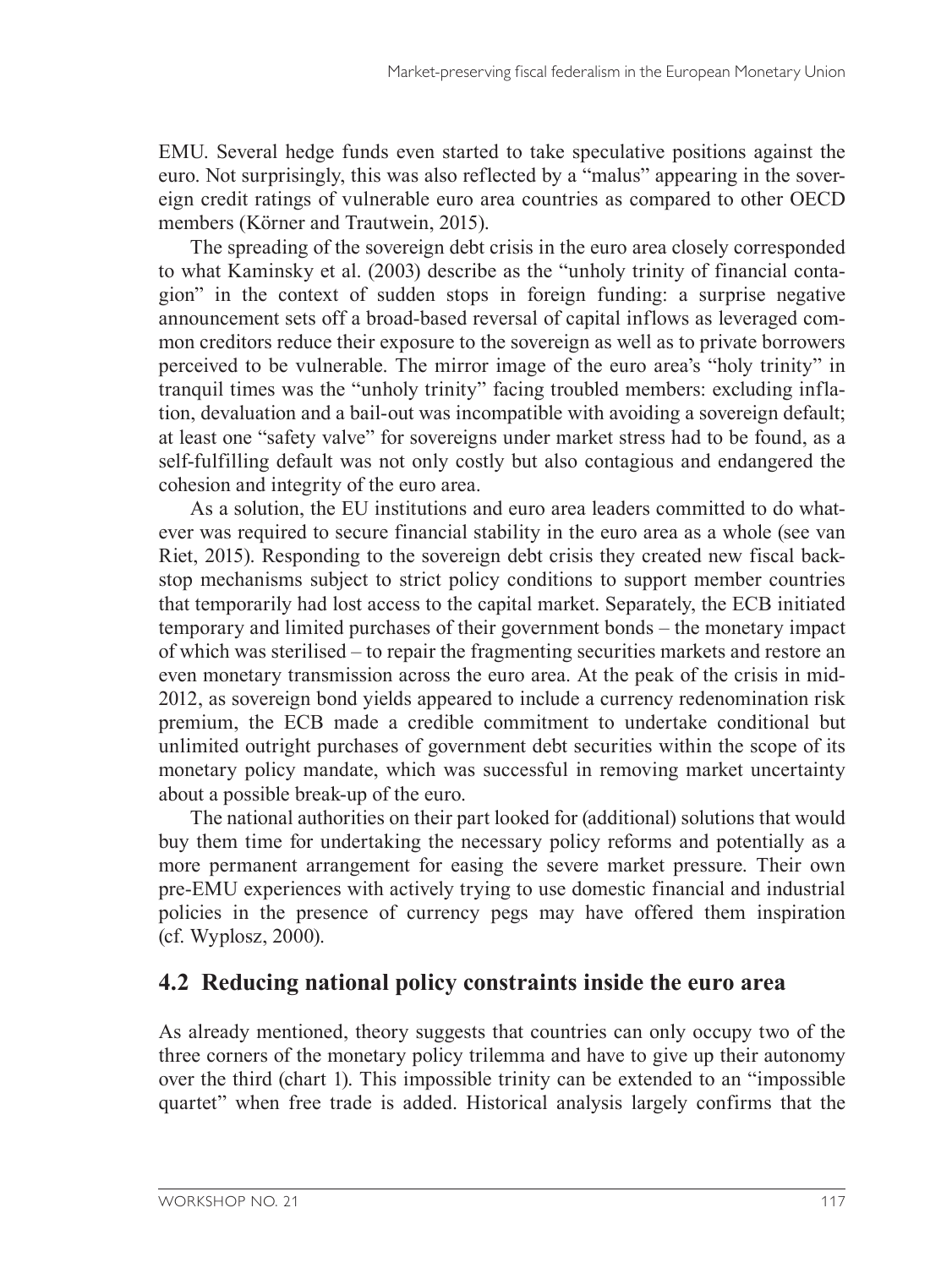monetary policy trilemma holds in the longer run and is a useful guidepost for policy makers (Obstfeld et al., 2005). However, recent studies suggest that there may be scope for intermediate policy choices that – using the words of Klein and Shambaugh (2013) – "round the corners" of the monetary policy trilemma and allow some time-bound room for manoeuvre to tackle specific national policy dilemma's. The policy options that address the various trade-offs in responding to significant shocks include for example trade protectionism to create artificial competitive advantages in interconnected product markets, selective capital market restrictions to address financial fragility concerns, macroprudential measures to better control domestic credit growth, soft currency pegs to gain some autonomy over domestic monetary conditions, and management of floating exchange rates to limit harmful currency volatility (chart 4). The appropriateness, feasibility and effectiveness of such "middle-of-the-road" policies are widely debated.





*Note: A country that occupies two of the three corners and the line in between that connects them can still achieve some extra room for manoeuvre on the implied policy constraint if it is able to "round"the third corner.*

Countries in the euro area have similar incentives to exploit the scope for trade-offs in an integrated single market with a single currency and a single monetary policy in order to restore some margin for national policy manoeuvre (Blundell-Wignall et al., 2013; Crafts, 2014). The possible tools that would "round the corners" of the euro area's monetary triangle include quasi-fiscal, regulatory, prudential, exchange rate, trade and industrial policies. They could be adopted both to prevent and manage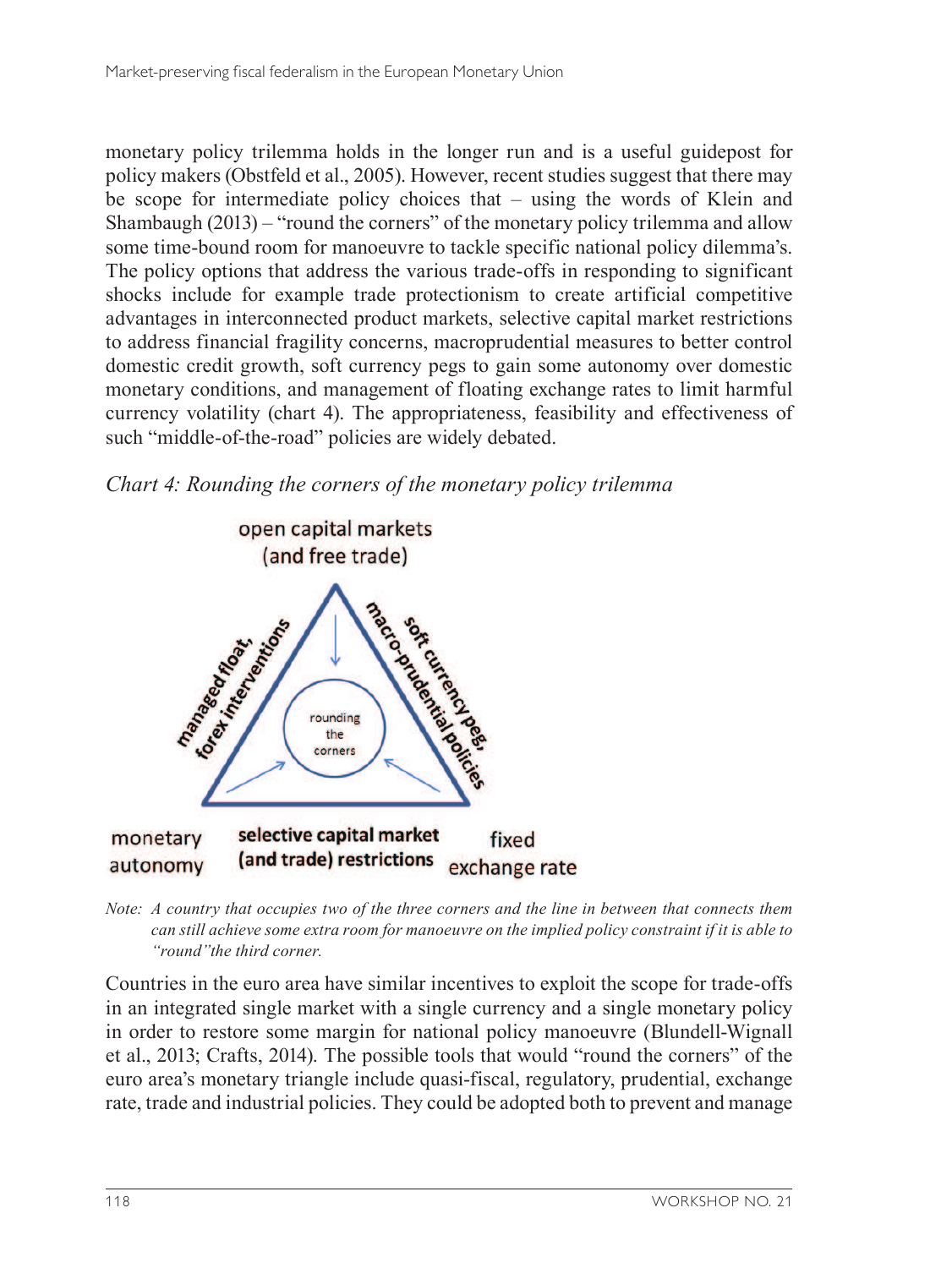domestic imbalances inside the euro area as well as to respond to asymmetric shocks. During a crisis, participating countries may in particular look for national stabilisation tools that make it easier for them to tackle market turbulence, fiscal distress, and economic adjustment (chart 5).

*Chart 5: Rounding the corners of the euro area's monetary triangle*



*Note: Euro area countries may "round" all three corners of the monetary triangle by trying to relax the constraints implied by open internal markets, irrevocably fixed bilateral exchange rates, and a single monetary policy stance.*

For example, (coordinated) national macroprudential policies (such as changes in the required counter-cyclical capital buffer or the maximum loan-to-value ratio), could be used to counter heterogeneous business and financial cycles within EMU, where the single monetary policy is unable to prevent or address these in the member countries (Houben and Kakes, 2013; Herzberg and Watson, 2014). To assist a rebalancing of current account positions, some authors propose a fiscal devaluation as a national substitute to the inability of euro area countries to devalue (Keen and de Mooij, 2012). This policy reduces the relative cost of tradables through a shift in the tax base away from capital taxation and social contributions on labour to taxes on consumption or property. A radical suggestion to regain room for exchange rate manoeuvre is to introduce for some time a parallel currency in distressed countries which could fluctuate against the euro (Richter et al., 2013).

Constraining the free functioning of the single market could also gain momentum. To ease competitive pressures, governments may continue to shield the provi-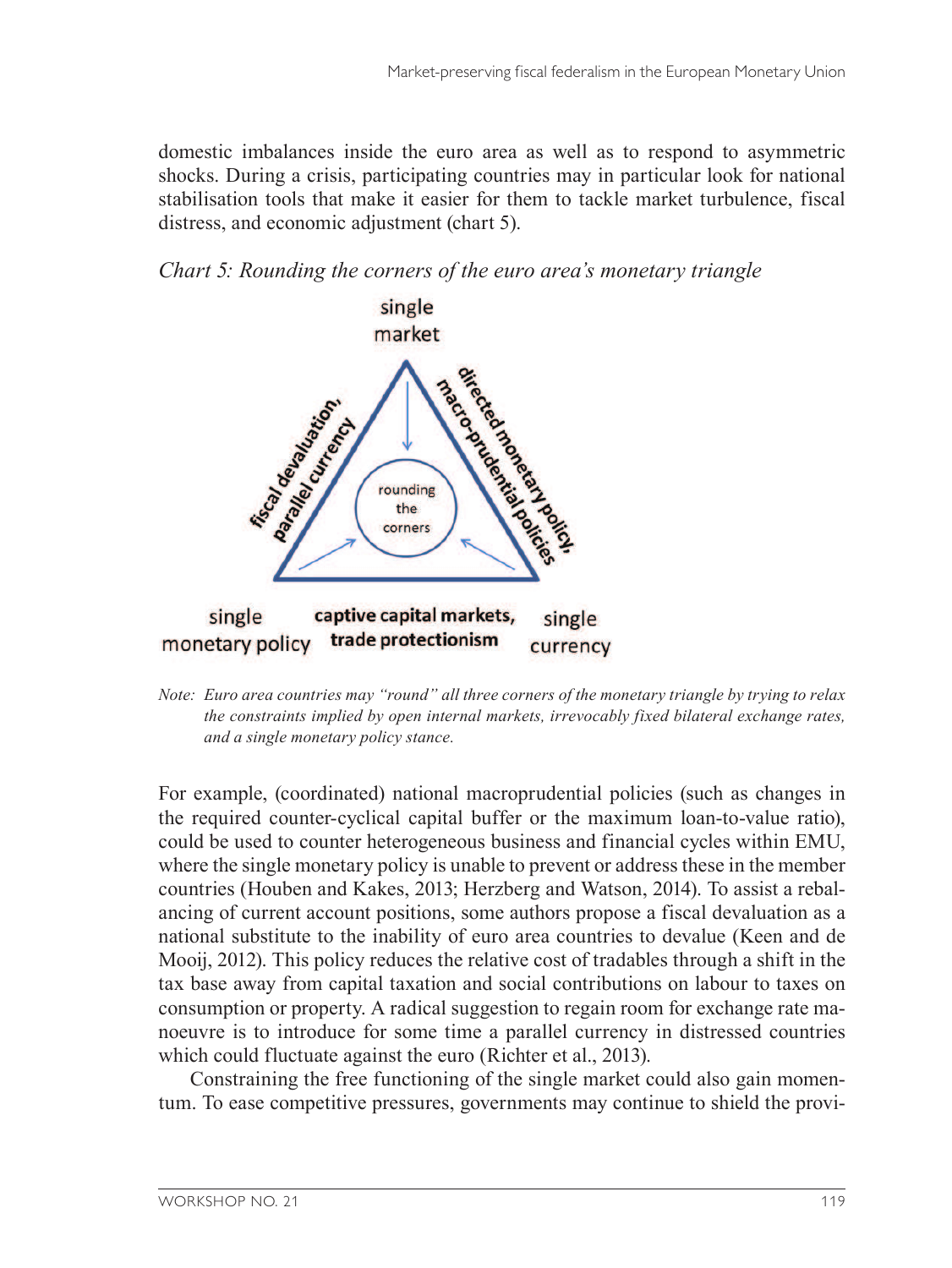sion of services from foreign competition, provide state aid to favoured sectors, or impose administrative requirements that amount to trade protectionism in disguise. They may also be tempted to place restrictions on foreign take-overs of strategic firms and put up barriers to labour mobility within the EU. Bastasin (2012) reports in this respect that in the wake of the financial crisis several euro area countries protected their banks in order to prevent that they could become an easy prey to foreign acquisitions. Some also gave state subsidies or loans at concessional interest rates to their car industries.

Various suggestions have also been made for a more "effective management of capital flows" (see the policy agenda proposed by Lane, 2013, pp. 16 ff.). National policy makers may apply a range of financial sector policies as a tool to restrict cross-border capital movements and create more space to address domestic policy challenges stemming from volatile capital flows and tight financial conditions (Beck et al., 2015). During the sovereign debt crisis, the public debt managers of vulnerable euro area countries generally sought an insurance against rising market expectations of sovereign default (Dyson, 2014, p. 383; van Riet, 2014). This apparently took the form of inducing resident investors, in particular banks, pension funds and insurance corporations, to buy and hold more bonds issued by their own sovereign (see also Bastasin, 2012; Reinhart, 2012). Some euro area countries also used their fiscal capacity to enable weakened domestic banks to expand their role as major investors in government bonds and thereby to counter the risk of capital flight causing a sharp increase in their own borrowing costs (Valiante, 2014).

With the same effect, Koo (2012) proposes to agree at the euro area level to limit the sale of government bonds to citizens and exclude foreigners, while leaving investments in private sector financial assets free for non-residents. He sees this "nationals-only rule" as an alternative to a fiscal union, which could enable the government to run more flexible fiscal policies to fight a recession, as domestic creditors could be more likely to accept the necessary higher budget deficits. The key advantage of such a more captive domestic investor base is that it reduces the fiscal vulnerabilities from having a large and less stable foreign community of government bond holders, albeit at the price of crowding out local private investment and preventing domestic creditors from spreading their risks across a wider range of assets (van Riet, 2013).

Another example of financial protectionism is that national supervisors reportedly placed restrictions on the outflow of bank capital and liquidity, while demanding repatriation of assets held abroad, so as to ring-fence their domestic banking systems and secure credit supply for residents, including for the government (Véron,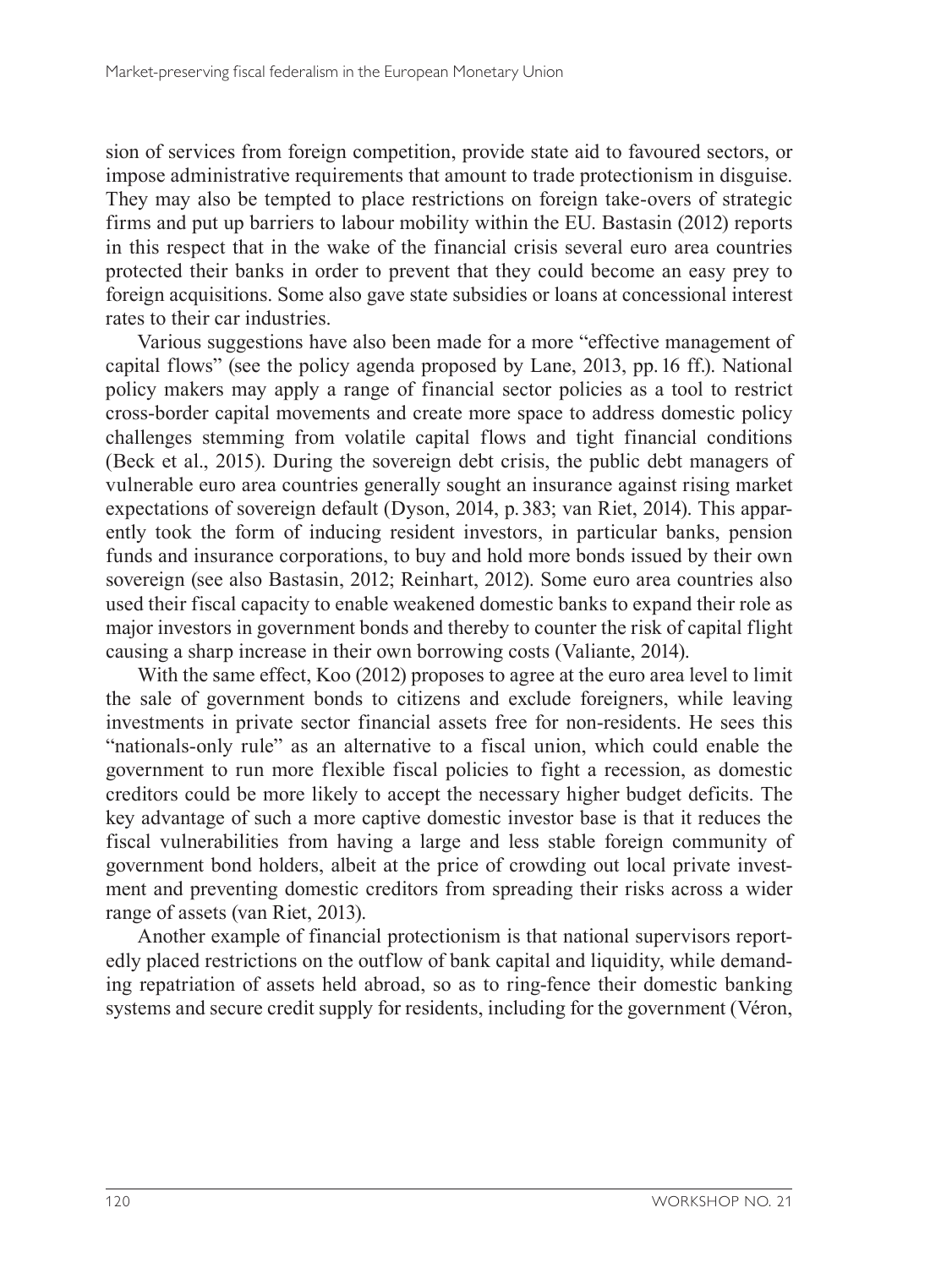2013).<sup>6</sup> As an ultimate solution against a run on bank deposits and citizens moving their savings abroad, Cyprus had to impose administrative restrictions on bank transactions and capital outflow controls in March 2013 that were in force for just over two years. Greece faced the risk of a financial breakdown related to a possible exit from the euro in June 2015 and was forced to temporarily close its banks and the stock exchange while until further notice closing the border for capital exports. Substantial capital flight would also have complicated these governments' future return to the capital market.

#### **4.3 The fragmentation of the euro area**

Such "middle-of-the-road" policies reflect attempts by national authorities to relax the constraints associated with the "holy trinity" of the euro area and to reclaim some control over how the triplet of the single market, the single currency and the single monetary policy affects their own economies. Some of the aforementioned interventions are sensible, such as a (budget-neutral) fiscal devaluation to improve competitiveness or national macroprudential actions to deal with localised housing booms. A correction of capital market failures and improper incentives in the financial industry that fuelled the external financing of a credit-driven boom in the crisis-hit countries is also warranted. The financial trilemma<sup>7</sup> associated with the high degree of financial integration in EMU nevertheless demands that member countries coordinate national macroprudential actions and regulatory measures which affect cross-border capital flows and financial conditions across the euro area (see Herzberg and Watson, 2014).

Some other crisis-related national policies, however, may be interpreted as a form of "mercantile competition" that is turning into market repression and protectionism to ease economic adjustment, reduce fiscal stress and solve distributional issues (cf. Hayek, 1939; McKinnon, 1995; Rodrik, 2000 and 2011). Government efforts to nurture the domestic banking and corporate sector or to introduce "hidden" restrictions on cross-border capital flows contribute to a renationalisation of markets, which could lead to growing economic and financial disintegration. The consequent fragmentation of the single market along national lines frustrates the

<sup>6</sup> This supervisory reaction appears to be a global phenomenon, leading to financial protectionism and a "balkanisation" of banking (The Economist, 23 November 2013, pp. 18 and 74). Rose and Wieladek (2014) report evidence that nationalised banks and those benefiting from public sector support after the 2008 financial crisis reduced foreign lending to counterparts in the United Kingdom or charged them higher interest rates.

<sup>7</sup>Following Schoenmaker (2011), the financial trilemma states that an effective management of domestic financial developments when there is full capital mobility is only feasible with international coordination.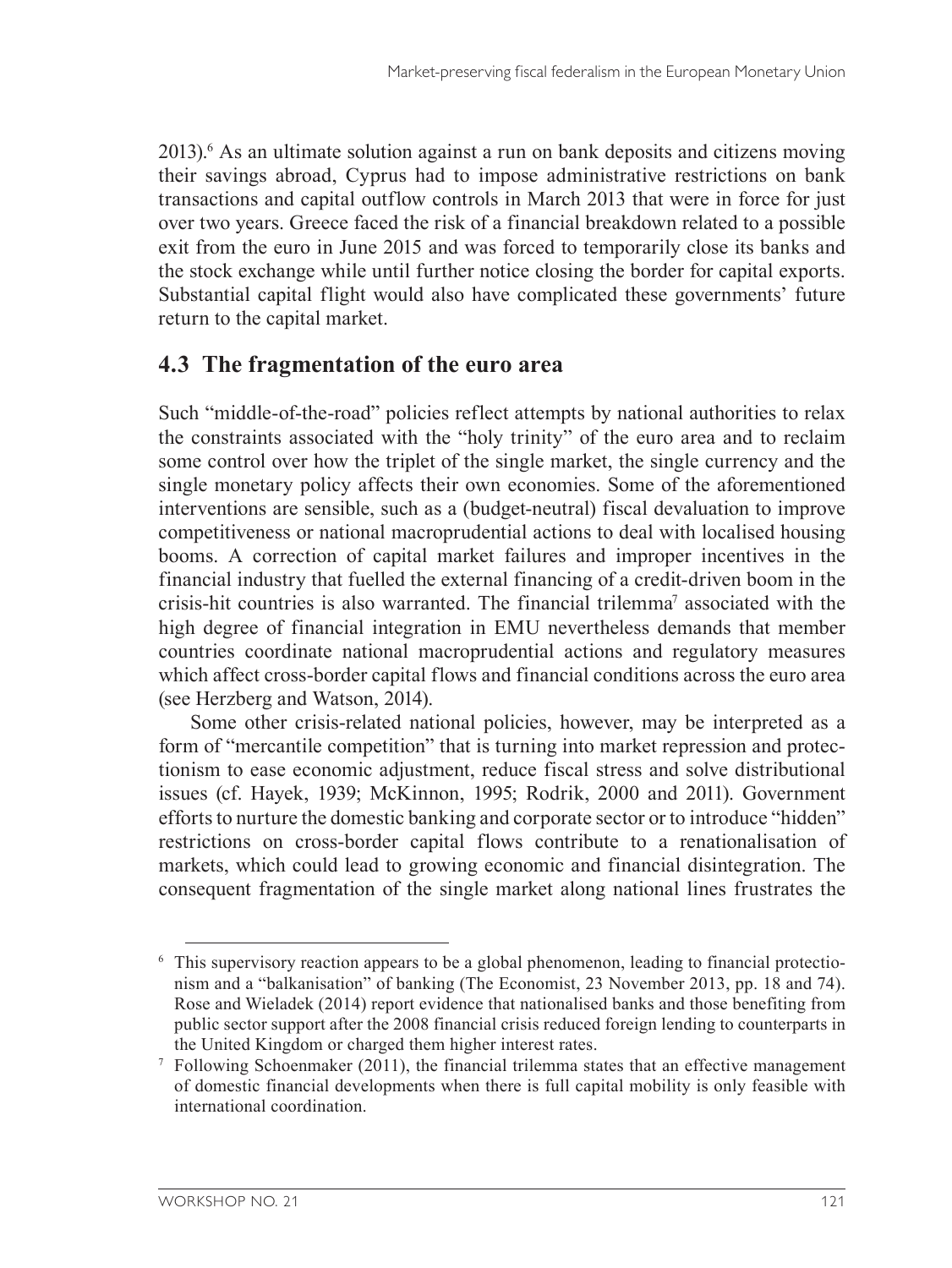efficient allocation of resources, distorts wage and price formation, constrains monetary transmission and complicates the conduct of the single monetary policy.

This in turn could oblige the ECB to take (further) non-standard measures for repairing the monetary transmission mechanism, also using special tools directed at dysfunctional national markets and economies starved of credit (see chart 5). In the same vein, several EU initiatives seek to promote the ability of capital markets to mobilise non-bank long-term financing and to channel it across Europe to regions, sectors and SMEs that are short of bank funding (European Commission, 2014). The steps being taken towards a capital markets union offering equal access to funding and uniform creditor protection also go in the direction of countering financial disintegration and fragmentation (European Commission, 2015).

#### **4.4 The revival of economic nationalism**

Altogether there is a risk of euro area countries curtailing the single market and returning to old-style industrial and directed credit policies for national benefit. Crafts (2014) sees the consequent retreat from economic and financial integration as a new political compromise to save the euro, comparable to the Bretton Woods episode when most European countries applied capital controls while pegging the exchange rate to the US dollar and opening up for trade. These capital market restrictions served in his view to preserve monetary policy autonomy and enabled countries to use financial repression as a national strategy to support public debt deleveraging and the build-up of a welfare state.<sup>8</sup>

Similarly, Monnet et al. (2014) interpret the return of financial market restrictions as a reactivation of historical patterns of suasion, interaction and control that in many EU Member States characterised the relations between governments, their central bank and the domestic financial sector for decades after World War II until the changeover to EMU. The objective of such close relationships was to ease the government budget constraint, allocate credit to favoured sectors, conduct industrial policy and stabilise the economy. According to these observers, euro area countries facing distress could again be allowed to use protectionist and repressive measures that facilitate their economic and financial adjustment and reduce the pain of fiscal consolidation.

EU law permits, within limits, taking measures at the European or national level to support the proper functioning of markets, the soundness of financial institutions and the stability of the euro. However, these actions may also have undesirable "side effects" that distort incentives and undermine the ability of markets to impose disci-

<sup>8</sup>Wyplosz (2000) explains the adherence to financial repression in post-war Europe with EU Member States' commitment to stabilise their exchange rates, reflecting a predominant concern with intra-area trade.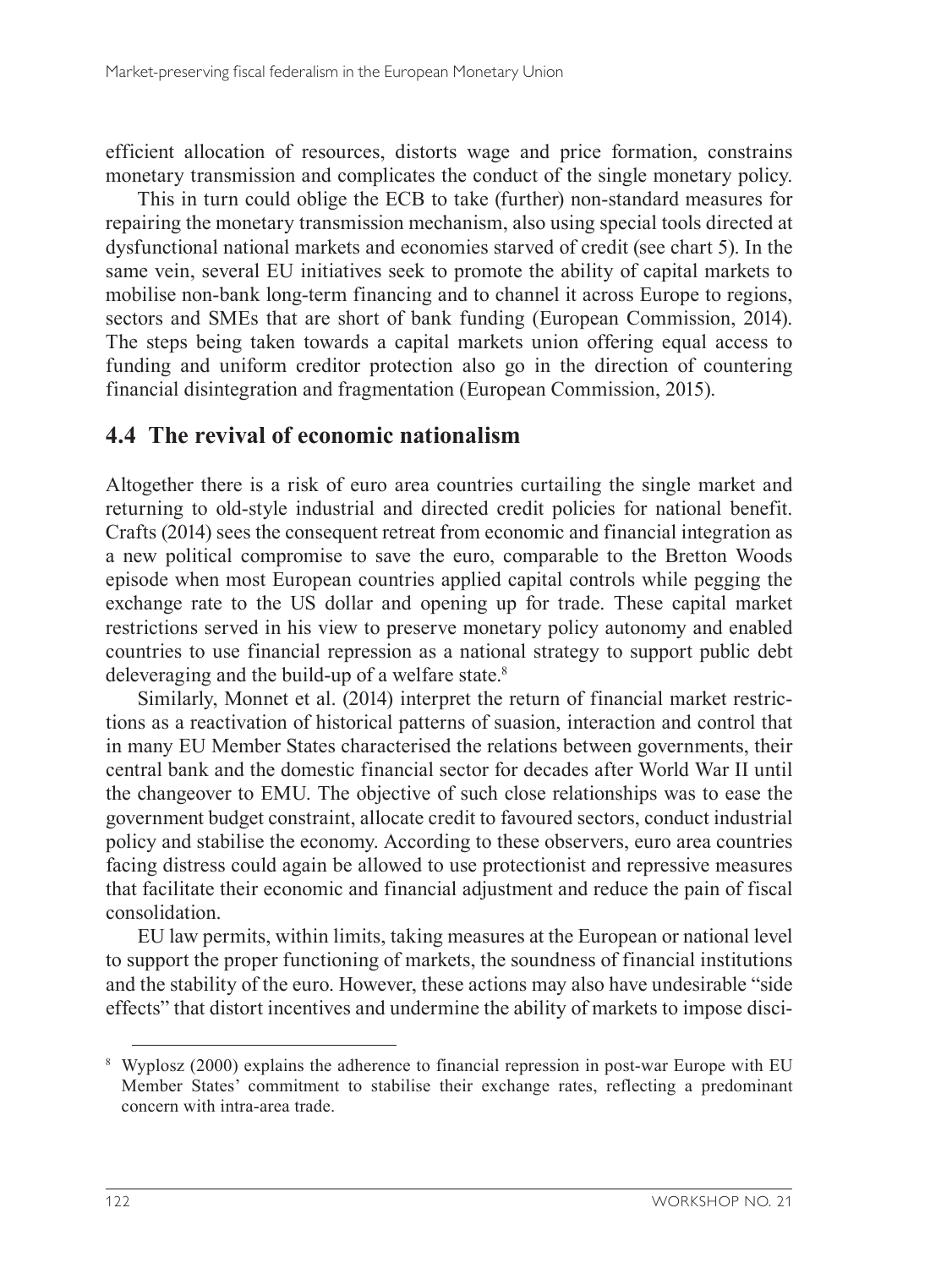pline on national policy makers (van Riet, 2013). Where they are aimed at repairing dysfunctional markets and institutions and at protecting countries against distorted economic and financial conditions, they may be characterised as stabilising. Where the interventions go beyond correcting market and regulatory failures and introduce new distortions, such as government funding privileges or state aid facilities for national economic champions, they undermine the cohesion and integrity of EMU.

Before the crisis, market discipline was weak and the ample availability of cheap financing created political incentives to free-ride on the euro and to delay reforms; following the crisis, the return of market vigilance made financing more expensive, which this time could fuel political incentives in favour of protectionist and repressive measures that undermine the smooth functioning of the euro area. As the European Commission (2012, p. 10) warned: "More than 50 years after the foundation of the European Union the crisis of confidence appears to be reinstating the constraining power of national borders, questioning the Single Market and threatening the achievements and as yet unfulfilled aspirations of Economic and Monetary Union".

#### **4.5 Limits to national policy autonomy and common risk-sharing**

Two relevant questions for EMU are therefore whether and to what extent continued national autonomy over key economic policy areas is compatible with building a more resilient and integrated euro area; and to what extent a common risk-sharing mechanism is at all feasible in a heterogeneous monetary union.

The first issue can be illustrated by the fiscal/financial trilemma put forward by Obstfeld (2013): maintaining financial integration, financial stability and fiscal autonomy are mutually incompatible in a context where the health of the banking sector and the creditworthiness of sovereigns are closely intertwined. One of the three desiderata has to give way and moving to some kind of fiscal union appears to him (and others) as the most logical choice.<sup>9</sup>

Piketty (2014, p. 561) sees a fiscal union in this respect above all as an instrument to ensure the effectiveness of financial restrictions in an open international capital market, as the risk of capital flight requires them to be introduced at the level

<sup>&</sup>lt;sup>9</sup> Pisani-Ferry (2012) draws the same conclusion in favour of a fiscal union on the basis of the new impossible trinity of a national banking system connected to the sovereign, a strict ban on monetary financing and the rejection of co-responsibility for public debt. Beck and Prinz (2012) see a single monetary policy by an independent ECB and the no bailout clause as mutually inconsistent with national fiscal sovereignty. The Tommaso Padoa-Schioppa-Group (2012) calls for a single currency area that combines the single market with a banking union and key elements of a fiscal union. Bindseil and Winkler (2014) argue that a monetary union like the euro area must have a strong underpinning by a banking and fiscal union in order for the common central bank to be able to deal with solvency issues that might arise when it fights a liquidity crisis.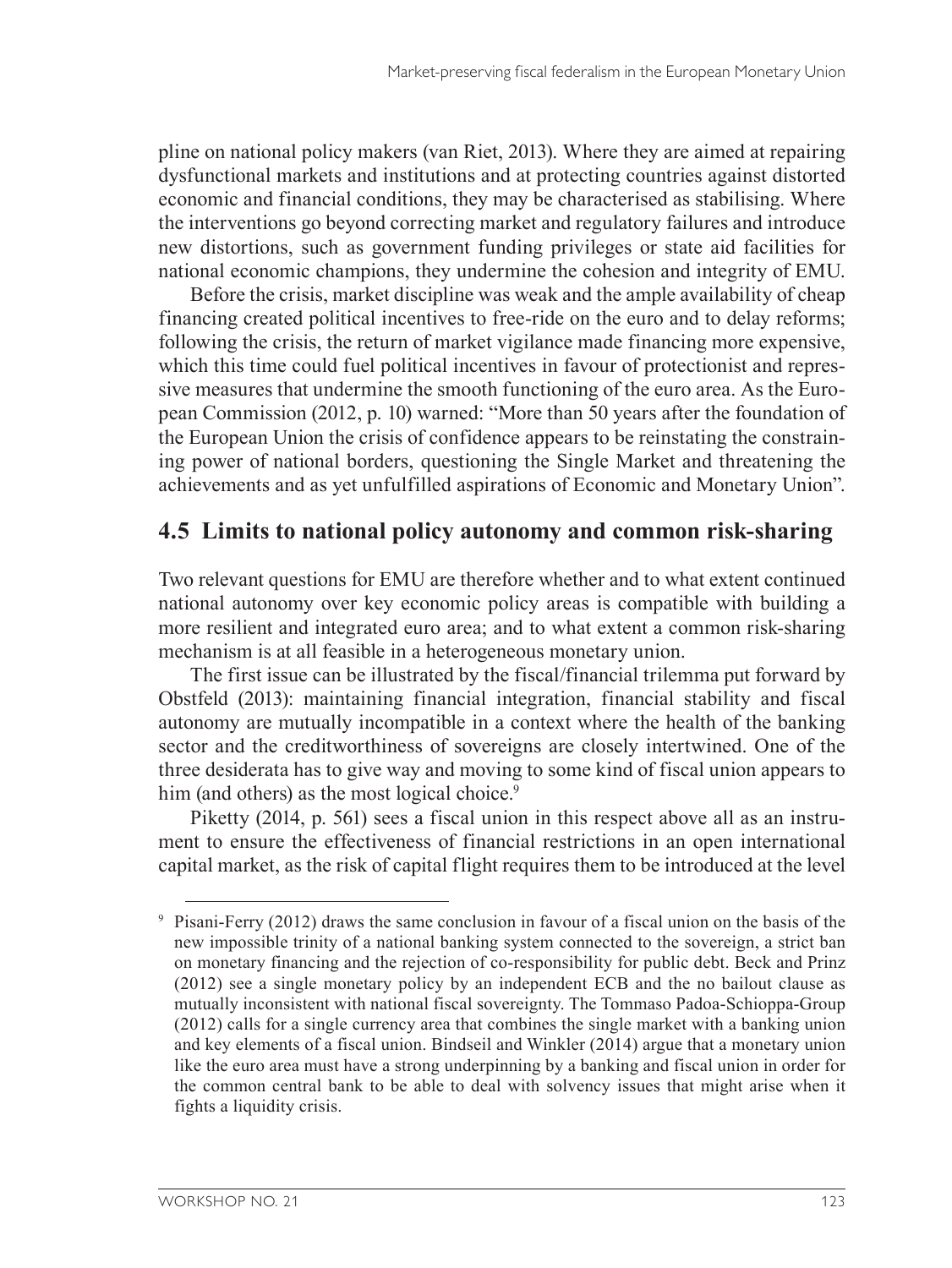of the euro area: "When countries relinquish monetary sovereignty, it is essential to restore their fiscal sovereignty over matters no longer within the purview of the nation-state, such as the interest rate on public debt, the progressive tax on capital, or the tax of multinational corporations."

Yet, the costs and benefits of moving to a fiscal union also depend on the role assigned to markets and institutions in ensuring budgetary discipline. McKinnon (1997) argues that a supranational fiscal authority in combination with a "hard" budget constraint on euro area countries would put the latter in the position of subsidiary sovereigns like American States. The concern he raises (both for the case of Europe and that of the United States) is that a supranational government in principle faces a "soft" budget constraint, because the federal bonds that it issues will be perceived as "risk free" in the home capital market as long as it has (political) influence over the common central bank. Under these circumstances federal bonds will be the preferred "safe" investment category and hence the supranational government faces little market discipline. To prevent the "federal leviathan" from building up too much debt, it would need to observe a balanced budget rule, possibly together with a constitutional agreement that federal taxes are to be used only for financing truly federal public goods and services.

Moreover, when the common fiscal capacity is used to make transfer payments to equalise economic conditions across the monetary union, the subsidiary sovereigns get indirect access to the common central bank and their own budget constraint will soften accordingly. This benefit is of particular interest to the less fiscally prudent members, who may even adopt strategies to exploit this channel. Bolton and Jeanne (2011, p.190) note in this respect that the wealthier EMU countries will have a strong interest in a form of fiscal integration which imposes as much budgetary discipline as possible, because in a fiscal union they could otherwise be forced to make continuous transfer payments to the weaker countries.

Tirole (2015) believes that, in such an asymmetric situation, the healthy countries have no incentive to conclude joint-and-several liability arrangements. After a negative shock, they will only show solidarity to distressed members out of selfinterest, in order to prevent being hit by contagion effects arising in an integrated monetary union, i.e. an environment in which imposing official sanctions is not very credible. Multilateral insurance is in his view only feasible in a symmetrical context where all members have a sound fiscal position, are equally exposed to shocks, face large spill-over effects and market-induced sanctions to over-borrowing are credible. This in turn requires much more progress with real economic convergence.

The conclusion is that the cohesion and integrity of EMU may only be guaranteed if (new or existing) supranational public institutions receive sufficient intervention powers to preserve market-based discipline as a complement to rule-based pressure on member countries. This should promote more similar economic condi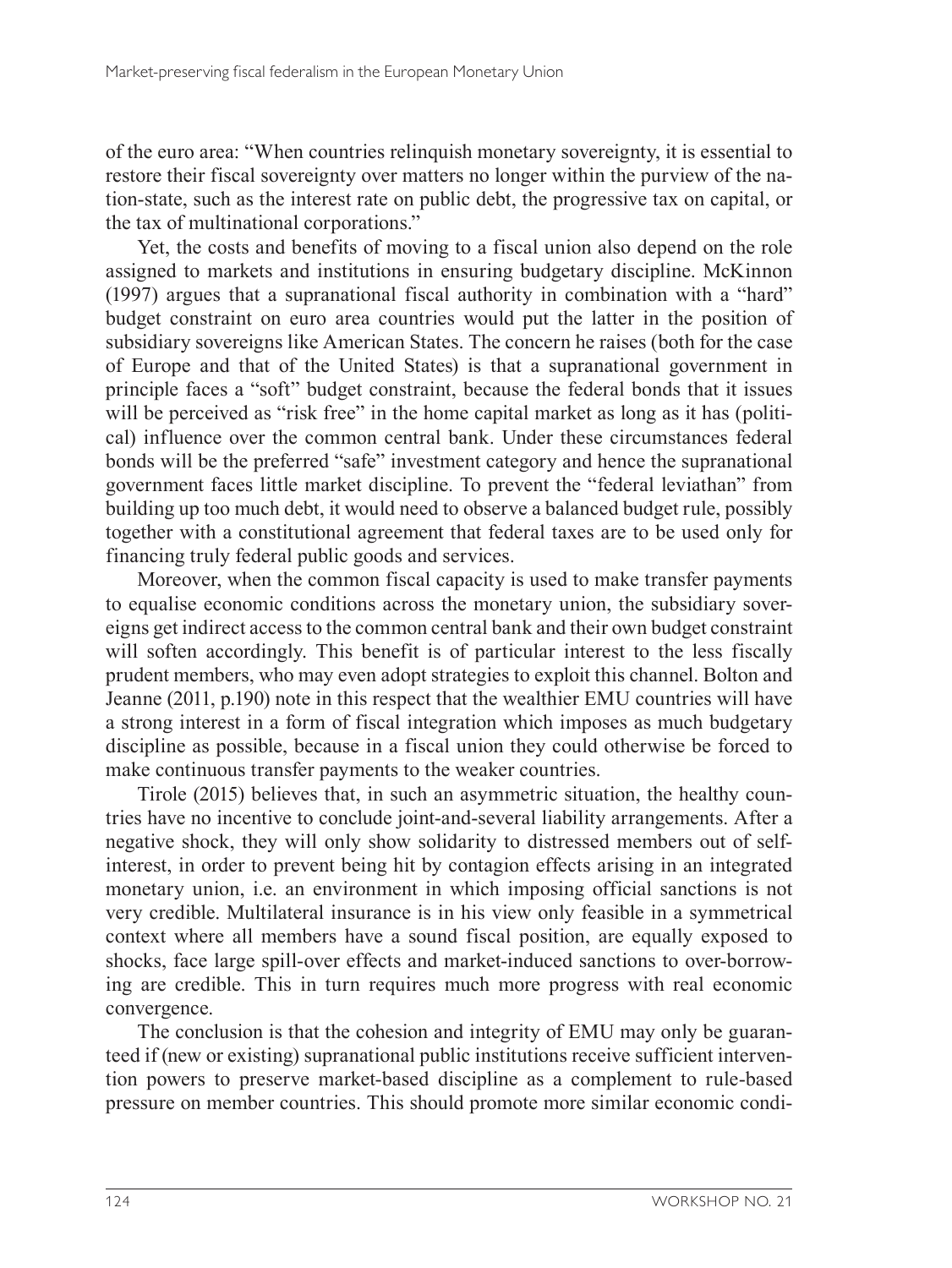tions and a more optimal currency zone. In addition, the possible creation of an area-wide fiscal authority should be embedded in an appropriate governance structure to avoid opening the door to a new public debt bias. As a further constraint, recalling Hayek (1939), a common fiscal policy in combination with common risk sharing and solidarity mechanisms must be grounded in common values and preferences among euro area citizens, or at least enjoy democratic legitimacy.

# **5 Benefits of market-preserving fiscal federalism for EMU**

#### **5.1 Political restrictions on discretionary economic policies**

The ability of euro area countries to engage in harmful "mercantile competition" jeopardises EMU by moving it away from an optimum currency area. The question is therefore how in practice to counter such protectionist tendencies and how to revive economic and financial integration in a political set-up where so far nation states have largely retained their sovereignty (as they have only transferred common tasks in the fields of trade and competition, monetary policy and banking supervision and resolution to European institutions with limited accountability to the European Parliament).

A possible answer lies in the observation by McKinnon (1995, 1997), Weingast (1995) and Qian and Weingast (1997) that a stable and welfare-enhancing monetary union needs "market-preserving (fiscal) federalism". This amounts to a multi-level governance structure which secures free and open markets, promotes efficient horizontal competition between the member countries and subjects all governments to a "hard" budget constraint (without privileged access to credit, the printing press or a bail-out) while providing financial stability safeguards against disruptive market forces. To prevent that political forces encroach on markets, it places credible restrictions on discretionary economic policy making – both at the national and supranational level – and it simultaneously protects property rights and enforces contracts.<sup>10</sup>

Against this background, taking inspiration from the criteria put forward by McKinnon (1995, 1997), Weingast (1995) and Montinola et al. (1995), one may derive five main characteristics of market-preserving fiscal federalism that could govern the European Monetary Union:

1. There exists a clear *hierarchy between area-wide (federal) authorities and subsidiary authorities* in which each level of government is autonomous in its

<sup>&</sup>lt;sup>10</sup> Market-preserving fiscal federalism closely corresponds to what Enderlein (2009) calls "competitive fiscal federalism". Among his three worlds of fiscal federalism, this type stands for a federation in which the federal government shares its power with sub-national entities that are responsible for financing their own policies and in which there is no requirement to equalise living conditions through transfer payments.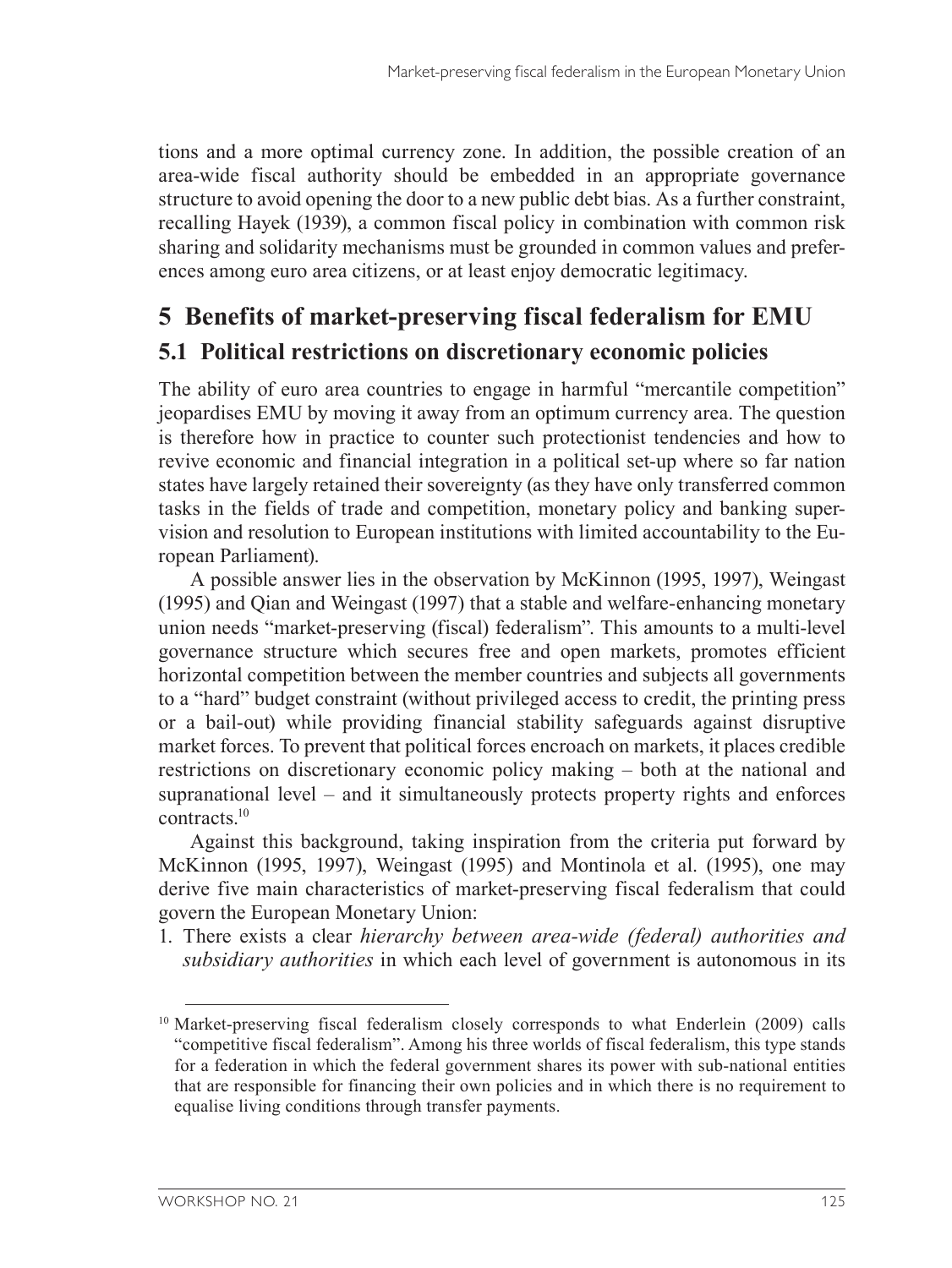own jurisdiction and subject to democratic control; *the allocation of their tasks and responsibilities is durably institutionalised* by a common political agreement anchored in primary legislation.

- 2. Area-wide (federal) institutions provide the *common public goods and services that are essential for the efficacy and stability of the monetary union,* notably a central judiciary to police the common market and enforce competition law and contracts, an integrated capital market with a single set of rules that ensure equal access to finance and offers equal creditor protection, a single monetary policy independent from political interference, a fully-fledged banking union, single supervision and resolution of non-bank financial institutions, a strong capacity for macroprudential interventions, a common sovereign bond that functions as anchor of the financial system, a common fiscal backstop as a fall-back for subsidiary governments and ailing systemic banks that are deemed solvent, and a sovereign bankruptcy procedure involving private creditors in removing a public debt overhang when a member country is clearly insolvent.
- 3. The area-wide (federal) fiscal authority has a *structural balanced budget* in normal times allowing for modest spending to fulfil its tasks fully backed by its own tax revenues; it ensures that *fiscal and structural policies are aligned* across the union; and it manages a *common stabilisation mechanism* that issues the common sovereign bond (a synthetic instrument secured by a portfolio of subsidiary government debt), provides the common fiscal backstop and implements the sovereign bankruptcy procedure.
- 4. All subsidiary governments maintain a *structural balanced budget for current spending*; they can borrow for cost-effective capital expenditure<sup>11</sup> and to capitalise the common stabilisation mechanism; their sovereign debt is rationed by the capital market and receives no preferential treatment in financial regulations.
- 5. Each subsidiary government has *primary responsibility for its own economy;* it can only draw on the common fiscal backstop to absorb exceptionally large asymmetric shocks and excessive financial market reactions and this temporary liquidity support is subject to strict policy conditions that effectively constrain their sovereignty; it can only request to activate the sovereign bankruptcy procedure in exceptional cases subject to common agreement; a sovereign bail-out operation financed by area-wide (federal) institutions or other subsidiary governments to restore solvency is strictly forbidden.

These five characteristics emphasise that political institutions have an economic role to play in EMU by providing a balanced multi-level political system of rights and obligations that forms the basis for a well-functioning open and competitive

<sup>&</sup>lt;sup>11</sup> This "golden rule" is taken from McKinnon (1995, 1997), but is not feasible in EMU because the Stability and Growth Pact and the Fiscal Compact demand a close to balanced overall budget or surplus in structural terms.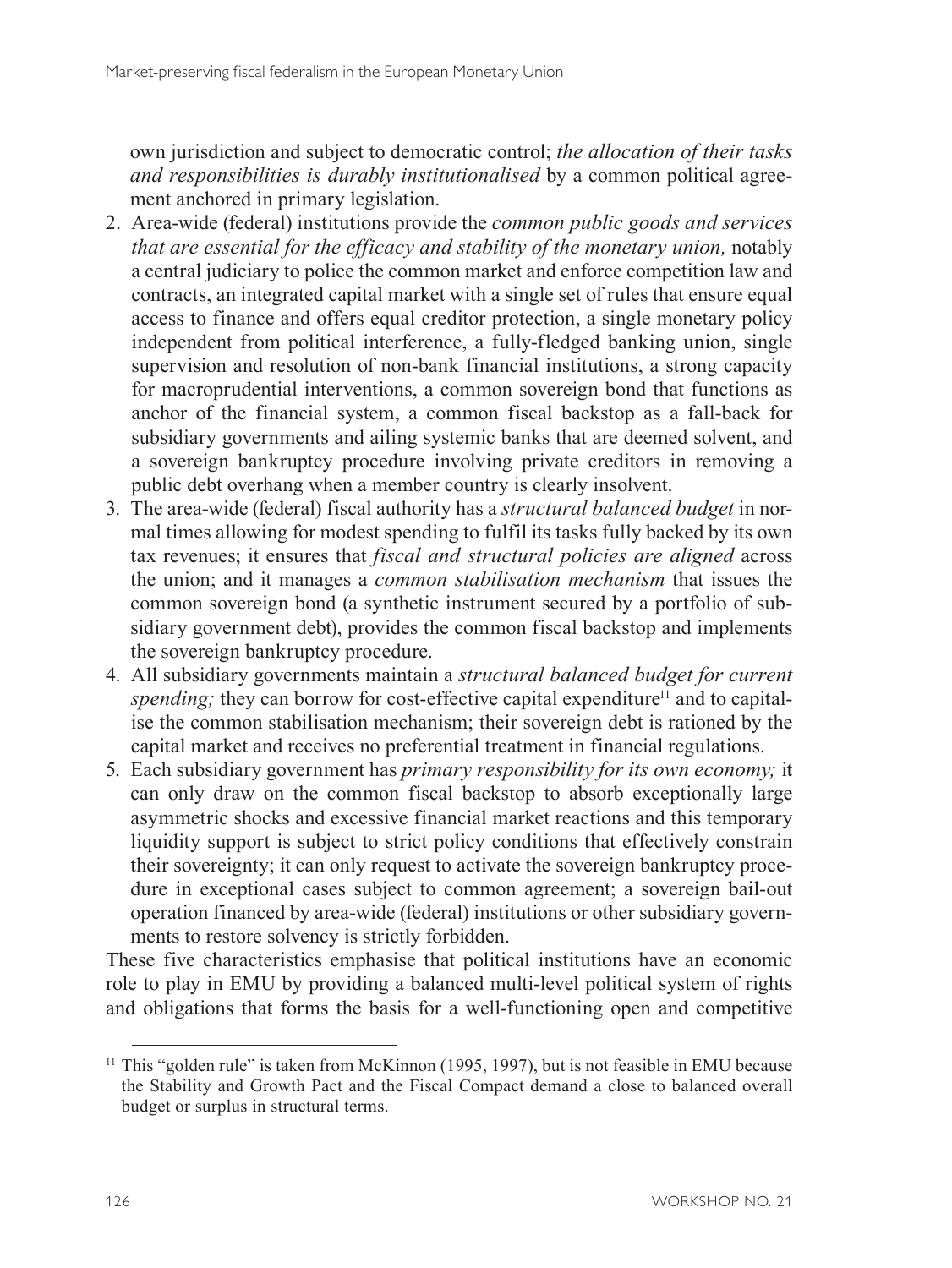internal market and for sound economic policies that foster sustainable convergence of the participating nation states.

#### **5.2 The need for political checks and balances**

To make such a governance structure "self-enforcing", so Qian and Weingast (1997), politicians must have credible incentives to honour the common rules of behaviour. As noted by McKinnon (1997) and Weingast (1995), under an unbalanced political system the central government may have too much discretionary authority to promote its own interests by restricting economic freedom and reallocating income and wealth to the centre. This tendency to overwhelm the subsidiary governments could destroy the federal system and the stability of the common currency – unless a strong central bank takes countervailing measures. Or subsidiary governments may have too much scope to overspend by borrowing against the future, to overtax citizens in an arbitrary way, or to provide distortionary state aid to favoured local industries. This free-riding behaviour at the expense of other members would also undermine the federal system and may oblige the central bank to step in to safeguard the common currency.

To solve these dilemmas of federalism, a proper balance of powers is required: the central government should have a sufficiently strong mandate to police freeriding subsidiary authorities and align their economic policies. The subsidiary governments in turn should be able to resist an encroaching central authority by taking concerted action against abuses (Qian and Weingast, 1997, p. 90). A common central bank and other union-wide bodies removed from direct political control (such as the judiciary) could in both cases tip the balance of this power struggle in favour of economic policy discipline as a precondition for a viable federal system and a stable currency.

Montinola et al. (1995, p. 54) argue in this context that a market-preserving federal system with the right political checks and balances between the central government and subsidiary governments is superior to either complete centralisation with a unitary government or a complete decentralisation with each region being an independent nation state. The reason for this superiority is that in both alternative corner solutions the unitary government or the independent nation may retain the discretionary power to encroach on markets and abuse their central bank to devalue the currency or create inflation when it is looking for ways to circumvent its budget constraint.

This analysis is also relevant for the ongoing discussions on the appropriate degree of political integration in the euro area and the future of the euro as a currency beyond the state: it suggests that a fully-fledged fiscal and political union may be neither desirable, nor necessary. For a sustainable EMU it could be sufficient to have effective common rules and autonomous supranational authorities (separate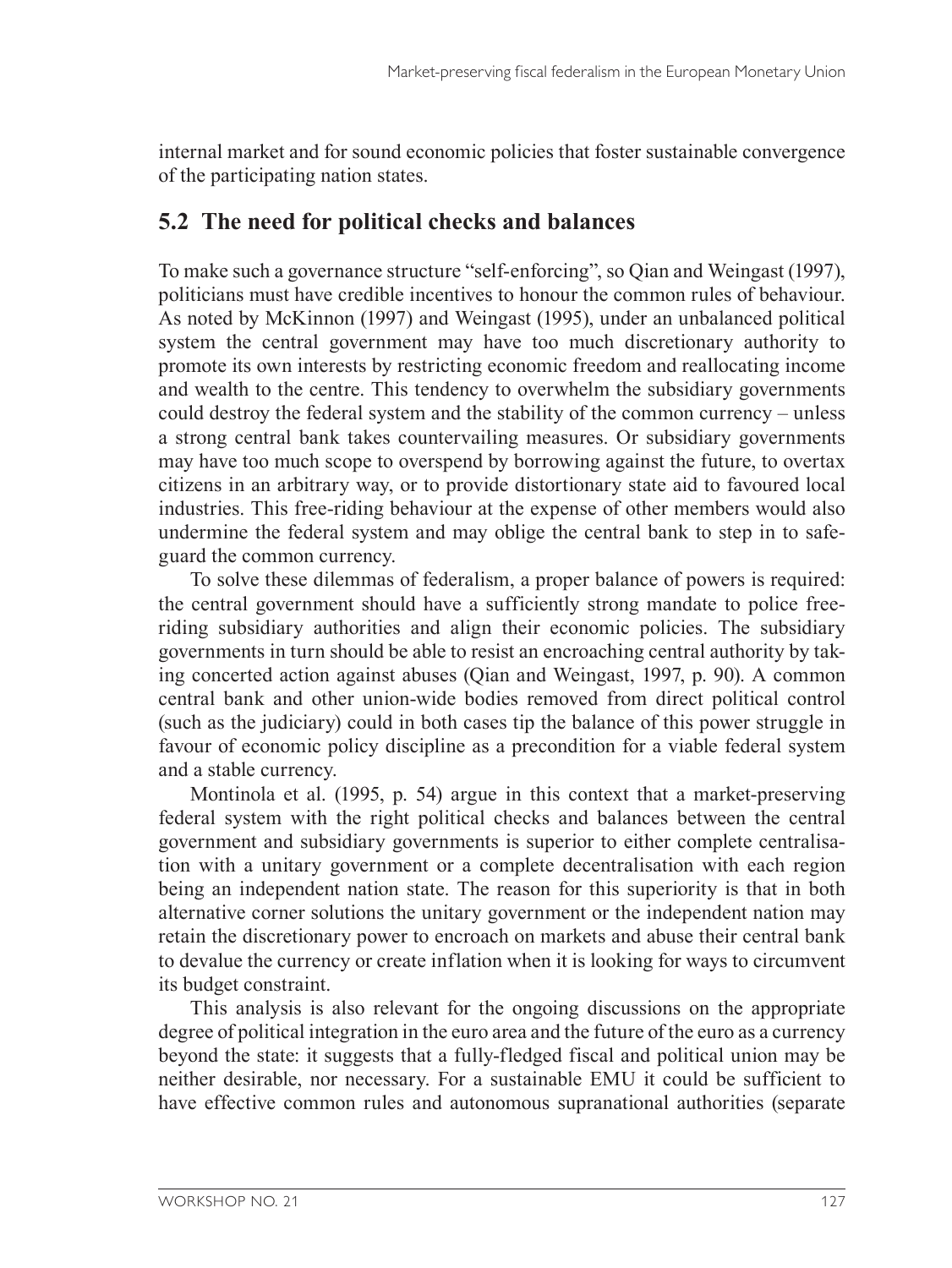from the ECB) for safeguarding and enforcing economic freedom and market discipline, as well as a credible commitment of all national authorities concerned to coordinate their policies at the union level and to do whatever may be necessary for stabilising the euro (van Riet, 2015).<sup>12</sup> This will still require a revision of the Lisbon Treaty to ensure that these supranational bodies have effective restraining powers and are made subject to democratic accountability and control.

The additional condition of democratic legitimacy relates to the "political trilemma" put forward by Rodrik (2000, p.180; 2011, p.200). He highlights that any country wishing to participate in an integrated world economy has to make a choice: either give up national self-determination (replacing it by supranational decisionmaking under democratic control), or forget about participatory democracy (replacing it by a political system in which sovereign nation states delegate tasks related to the global economy to autonomous international institutions without democratic legitimacy).

Rodrik (2011, p. 218) sees Europe in this respect as "a half-way house", as it combines deep regional economic integration among the sovereign Member States with an elaborate EU governance structure of many specialised agencies and few democratic institutions. Taking his analysis and focusing it more specifically on the euro area, the intermediate solution adopted for the political trilemma may be seen as another example of how its members are trying to "round the corners" of this triangle, notably with regard to the role of the nation state and of democratic legitimacy, while aiming to meet the economic requirements for a successful participation in EMU (chart 6).

On the one hand, as discussed further in section 5.3, the European leaders have established EU institutions with executive mandates to provide common public goods and services, promote sound public finances, and stabilise the financial system. This EU governance framework of "executive federalism" (the expression used among others by Habermas, 2011) ensures that national policies are geared towards facilitating mutual trade and capital mobility, concerted fiscal discipline and area-wide financial stability rather than towards serving narrow domestic interests. For this purpose, so Rodrik (2011), national regulations are either harmonised according to common standards or structured in such a way that they reduce transaction costs and pose "the least amount of hindrance" to economic integration. In addition, the discipline imposed both by EU surveillance and market forces makes national policies compatible with euro area policies and the requirements for a stable and coherent monetary union.

<sup>&</sup>lt;sup>12</sup> This is in line with the conclusion of the Tommaso Padoa-Schioppa Group (2012, p. 5) that "the single currency requires as much fiscal federalism as necessary for its appropriate functioning, but as little as possible". See also Allard et al. (2013) for a discussion of the elements of a fiscal union that would be required as a minimum to make future euro area crises less severe.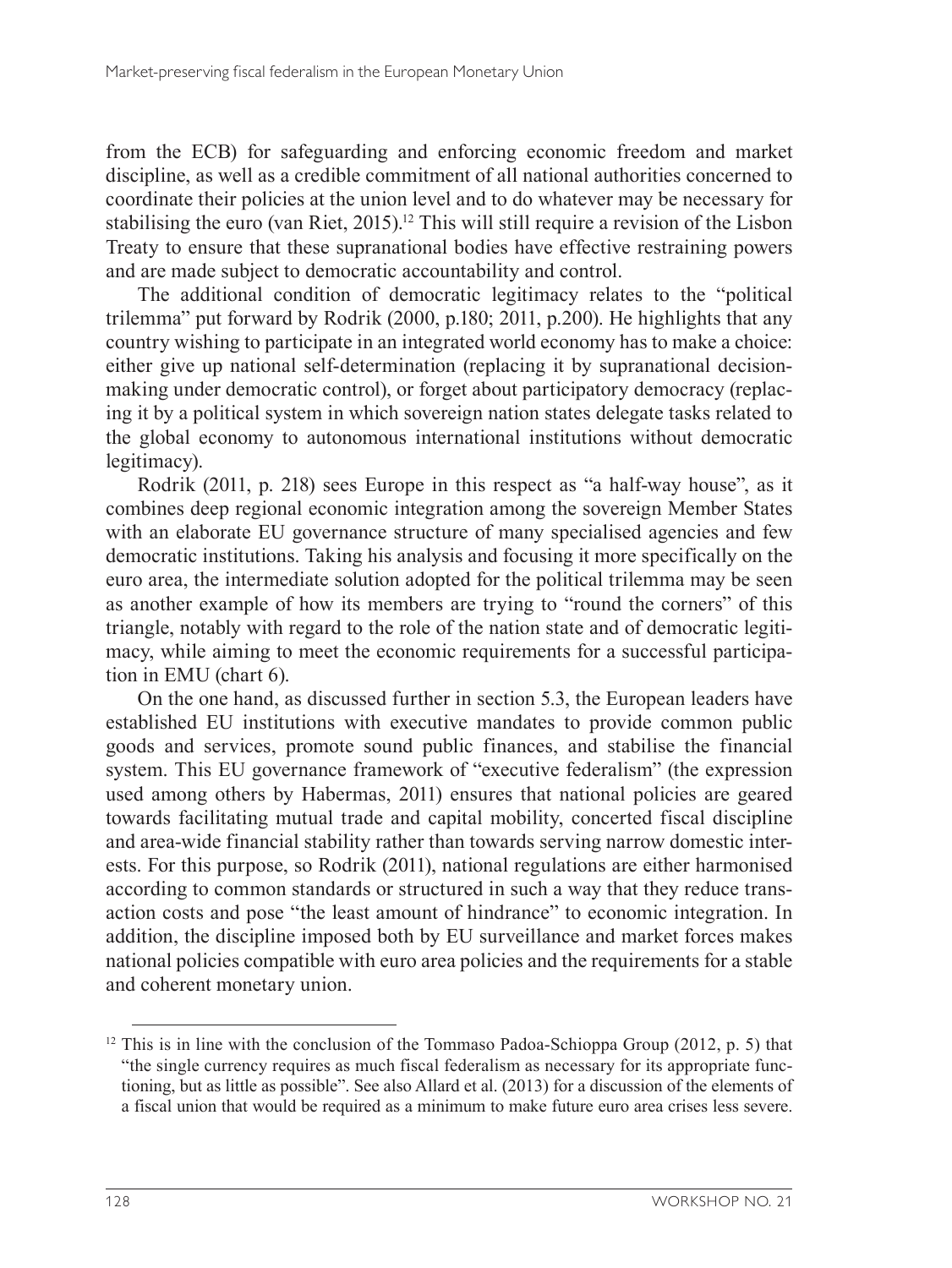On the other hand, the growing reach of "executive federalism" has narrowed the domain of national electoral influence. The Lisbon Treaty has therefore strengthened the political infrastructure at the European level, notably by giving greater powers to the European Parliament. Still, democratic legitimacy remains largely vested at the national level. The question remains how to make supranational decision-makers more directly politically accountable for their actions, in particular as this also presupposes the existence of a social consensus among European citizens (cf. Rodrik, 2000, pp. 182, 185; Rodrik, 2011, pp. 214–220; Habermas, 2011).

#### *Chart 6: The political trilemma of the euro area*



*Note: To manage EMU, euro area countries have transferred specific common tasks to EU executive institutions that are subject to indirect democratic control at the national level rather than directly to the European Parliament.*

#### **5.3 The market-preserving rules and institutions of Europe**

Europe has many supranational rules and institutions that provide the common public goods and services that a viable monetary union requires and the recent substantial upgrade of its governance framework should be instrumental in better aligning national incentives with market-preserving behaviour. The authority of the European Commission to police the EU internal market and that of the European Court of Justice to enforce competition law are well-established; they secure the crossborder mobility of goods, services, capital and labour. The Single Market Acts of 2011 and 2012 contain initiatives to further deepen the EU internal market. This EU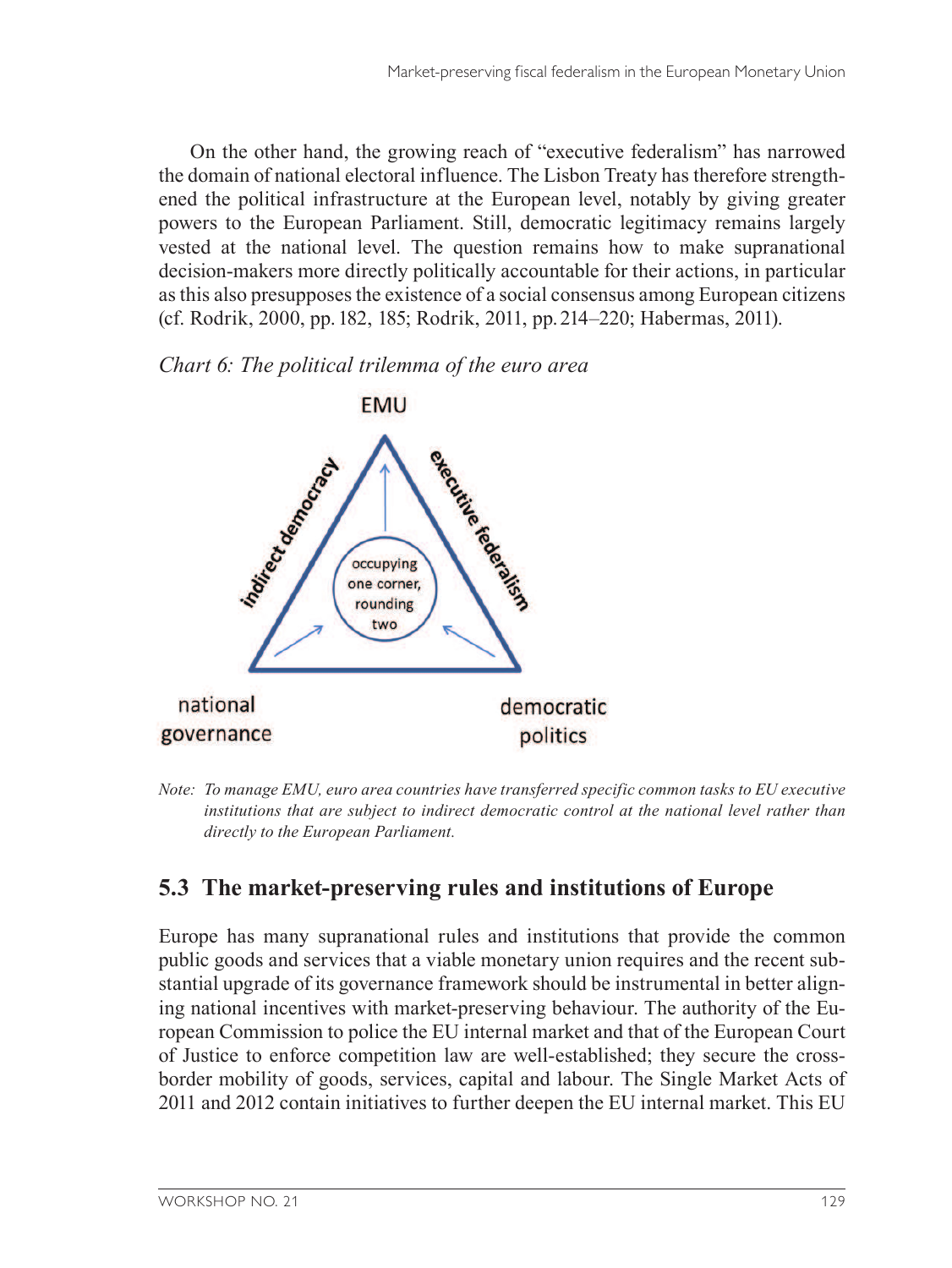legislation followed the call in the Monti (2010) report for a new EU strategy to safeguard the single market against a revival of economic nationalism and to extend it to new areas. The envisaged creation of a capital markets union that further harmonises financial legislation and promotes the availability of non-bank sources of investment funding across Europe should also contribute to further integration.

Since 2011, the newly established European System of Financial Supervision (comprising the European Systemic Risk Board (ESRB) and the three new European Supervisory Authorities for banks, occupational pension funds and financial markets) has been given the task to ensure efficient and harmonised macroprudential and microprudential regulation and supervision in Europe. Their aim is to support financial stability and a sound financial system in the EU as a whole.

The ECB is since 1999 in charge of the single monetary policy with an independent mandate to maintain price stability in the euro area. Originally it was foreseen that it would only contribute to financial stability, because prudential supervision remained a national responsibility. Since November 2014, however, the ECB has been mandated with new powers as the single supervisor of significant banks in the euro area and with final responsibility for the supervision of the smaller banks that will remain under national oversight. The ECB now also shares responsibility for macroprudential supervision with the national authorities as coordinated by the ESRB and it may decide to tighten (but not loosen) the macroprudential capital buffers applied nationally to the banking sector when still seeing a risk of financial imbalances. This should remove a "home bias" in banking supervision and the risk that major banks could be pushed into investing in the sovereign bonds of their country of residence. Moreover, the separate Single Resolution Mechanism ensures that as from 2016 bank resolution will follow harmonised procedures.

The Treaty enshrining the Fiscal Compact introduced as from 2014 a structural balanced budget rule in each contracting party's national legislation, complementing the reinforced Stability and Growth Pact. A new EU surveillance procedure, which took effect in end-2011, aims to prevent and correct harmful macroeconomic imbalances. As from mid-2013, euro area countries also face more intrusive supranational surveillance and stronger enforcement in the event that their macroeconomic or fiscal policies would go astray. The newly established European Stability Mechanism (ESM), capitalised by the euro area countries, provides a common fiscal backstop for countries in liquidity stress, subject to strict policy conditions. Given an ESM assistance programme, the ECB might decide to undertake outright monetary transactions in a dysfunctional government bond market, if this was warranted for monetary policy reasons. As a "last resort", the ESM may also directly inject capital in troubled banks, assuming that all other options including a private sector bail-in have been exhausted. Finally, as private investors will be aware, collective action clauses introduced in new sovereign bond contracts should in future facilitate in exceptional cases an orderly public debt restructuring for insolvent countries.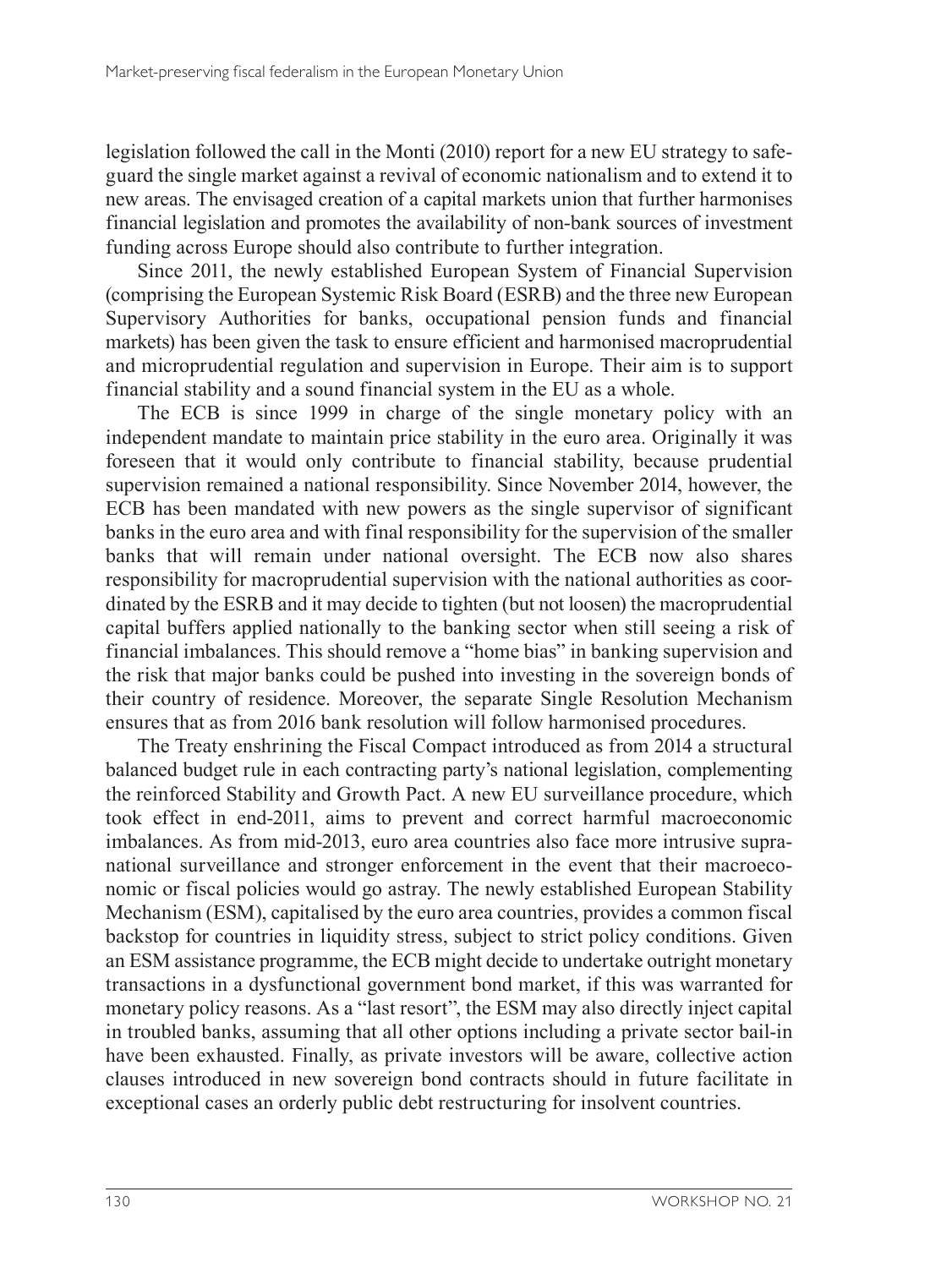### **5.4 The limits of half-way euro area political integration**

Yet, this enhanced supranational economic and financial governance framework may be neither sufficient nor effective in countering (hidden) market repression and protectionism by euro area governments. Political economy arguments suggest that, as before, they might seek to escape market-based policy discipline and the "hard" budget constraint. As noted before, governments may respond to fiscal stress by inducing a captive domestic investor base or react to an economic downturn by imposing protectionist measures. The enforcement of the single market, the new banking union and the future capital markets union should mitigate these concerns, but it remains to be seen how effective they will be in countering financial protectionism and imposing uniform laws governing securities markets.

Sapir and Wolff (2014) observe in this respect that "the single market is still far from reality in vital areas", pointing to the Commission's limited leverage over the largest EU Member States. Focusing on cross-border finance, the ESRB Advisory Scientific Committee (2014) argues that the application of EU competition policy to banks is only weak, which complicates the task of countering government tendencies to nurture national banking champions and to protect them from foreign competitors and take-overs.

Dickson (2015) highlights that the ECB in its role as single bank supervisor works on creating a common supervisory culture across Europe characterised by a centrality of vision and absence of national bias. However, there is as yet no unified EU legal framework for banking supervision. This means that the ECB is confronted with very diverse supervisory provisions and implementation practices at the national level that create a significant margin of discretion and may interfere with the ECB's supervisory competences. For example, national authorities can still issue binding prudential legislation that may hamper even conditions of bank competition and fragment the banking union.

Posen and Véron (2014) conclude that Europe has established only "half a banking union". There are lingering doubts over the remaining autonomy of national resolution authorities and the adequacy of ESM funds reserved for direct bank recapitalisation. To complete the banking union, further steps will need to be taken to put in place a common fiscal backstop for the Single Resolution Fund as well as a European deposit insurance scheme.

Furthermore, a supranational supervisor for institutional investors is still out of sight, despite their large cross-border financial activities. Also the national rules and supervisory bodies governing financial market structures may still prevent uniform capital market conditions. Altogether this suggests that banks, pension funds, insurance companies and other financial intermediaries may still be vulnerable to moral suasion from national authorities to invest more "at home", such as in housing, energy, infrastructure, and in sovereign bonds.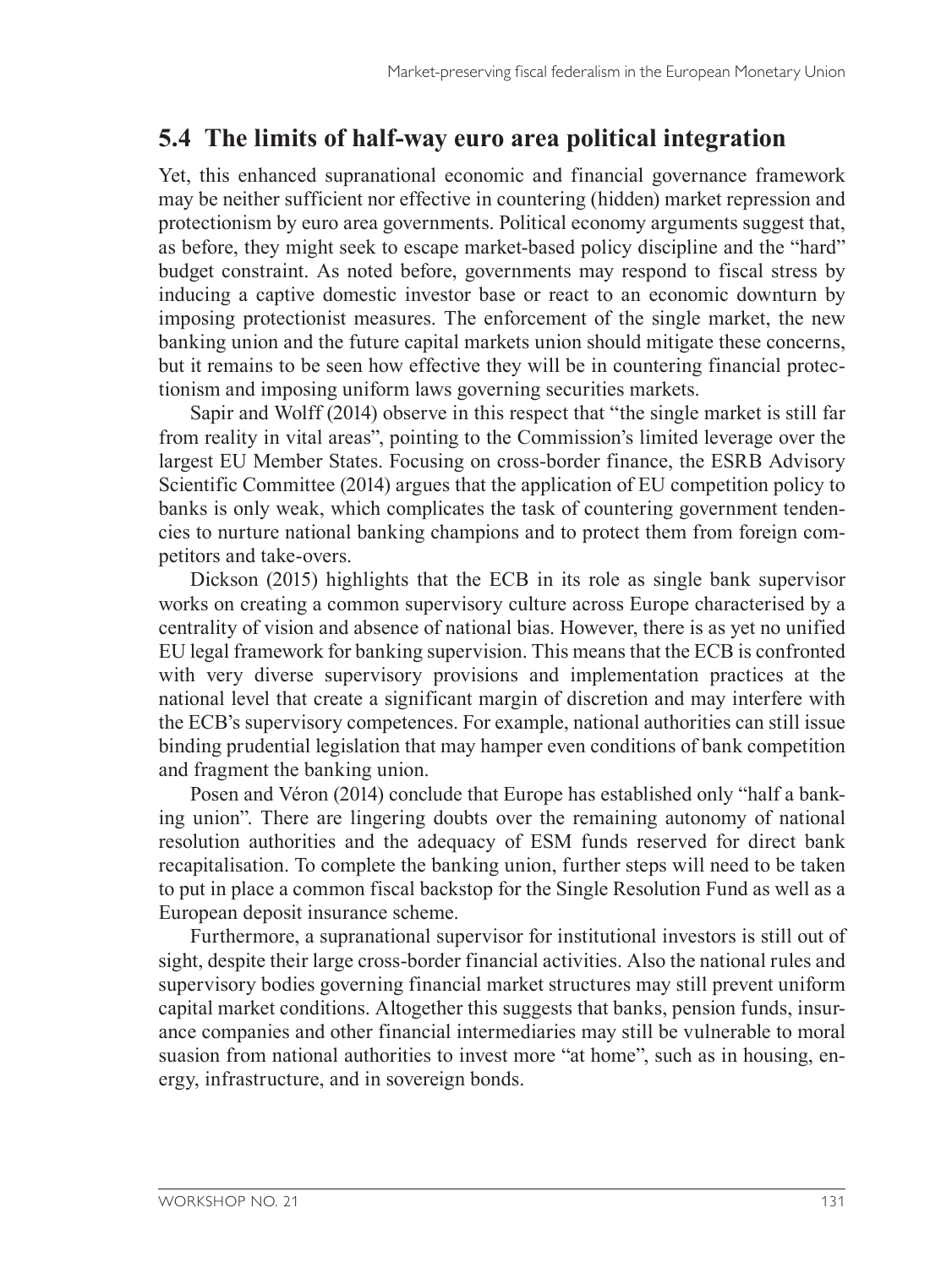Moreover, the new national macroprudential authorities in the euro area may not yet fully internalise the spill-over effects of their policies on other member countries. As noted by Angeloni (2014), with central coordination still in its infancy, they could introduce a domestic dimension in their oversight of credit developments. This would distort the allocation of capital and undermine financial integration. Or they might take an overly lenient attitude towards signs of overheating and a large sovereign exposure, especially when the necessary measures are politically sensitive. This could have negative consequences for economic and financial stability, both in their own country and in the euro area.

Arellano et al. (2015) point to weaknesses in the EU legal framework for creditor protection and enforcement of property rights, allowing considerable differences across countries. Member States have also retained the right to impose controls on capital movements on public policy grounds. This situation keeps foreign investors alert to rising sovereign stress and the risk that governments might interfere with private contracts, freeze bank deposits and impose capital outflow restrictions that hinder private borrowers from servicing their external debt. As a result, any sovereign debt crisis is likely to spill over to the private sector and turn into an external debt crisis.

Finally, Crafts (2013) warns that growing anti-European sentiments, rising euro scepticism and falling popular support for a free market economy could fuel protectionist tendencies that damage the euro area's growth prospects.

#### **5.5 The transformation to a more perfect monetary union**

Following the negative scenario outlined by Pisani-Ferry et al. (2012), the unwillingness of euro area countries to cede further sovereignty could – not only in a crisis but also in normal times – cause a sustained fragmentation of financial and product markets and lead to a degeneration of EMU. Taking a more positive stance, Posen and Véron (2014) expect that the banking union, even when it is only half completed, will counter nationalist tendencies and have a positive transformational impact on the economic and financial structure of Europe.

As part of this transformation, Trichet (2011) calls for setting up an EMU treasury, with a balanced budget of moderate size. This central ministry of finance could be given the responsibility to align national fiscal policies in the euro areas's interest, carry out surveillance of national economic policies and, when necessary in exceptional cases, enforce the prevailing rules of behaviour upon member countries.

The EMU treasury could also be put in charge of managing the financial support tools of the ESM designed for member countries that face temporary liquidity constraints but are fundamentally solvent. For countries that have an unsustainable public debt it could activate a sovereign bankruptcy procedure involving private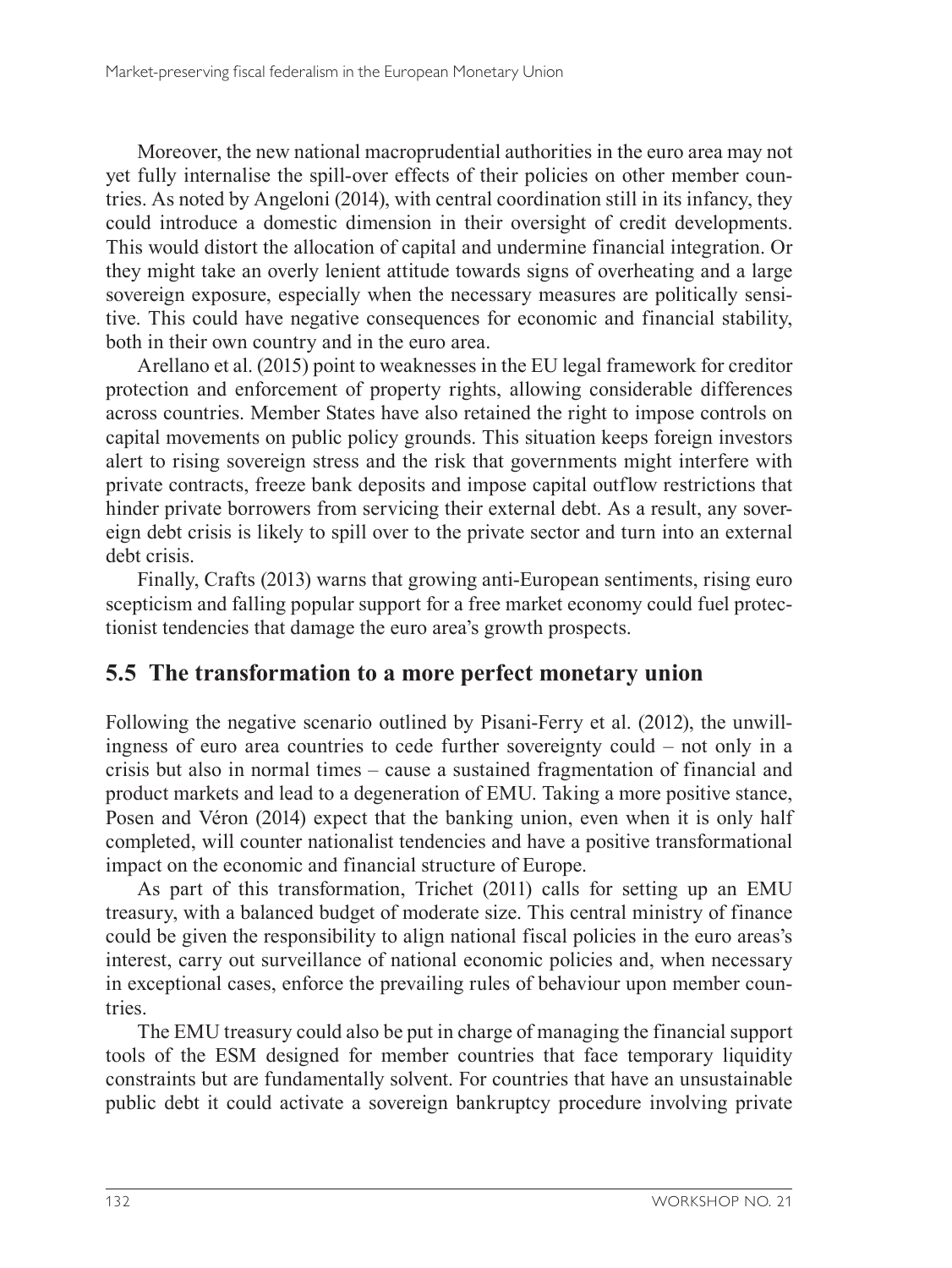creditors. Phasing in a statutory framework that opens the possibility of an orderly sovereign default inside EMU reinforces the credibility of the temporary and conditional character of the fiscal backstop provided by the ESM. Moreover, it should be expected to increase market discipline on governments which is vital to preserve their "hard" budget constraint (Fuest et al., 2014; Deutsche Bundesbank, 2015).

Brunnermeier et al. (2011) suggest introducing a "safe" common sovereign bond to anchor the financial system and mitigate destabilising cross-border capital flows within the euro area. The EMU treasury could be given a mandate for the ESM to issue a tranche of senior synthetic bonds backed by a maximised portfolio of national sovereign bonds as well as a tranche of junior synthetic bonds that would carry the potential losses. To maintain a "hard" budget constraint for the participating countries, the preferential treatment of government bonds in EU prudential legislation that leads to an under-pricing of sovereign risk in the capital market could be gradually limited and carefully phased out (see also van Riet, 2013; Deutsche Bundesbank, 2015).

Overall, a higher level of market-preserving fiscal federalism is warranted, i.e. a transfer of national sovereignty to the union level as necessary to secure the cohesion and integrity of the euro area. To succeed, however, the principles of economic freedom and market discipline in EMU must be anchored in what Weingast (1995, p. 26) calls "a social consensus about the appropriate limits of the state" – or in the context of the euro area: about the responsibilities of sovereign nations participating in a monetary union. Such a consensus should lead citizens to withdraw their political support for a national government that violated these economic principles and refuses to internalise the positive requirements of a welfare-enhancing EMU and the negative externalities of market-distorting policies for other members. The biggest challenge for the euro area may well be that of "finding a consensus on, and support for, new social contracts among national constituencies" that guide the economic, financial and political transitions that are required to foster convergence towards an optimal currency area and ensure the long-term viability of the euro (Mongelli, 2013, p.7).

#### **6 Conclusion: an imperfect monetary union may entrench fragmentation**

This paper examined the role of markets and institutions in disciplining national policy makers and driving EMU towards an optimum currency area. European leaders introduced the euro as a political solution to the monetary policy trilemma known from the economic literature. They expected that this would offer them the triple benefits of a single market with a single currency and a single monetary policy, i.e. a "holy trinity". The price to pay was that national policy makers in principle became subject to stronger market discipline. EU surveillance of compli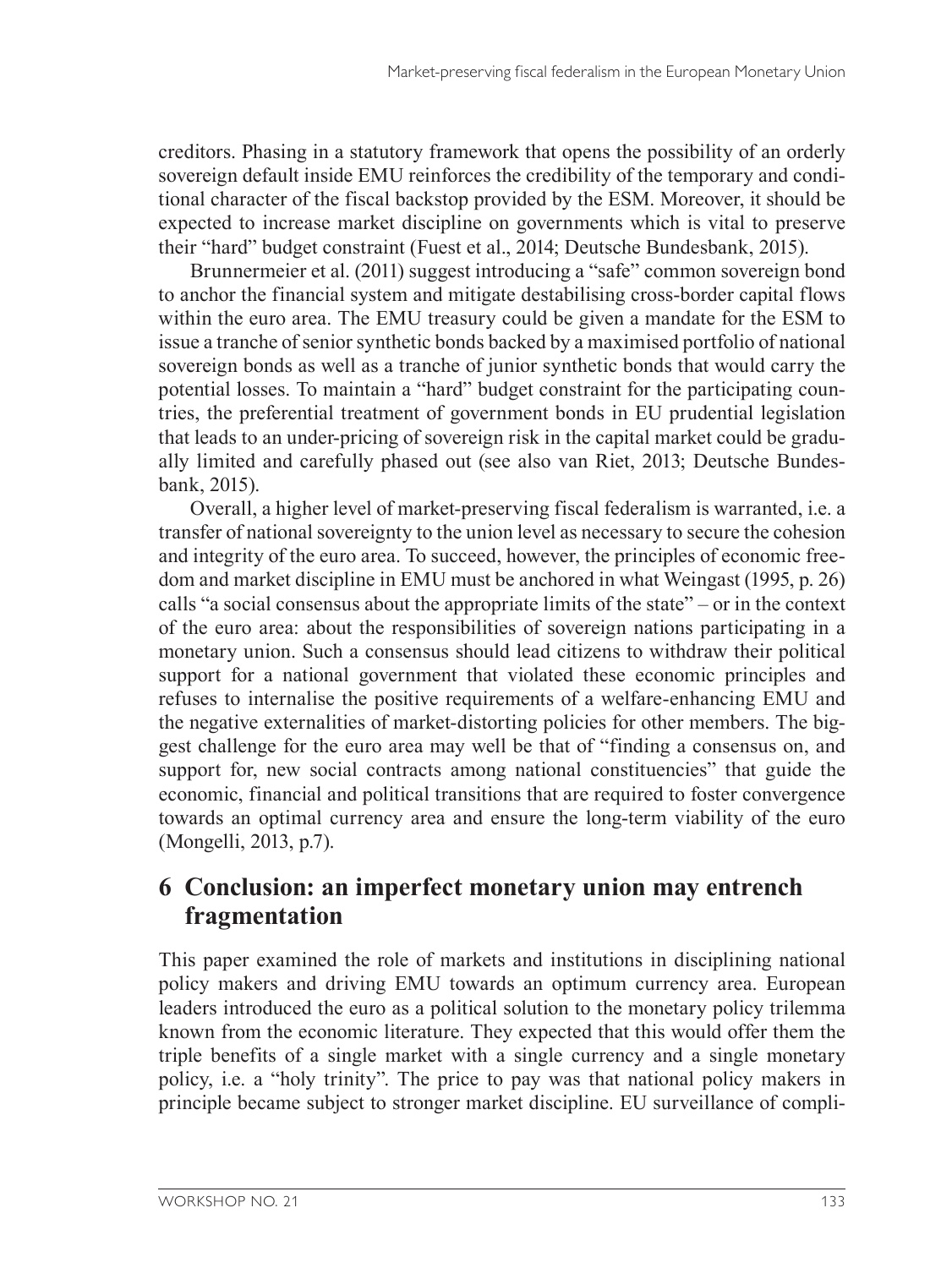ance with the fiscal rules of the Maastricht Treaty and the Stability and Growth Pact complemented the market forces with peer pressure in support of sound public finances.

The euro crisis revealed the design flaws of EMU, showing that the area-wide control mechanisms to counter complacent national policies and protectionist tendencies were too weak and that supranational authorities to control the financial sector were needed as well as a "last resort" common rescue mechanism for liquidity-stressed sovereigns and failing systemic banks. Moreover, capital markets had exercised insufficient fiscal policy discipline before the crisis erupted. This appears at least partly due to the regulatory presumption that government bonds of all euro area countries were "safe", which seemed to suggest a readiness of euro area partners to support each other in times of fiscal stress and in effect undermined the credibility of the "no bail-out" clause.

European leaders have responded to the euro crisis by putting in place an enhanced economic and financial governance framework for the euro area. This should be more successful in aligning national incentives with EMU requirements and in preventing and correcting unsound national policies, while providing for a common fiscal backstop if member countries nevertheless run into trouble. They also established the main pillars of a banking union and have taken first steps towards a capital markets union. The question is whether these important but still half-way measures of political integration, within the boundaries of the Lisbon Treaty, are sufficient to safeguard the cohesion and integrity of the euro area.

Governments have kept their national sovereignty in the field of macroeconomic and fiscal policies and may try to use this leeway to "round the corners" of the euro area's monetary triangle, i.e. to circumvent the "hard" budget constraint and the strong market competition that they face in EMU. For example, high-debt governments may target more captive sovereign debt markets so as to reduce their exposure to fickle foreign investors and volatile interest rates. Countries may ring-fence their national banking champions or put pressure on institutional investors in order to secure access to credit for residents, including for the government itself. Or they may continue to shield strategic firms from foreign competition and take-overs or use state aid to subsidise favoured sectors.

Those countries that applied such protectionist strategies during the euro crisis in effect turned inwards by promoting a renationalisation of policies and markets to facilitate their adjustment and deleveraging process. This economic nationalism may serve them well as a transitory stabilisation tool, but the longer it is sustained, the more it entrenches the fragmentation of the single market, which in turn frustrates the single monetary policy and the efficient functioning of the European Monetary Union.

To guarantee the cohesion and integrity of the euro area a higher level of market-preserving fiscal federalism is warranted whereby European institutions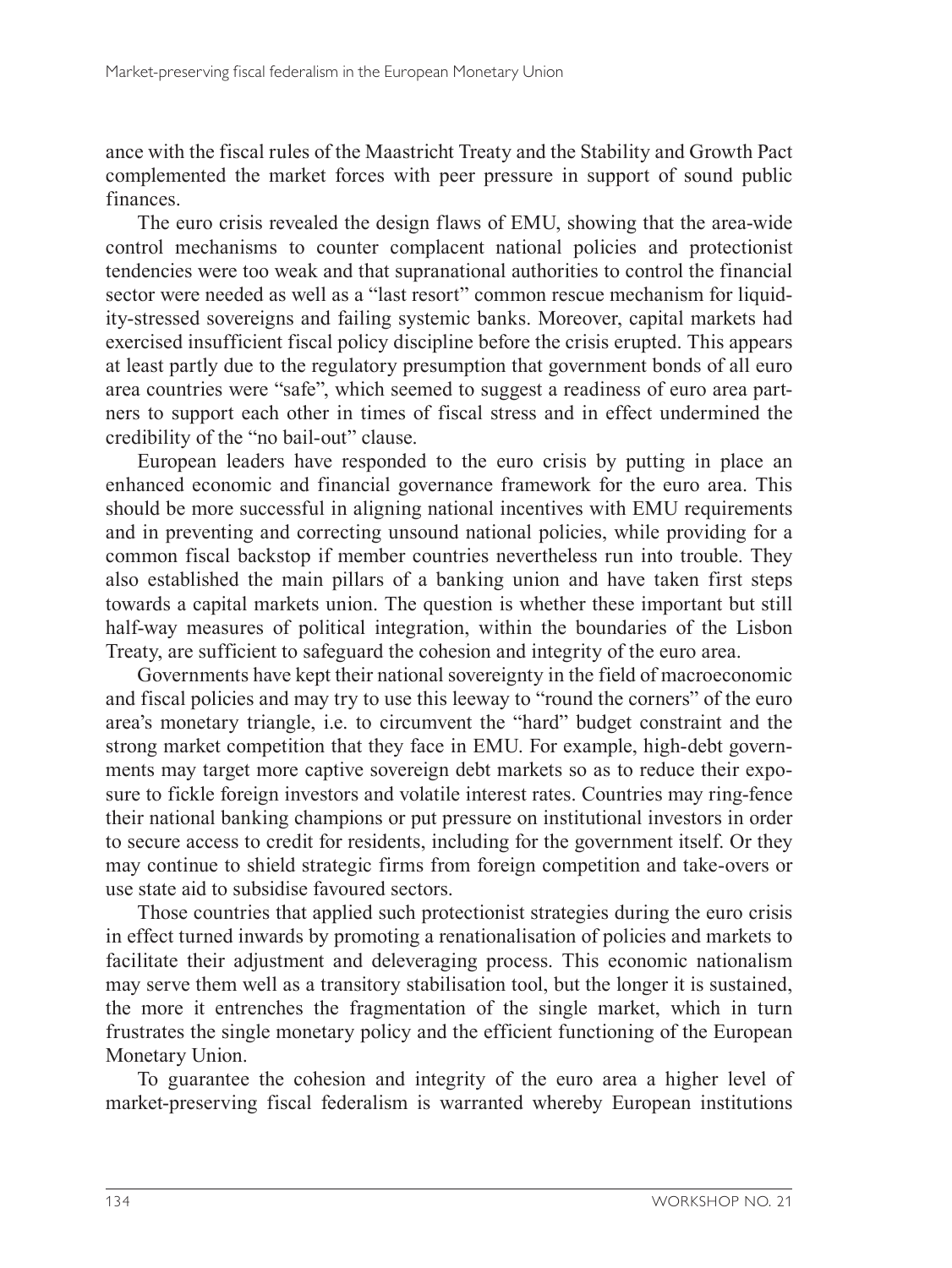with a democratic mandate are empowered to ensure the alignment of national policies with the requirements of EMU. This should prevent individual member countries from encroaching on markets and foster sustainable economic convergence towards a more optimal currency area. Creating a fiscal union in a next step requires care to preserve fiscal discipline, because a powerful central government tends to enjoy a "soft" budget constraint and any budget transfers to subsidiary governments would extend this public debt bias to the national level.

Finally, more fiscal federalism along these lines also requires that the principles of economic freedom and market discipline are supported by a social consensus about the responsibilities of sovereign nations participating in a monetary union. The most important challenge of realising a welfare-enhancing EMU is to create national ownership for the economic, financial and political reforms necessary to secure the long-term viability of the euro.

### **References**

- Allard, C., P. Koeva Brooks, J. C. Bluedorn, F. Bornhorst, K. Christopherson, F. Ohnsorge, T. Poghosyan, and an IMF Staff Team (2013), Toward a Fiscal Union for the Euro Area, IMF Staff Discussion Note, No. 9, September.
- Angeloni, I. (2014), European macroprudential policy from gestation to infancy, Banque de France, Financial Stability Review, No. 18, April, pp. 71–84.
- Arellano, C., A. Atkeson and M. Wright (2015), External and Public Debt Crises, NBER Working Paper, No. 21456, August. Forthcoming in M. Eichenbaum and J. Parker (eds.), NBER Macroeconomics Annual 2015, Vol. 30, University of Chicago Press, Chicago.
- Arnold, I. and J. Lemmen (2001), The Vulnerability of Banks to Government Default Risk in the EMU, International Finance, Vol. 4, No. 1, pp. 101–125.
- Artis, M. and B. Winkler (1998), The Stability Pact: Safeguarding the Credibility of the European Central Bank, National Institute Economic Review, Vol. 163, No. 1, January, pp. 87–98.
- Bastasin, C. (2012), Saving Europe: How National Politics Nearly Destroyed the Euro, Brookings Institution Press, Washington, D.C..
- Beck, H. and A. Prinz (2012), The Trilemma of a Monetary Union: Another Impossible Trinity, Intereconomics / Review of European Economic Policy, Vol. 47, No. 1, January/February, pp.39-43.
- Beck, R., J. Beirne, F. Paternò, J. Peeters, J. Ramos-Tallada, C. Rebillard, D. Reinhardt, L. Weissenseel and J. Wörz (2015), The side effects of national financial sector policies: framing the debate on financial protectionism, European Central Bank, Occasional Paper, No. 166, September.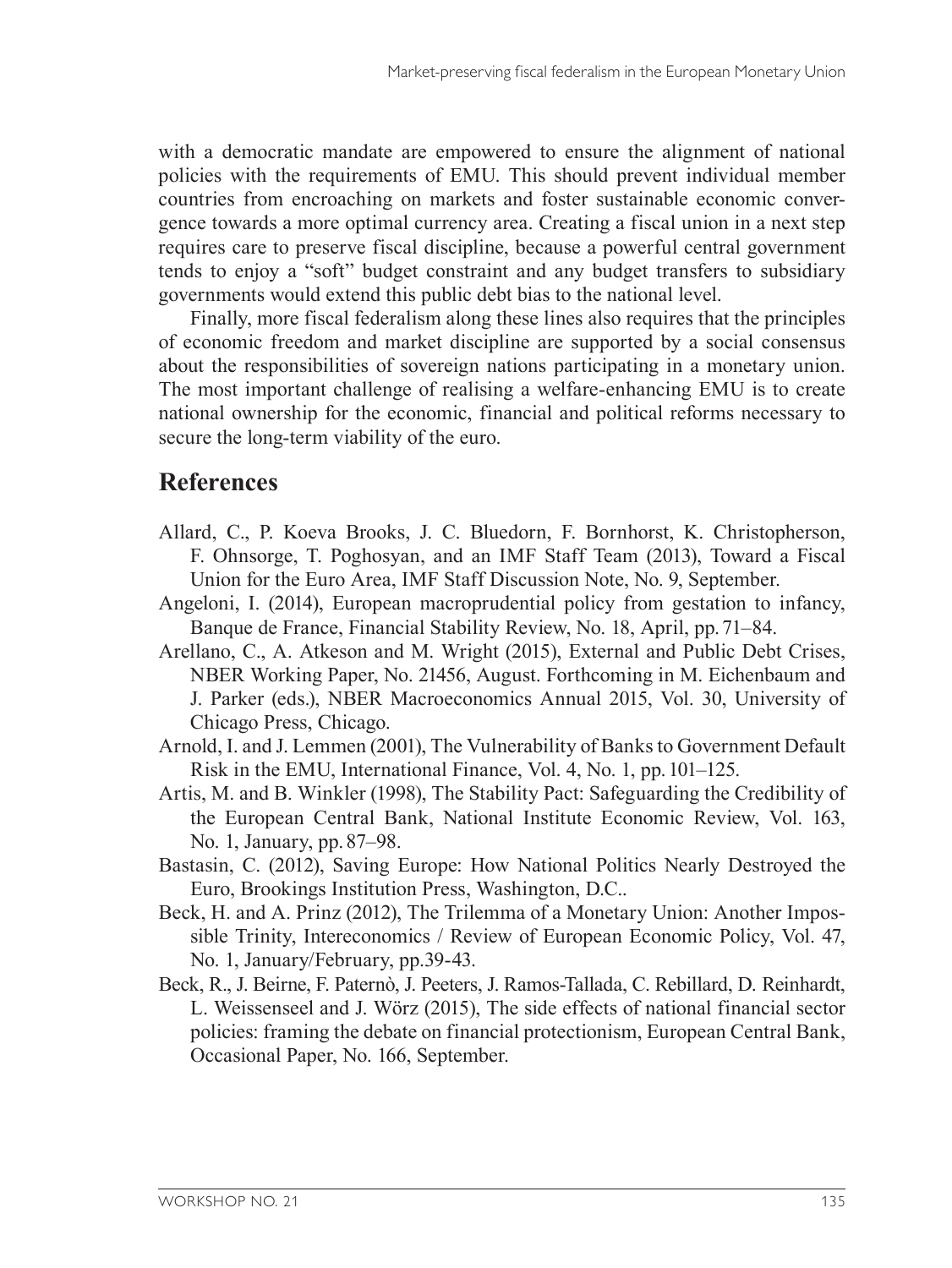- Bindseil, U. and A. Winkler (2014), Dual Liquidity Crises under the Gold Standard and in a Monetary Union: A Financial Accounts Perspective, in B. Winkler, A. van Riet and P. Bull (eds.), A Flow-of-Funds Perspective on the Financial Crisis, Volume I: Money, Credit and Sectoral Balance Sheets, Palgrave Macmillan, Basingstoke and New York, pp. 125–145.
- Blundell-Wignall, A., P. Atkinson and C. Roulet (2013), Integration versus Interdependence and Complexity in Global Trade and Finance in the Post-War Period, in M. Balling and E. Gnan (eds.), 50 Years of Money and Finance: Lessons and Challenges, SUERF, Vienna, pp. 195–228.
- Bolton, P. and O. Jeanne (2011), Sovereign Default Risk and Bank Fragility in Financially Integrated Economies, IMF Economic Review, Vol. 59, No. 2, pp. 162–194.
- Brunnermeier, M. K., L. Garicano, P. R. Lane, M. Pagano, R. Reis, T. Santos, D. Thesmar, S. van Nieuwerburgh and D. Vayanos (2011), European Safe Bonds (ESBies), Euro-nomics Group, September.
- Buiter, W. H. and A. Sibert (2005), How the Eurosystem's treatment of collateral in its open market operations weakens fiscal discipline in the Eurozone (and what to do about it), CEPR Discussion Paper, No. 5387, December.
- Committee for the study of economic and monetary union (Chair: Jacques Delors) (1989), Report on economic and monetary union in the European Community, Office for Official Publications of the European Communities, Luxembourg.
- Crafts, N. (2013), Saving the Euro: a Pyrrhic Victory?, CAGE-Chatham House Series, No. 11, November.
- Crafts, N. (2014), What Does the 1930s' Experience Tell Us about the Future of the Eurozone?, Journal of Common Market Studies, Vol. 52, No. 4, July, pp. 713– 727.
- den Butter, F.A.G. and M.L.L. Segers (2014), Prospects for an EMU between Federalism and Nationalism, Tinbergen Institute Discussion Paper, No. 8/VI.
- De Streel, A. (2013), The evolution of the EU economic governance since the Treaty of Maastricht: an unfinished task, Maastricht Journal of European and Comparative Law, Vol. 20, No. 3, pp. 336–362.
- Deutsche Bundesbank (2015), Approaches to strengthening the regulatory framework of European monetary union, Monthly Bulletin, March, pp. 15–37.
- Dickson, J. (2015), Will the Eurozone caucus on financial legislation? Speech for the Centre for European Reform, Morgan Stanley, London, 1 September.
- Dyson, K. (2014), States, Debt, and Power: 'Saints' and 'Sinners' in European History and Integration, Oxford University Press, Oxford, UK.
- Dyson, K. and K. Featherstone (1999), The Road to Maastricht: Negotiating Economic and Monetary Union, Oxford University Press, Oxford, UK.
- Eichengreen, B. (2014), The eurozone crisis: the theory of optimum currency areas bites back, Notenstein Academy White Paper Series, March.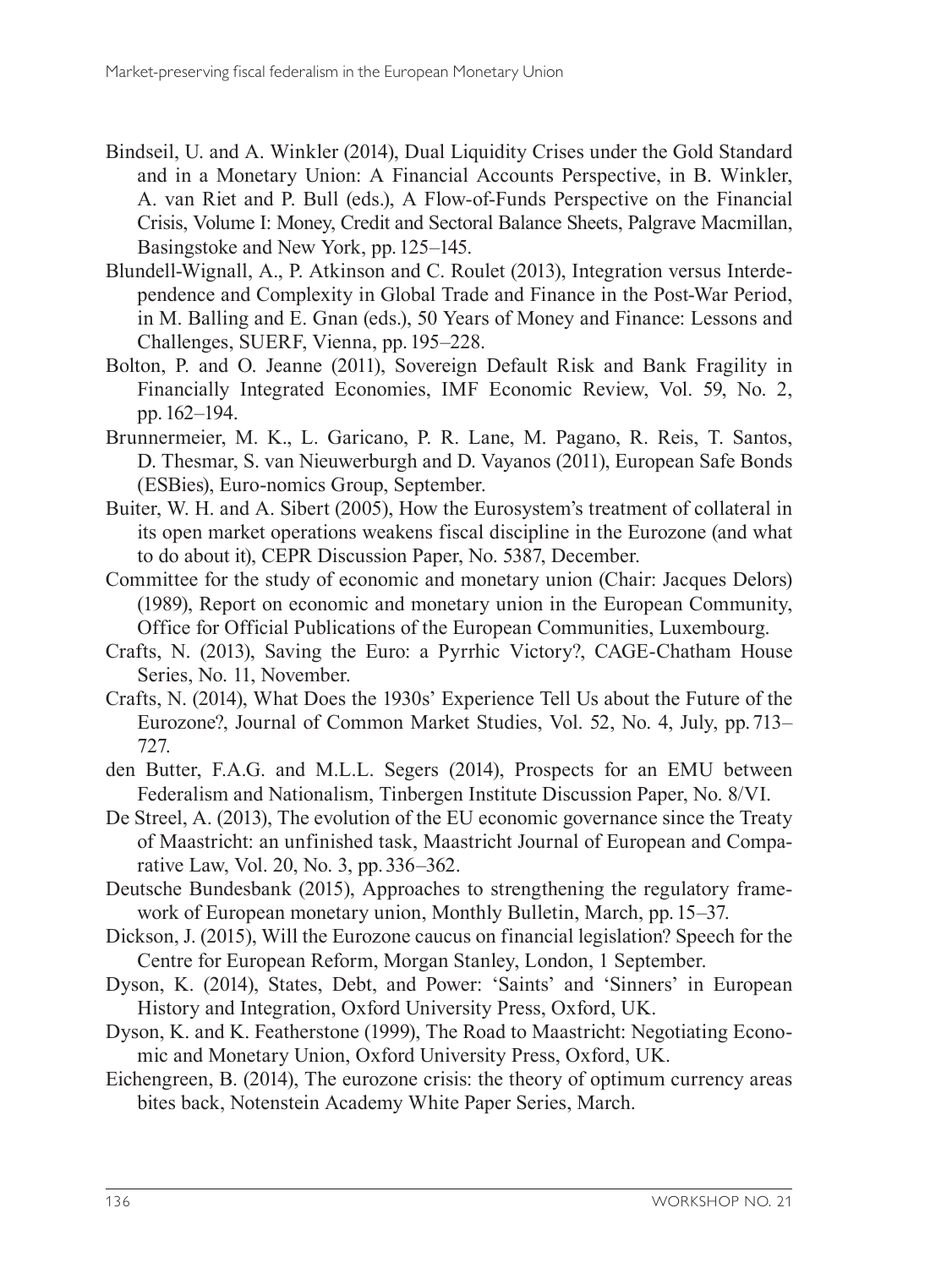- Eijffinger, S.C.W. and J. de Haan (2000), European Monetary and Fiscal Policy, Oxford University Press, Oxford, UK.
- Enderlein, H. (2009), Three worlds of fiscal federalism: solving the trilemma of multi-layered fiscal frameworks in industrialized countries, Hertie School of Governance, manuscript.
- European Central Bank (2015), Real convergence in the euro area: evidence, theory and policy implications, Economic Bulletin, Issue 5, pp. 30–45.
- European Commission (2012), A Blueprint for a Deep and Genuine Economic and Monetary Union: Launching a European Debate, Communication from the Commission, COM(2012) 777, Brussels, 28 November.
- European Commission (2014), Long-Term Financing of the European Economy, Communication from the Commission to the European Parliament and the Council, COM(2014) 168, Brussels, 27 March.
- European Commission (2015), Building a Capital Markets Union, Communication from the Commission, COM (2015) 468, Brussels, 30 September.
- Evenett, S.J. (2014), The Global Trade Disorder, The 16th GTA Report, CEPR, London.
- Fuest, C., F. Heinemann and C. Schröder (2014), A Viable Insolvency Procedure for Sovereigns (VIPS) in the Euro Area, ZEW Discussion Paper, No. 53, August. Forthcoming in Journal of Common Market Studies.
- Goodhart, C.A.E. (1998), The two concepts of money: implications for the analysis of optimal currency areas, European Journal of Political Economy, Vol. 14, pp. 407–432.
- Gros, D. (2012), On the Stability of Public Debt in a Monetary Union, Journal of Common Market Studies, Vol. 50, Issue Supplement s2, pp. 36–48.
- Habermas, J. (2011), Europe's post-democratic era, The Guardian, 10 November.
- Hayek, F.A. (1939), The Economic Conditions of Interstate Federalism, New Commonwealth Quarterly, Vol. 5, No. 2, September, pp. 131–149. Reprinted in F.A. Hayek, Individualism and Economic Order, University of Chicago Press, Chicago and London, 1948, pp. 255–272.
- Herzberg, V. and M. Watson (2014), Macroprudential policies in the Euro Area: Issues for the next ten years, University of Oxford, PEFM Discussion Draft, March.
- Houben, A. and J. Kakes (2013), Financial imbalances and macroprudential policy in a currency union, De Nederlandsche Bank, Occasional Studies, Vol. 11, No. 5.
- Issing, O. (2008), The Euro: Does a Currency Need a State?, International Finance, Vol. 11, No. 3, pp. 297–310.
- Jager, J. and K.A. Hafner (2013), The Optimum Currency Area Theory and EMU: An Assessment in the Context of the Eurozone Crisis, Intereconomics / Review of European Economic Policy, Vol. 48, No. 5, September/October, pp. 315–322.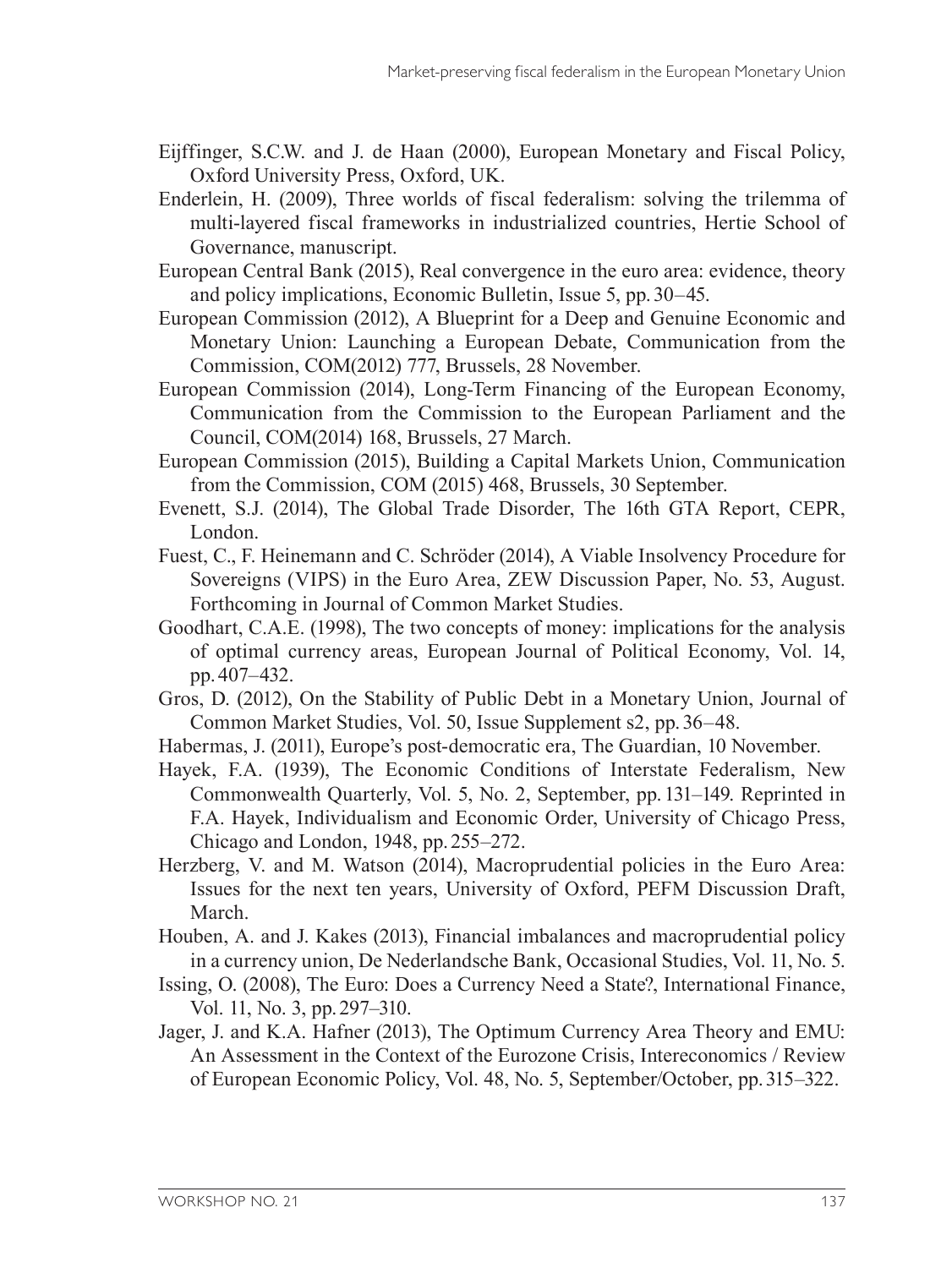- James, H. (2012), Making the European Monetary Union: The Role of the Committee of Central Bank Governors and the Origins of the European Central Bank, The Belknap Press of Harvard University Press, Cambridge, MA.
- Kaminsky, G.L., C.M. Reinhart and C.A. Végh (2003), The Unholy Trinity of Financial Contagion, Journal of Economic Perspectives, Vol. 17, No. 4, Fall, pp. 51–74.
- Keen, M. and R. de Mooij (2012), Fiscal devaluation as a cure for Eurozone ills could it work?, VoxEU, 6 April.
- Klein, M.W. and J.C. Shambaugh (2013), Rounding the Corners of the Policy Trilemma: Sources of Monetary Policy Autonomy, NBER Working Paper, No. 19461, September.
- Koo, R.C. (2012), Revitalizing the eurozone without fiscal union. Paper for INET conference Paradigm lost: rethinking economics and politics, Berlin, 12–15 April.
- Körner, F.M. and H.-M. Trautwein (2015), Rating sovereign debt in a monetary union – original sin by transnational governance, Journal of Risk Finance, Vol. 16, No. 3, pp. 253-283.
- Lane, P.R. (2013), "Capital Flows in the Euro Area", European Commission, Economic Papers, No. 497, April.
- McCauley, R.N. and W.R. White (1997), The Euro and European financial markets, BIS Working Paper, No. 41, May.
- McKinnon, R.I. (1995), Intergovernmental Competition in Europe With and Without a Common Currency, Journal of Policy Modeling, Vol. 17, Issue 5, October, pp. 463–478.
- McKinnon, R.I. (1997), Market-Preserving Fiscal Federalism in the American Monetary Union, in M.I. Blejer and T. Ter-Minassian (eds.), Macroeconomic Dimensions of Public Finance: Essays in Honour of Vito Tanzi, Routledge, London and New York, pp. 73–93.
- McKinnon, R.I. (2002), Optimum currency areas and the European experience, Economics of Transition, Vol. 10, Issue 2, July, pp. 343–364.
- Mongelli, F.P. (2013), The mutating euro area crisis: is the balance between "sceptics" and "advocates" shifting?, European Central Bank, Occasional Paper, No. 144, February.
- Mongelli, F.P. and A. van Riet (2013), EMU in crisis: what's next?, in L. Paganetto (ed.), Public Debt, Global Governance and Economic Dynamism, Springer-Verlag Italia, pp. 235–252.
- Monnet, E., S. Pagliari and S. Vallée (2014), Europe between financial repression and regulatory capture, Bruegel Working Paper, No. 8, July.
- Monti, M. (2010), A new strategy for the Single Market: At the service of Europe's economy and society, Report to the President of the European Commission, José Manuel Barroso, 9 May.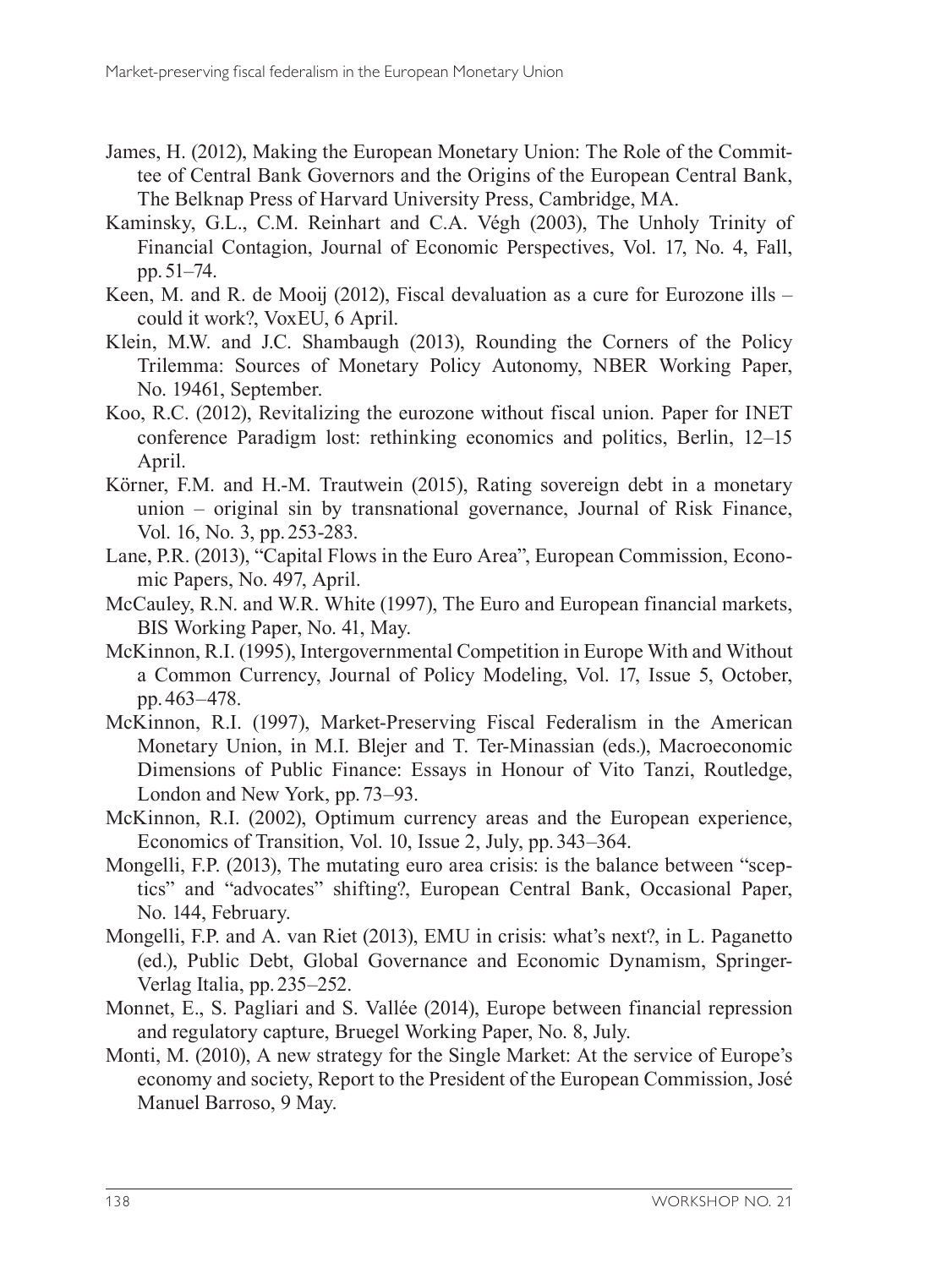- Montinola, G., Y. Qian and B. Weingast (1995), Federalism, Chinese style: the political basis for economic success in China, World Politics, Vol. 48, No. 1, pp. 50–81.
- Obstfeld, M., J.C. Shambaugh and A.M. Taylor (2005), The trilemma in history: tradeoffs among exchange rates, monetary policies, and capital mobility, Review of Economics and Statistics, Vol. 87, No. 3, August, pp. 423–438.
- Obstfeld, M. (2013), Finance at Center Stage: Some Lessons of the Euro Crisis, European Commission, Economic Papers, No. 493, April.
- Piketty, T. (2014), Capital in the Twenty-First Century, The Belknap Press of Harvard University Press, Cambridge, MA.
- Pisani-Ferry J. (2012), The Euro crisis and the new impossible trinity, Bruegel Policy Contribution, Issue 2012/01, January.
- Pisani-Ferry J., A. Sapir and G.B. Wolff (2012), The messy rebuilding of Europe, Bruegel Policy Brief, No. 2012/01, March.
- Pistone, S. (2013), The debate in Germany on democracy and European unification: A comparison of the positions of Habermas and Streeck, The Federalist, Vol. LV, pp. 126–135.
- Posen, A.S. and N. Véron (2014), Europe's half a banking union, Europe's World, No. 27, Summer.
- Qian, Y. and B.R. Weingast (1997), Federalism as a Commitment to Preserving Market Incentives, Journal of Economic Perspectives, Vol. 11, No. 4, Fall, pp. 83–92.
- Reinhart, C.M. (2012), The return of financial repression, Banque de France, Financial Stability Review, No. 16, April, pp. 37–48.
- Richter, W., C.A. Abadi and R. de Arce Borda (2013), Euro or Drachma? Or Both? A plea for a parallel currency concept, ACGM, 17 April.
- Rodrik, D. (2000), How Far Will International Economic Integration Go?, Journal of Economic Perspectives, Vol. 14, No. 1, Winter, pp. 177–186.
- Rodrik, D. (2011), The Globalization Paradox: Democracy and the Future of the World Economy, W.W. Norton, New York.
- Rose, A.K. (1996), Explaining exchange rate volatility: an empirical analysis of 'the holy trinity' of monetary independence, fixed exchange rates, and capital mobility, Journal of International Money and Finance, Vol. 15, No. 6, December, pp. 925–945.
- Rose, A.K. and T. Wieladek (2014), Financial Protectionism? First Evidence, Journal of Finance, Vol. 69, No. 5, October, pp. 2127–2149.
- Sapir, A. and G.B. Wolff (2014), To the Presidents of the European Commission, the European Council and the European Parliament, in EU to do in 2015–2019: Memos to the new EU leadership, Bruegel, Brussels, September.
- Schoenmaker, D. (2011), The financial trilemma, Economics Letters, Vol. 111, Issue 1, April, pp. 57–59.